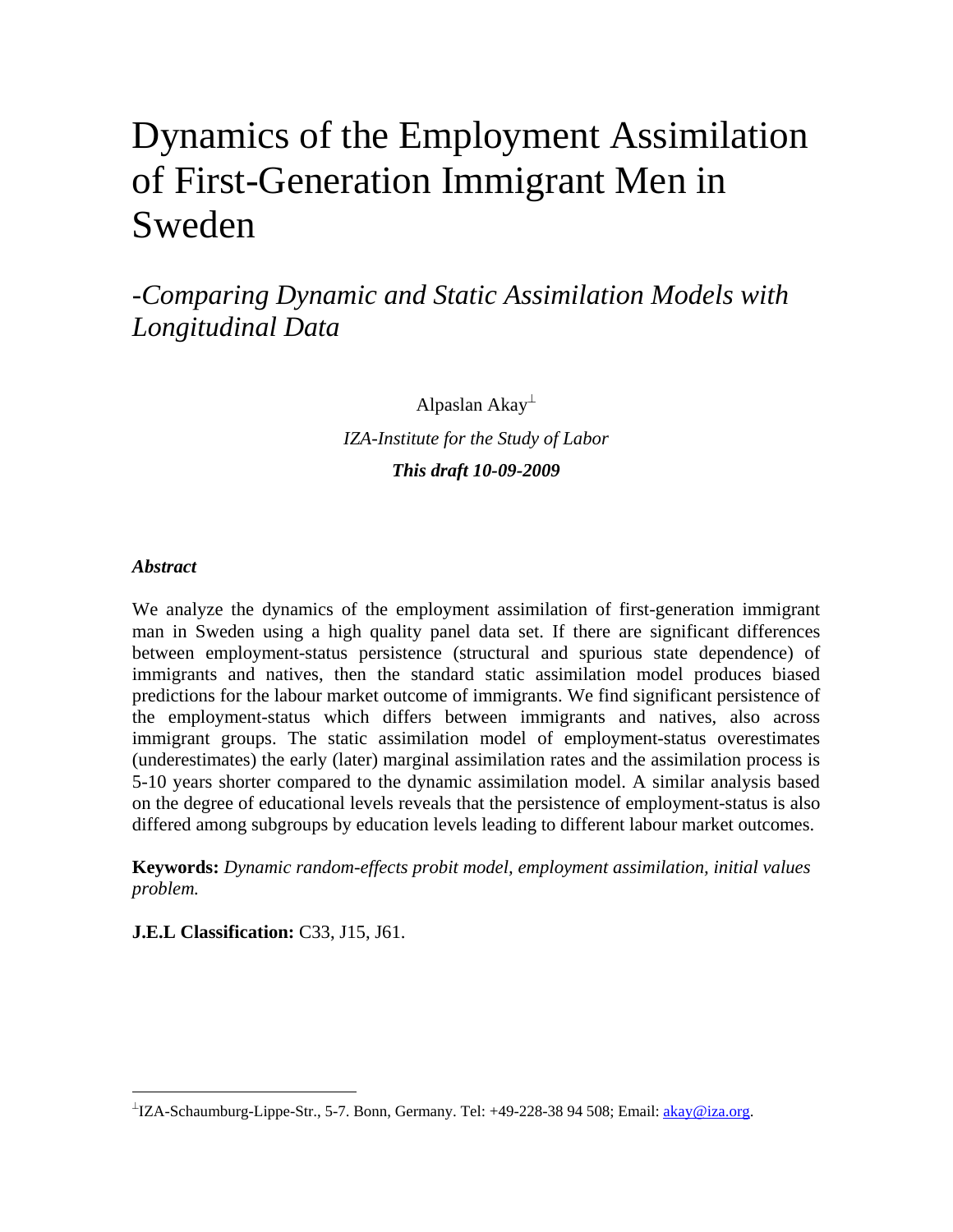#### **1. Introduction**

 $\overline{a}$ 

Sweden is one of the highly immigrated countries among the Western countries with almost 14% of immigrants. One of the policy targets of many governments is to assimilate the immigrants into Swedish labour-market as quickly as possible. However, previous studies report that the growth of the employment levels of the immigrants is weak and their employment levels are quickly diverged away from that of native Swedes, but the labour market outcome also differs by region of birth, arrival-cohort and education (Ekberg, 1994, 1999; Edin et al, 2000; Scott, 1999; Hammarstedt, 2001, 2003; Bevalander, 1995, 2001, 2005; Aguliar and Gustafson, 1991, 1994; Zheng and Gustafson, 2006; Åslund and Rooth Dan, 2007; Bevalander and Lundh, 2007). Up to the early 1970's the Swedish economy is highly dependent on foreign labour but later immigration is shifted to refugees and family reunification (Bevalander, 1995, 2005). Immigrant employment levels have also been declinedafter this period in comparison with the natives (Edin et al,  $2000$ ).<sup>1</sup> The most important reasons of the deterioration of the immigrants' relative employment levels are the structural change in the industrial sectors and changing composition of immigrants to Sweden (Ekberg, 1994, 1999; Bevalander, 2005). The deterioration is continued despite the boom in the Swedish economy during 1980s, and then gets worse during the slump in the early 1990s. A structural shift in the Swedish economy from industrial to service-oriented is increased the demand for employees with language and interpersonal skills, including the Swedish labour-market specific human capital and ability which can be gained with labour market experience (Ekberg, 1994, 1999; Edin et al., 2000). In this paper, we analyze

<span id="page-1-0"></span><sup>&</sup>lt;sup>1</sup> It is happened not only in Sweden but also in many Scandinavian countries in the same period (see Hyfron, 1998; Husted et al, 2001; Longva and Raaum, 2003; Barth et al, 2004).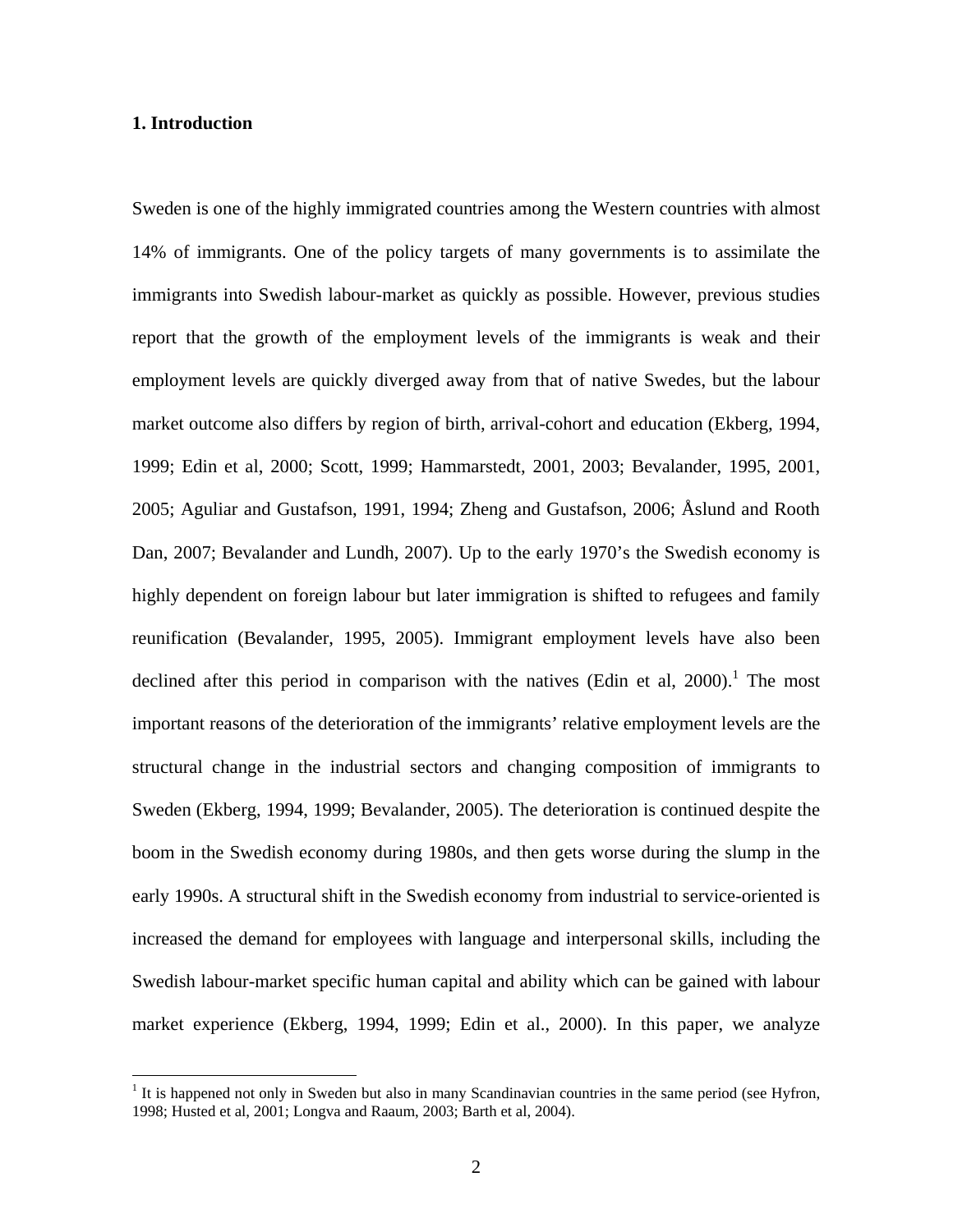employment assimilation of the first-generation male immigrants in Sweden by considering the effect of past employment experience and time-persistent unobserved individual characteristics on the current and future employment levels of immigrants. We also deal with many sources of bias which can affect predictions about the employment assimilation of immigrants into Swedish labour-market.

The assimilation of immigrants is typically analyzed in previous studies by using either a *cross-section* of individuals or *synthetic* or *genuine panel data sets* in a *static framework* (e.g. Chiswick1978, Borjas, 1985, 1987, 1995; LaLonde and Topel, 1991, 1992; Baker and Benjamin, 1994; Duleep and Regets, 1999; Aguliar and Gustafson, 1991; Bauer and Zimmerman, 1997; Ekberg, 1994; Longva and Raaum, 2003; Barth et al, 2004; Bevalander, 2005)*.* These studies provide results from a static assimilation model aiming to identify the effect of the duration of stay (year-since-migration, "assimilation-effect") in the host country, the arrival cohort-fixed-effects ("immigrant-quality") and the period-fixed-effects ("effect of overall macroeconomic conditions"). However, the static framework (with or without panel data sets) cannot account for the *structural* and *spurious* factors leading *persistence* of the employment-status. A structural state dependence of the labour-market behavior can be caused by the past employment experiences and a spurious state dependence due to time-persistent unobserved individual characteristics (motivation or ability) which can alter employment propensities independently from actual employment experiences. Controlling for different sources for persistence can also be rationalized by past experiences as well as the structure of the labour market *per se*. In the labour-market, unemployment can be perceived by employers as a signal for low productivity or time out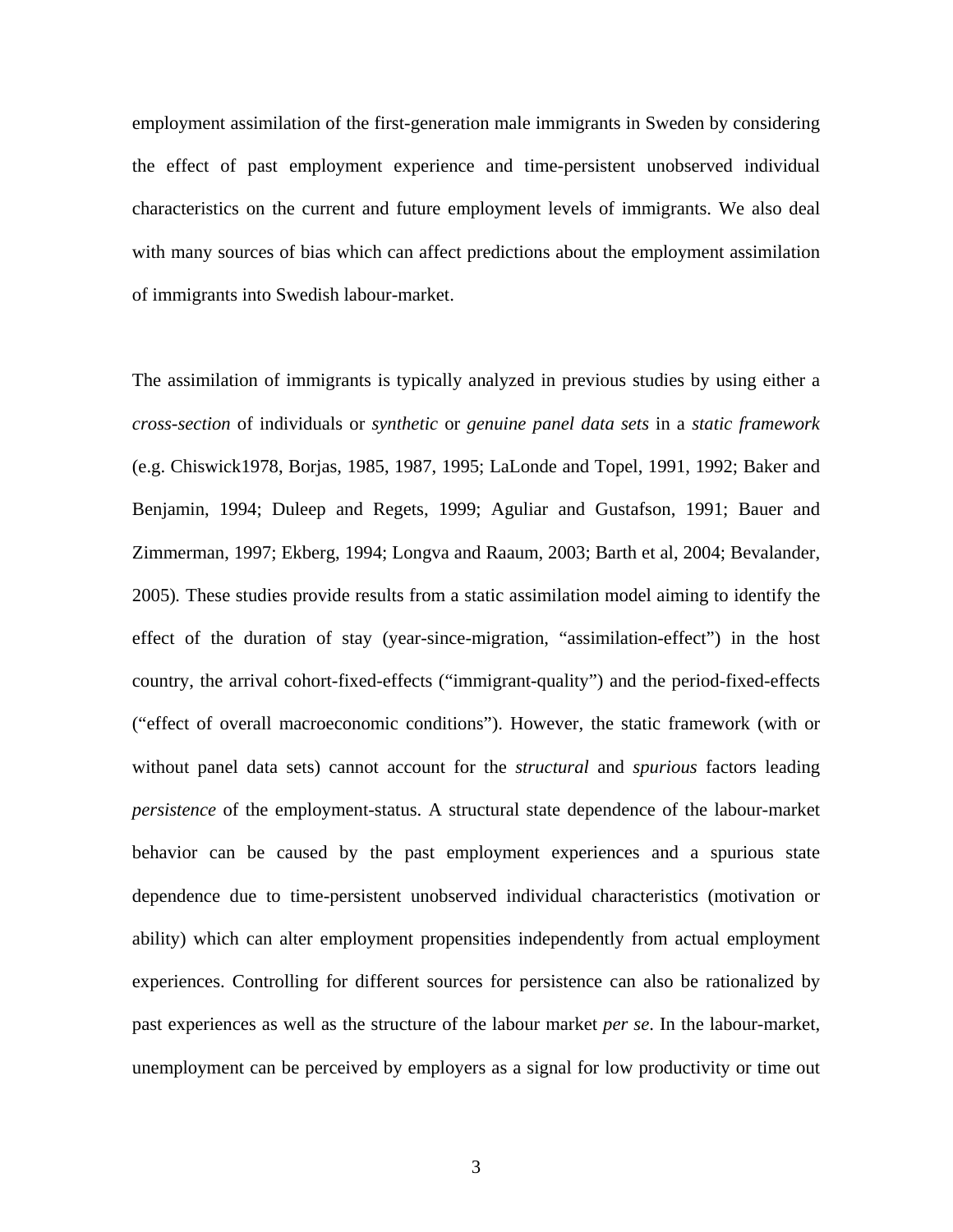for skills, also potential labour market discrimination may affect the employment possibilities of immigrants, or search cost may differ across different participation states.

Ignoring these dynamic aspects of country-specific human-capital accumulation which directly affect the employment outcome can bias the predictions of employment assimilation of immigrants. The static assimilation model is silent about these issues since it cannot take the human capital acquired at the past into account. The static model *is a special case* of the dynamic assimilation model with an assumption that *the persistence of the employment-status is the same for the immigrants and natives*. Thus, relative employment-probabilities absorb the effect of the persistence in the case of the static assimilation model. If the past labour market experience of immigrants and natives have different impacts on their current employment possibilities, the relative employmentprobabilities and resulting marginal assimilation rates obtained by the standard static assimilation model will be biased. The size and the direction of the bias depend on the difference between the degree of persistence in the employment-status of immigrants and natives.

Thus, we relax the assumption here and test whether the effect of the past employment experiences are the same for the immigrants and native Swedes. A structural state dependence of natives which is positive and larger than immigrants implies that the static assimilation model overestimates (underestimates) the short-run (long-run) marginal assimilation rates. Persistently employed native Swedes can accumulate increasingly higher degree of labour-market-specific human-capital and the existing employment-probability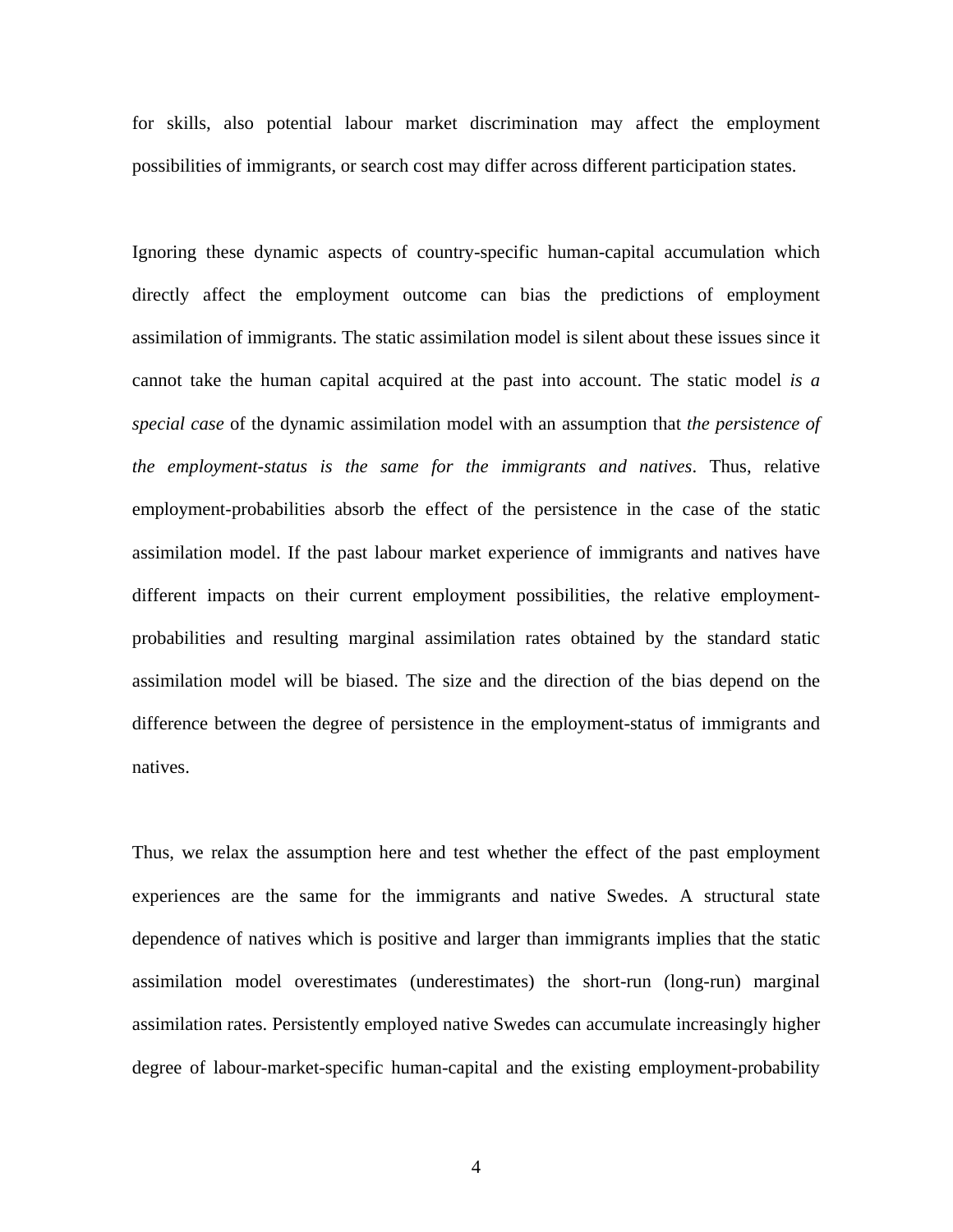gap between immigrants is increased. In other words, immigrants may be predicted to be closing the employment-probability gap with a higher speed than they actually do with the static assimilation model. Once human capital is achieved, it can also be transferred to later ages with a particular depreciation rate. The static assimilation model is expected to overestimate the human capital depreciation rates as well since it cannot account for how the past labour market experience and resulting human capital are transferred over time. Thus, the static assimilation model may highly cause the employment-probability gap in the long-run is to be overestimated as well. What about the total years of assimilation needed to minimize or to catch-up with the employment-probability level of comparable native Swedes? Failure to control for the structural and spurious state dependence may also affects the predictions about the assimilation outcome of immigrants. The dynamic assimilation model is expected to produce slower but stabile assimilation which is lasting longer years after migration. Thus this can also lead to longer years to assimilation compared to the ones produced by the static assimilation model.

To our knowledge this paper is the first study which explicitly aims to analyze the dynamics of employment assimilation of immigrant men in Sweden by using a high-quality panel data by accounting for structural and spurious factors on employment assimilation process. Particularly, our research questions are whether the structural and spurious factors differ between native Swedes and immigrants, and how the degree of persistence on the employment-status of immigrant men affects the process of employment assimilation as time spent in host country is increased. In order to address these issues a dynamic random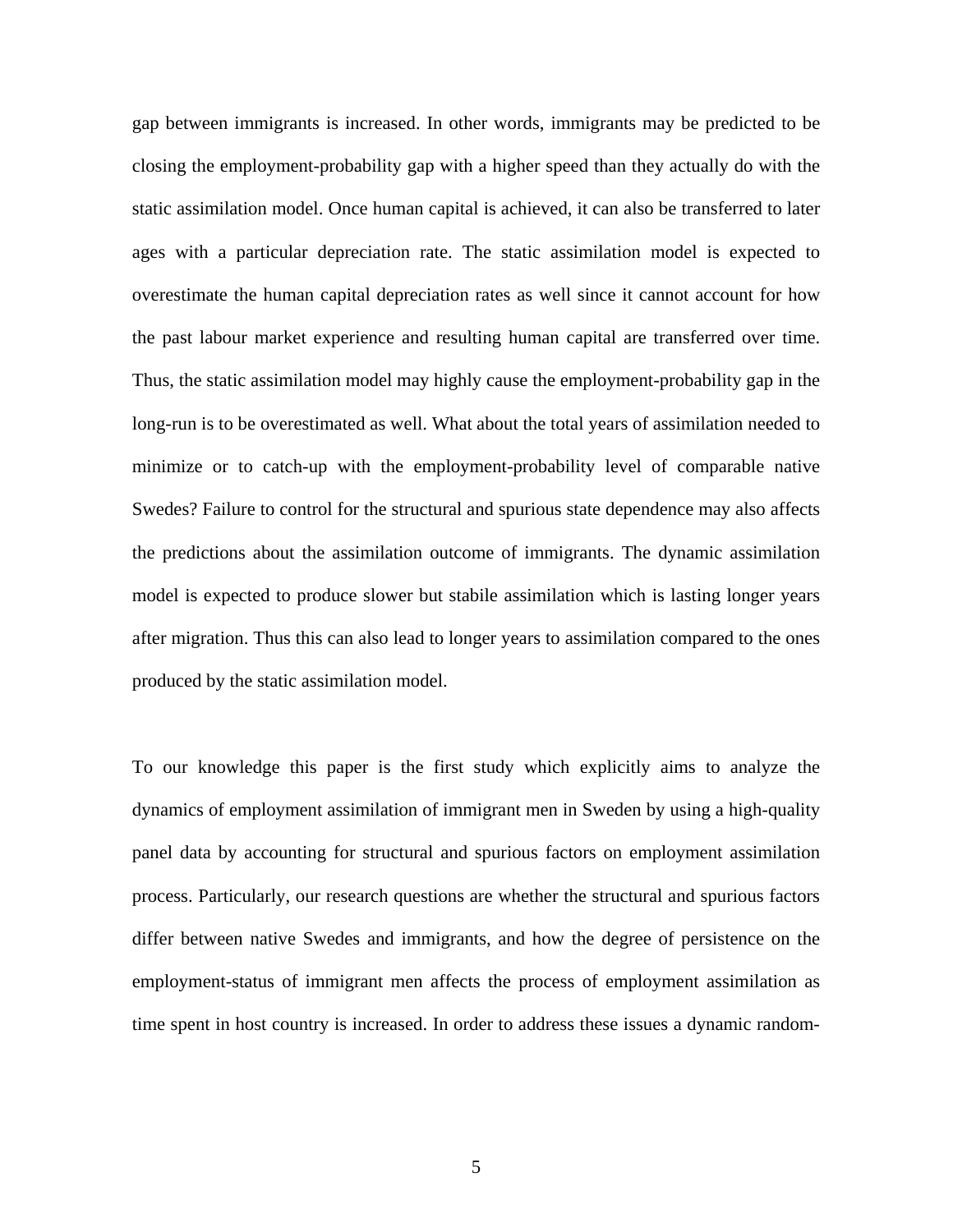effects panel data probit model with many observed and unobserved individualcharacteristics and endogenous initial values is used.

By categorizing immigrants into seven regions of origin and estimating the models separately, we find that there is a strong positive structural and spurious state dependence on the employment-status and the degree of persistence largely differ between immigrants and natives, and across immigrant groups. Native Swedes experience higher (lower) persistence due to structural reason (spurious reasons) than immigrants. We could not find any evidence that there is a full employment assimilation of immigrants into Swedish labour-market (except some cases with different education levels) for both dynamic and static assimilation models. In general, the results are inline with our expectations, the static assimilation model predicts very high marginal assimilation-rates during the first years after arrival, but in fact the rates are quickly turned to negative, as employment-probabilities and of immigrants are diverged widely (with some exceptions) from those of native Swedes. Controlling for the past employment status lowers both the speed of assimilation and depreciation rates of human capital at later stages and thus the immigrants are able to keep their marginal assimilation rates positive for a longer period. The dynamic model predicts a lower initial employment-probability advantage and longer total years to assimilation which is up to 5-10 years compared with the predictions of static assimilation model. The immigrants from Nordic and Western countries are relatively successful and they are even able to reduce the employment probability gap under 10% whereas the others are far from being assimilated into to employment-probability levels of natives Swedes.

6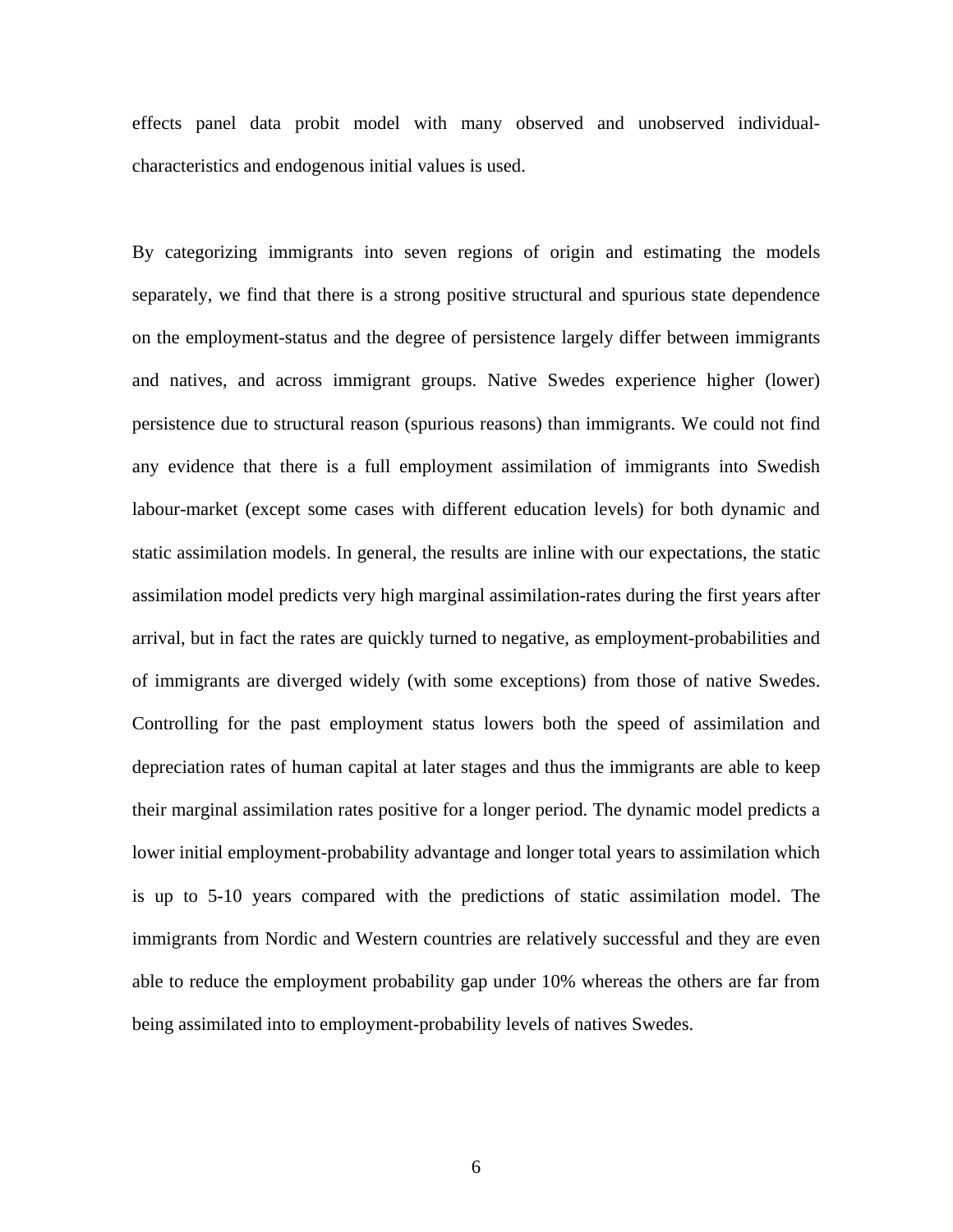The remaining part of the paper is organized as follows. Next section presents the data and Section 3 gives our dynamic assimilation model and discusses econometric issues which can create bias in the measures of assimilation. Section 4 then presents the empirical results split by region of origin and subgroups of immigrants with different degree of education to examine how persistence differ with degree of human-capital. Section 5 summarizes and draws conclusions.

## **2. Data**

Our data set is the Swedish register-based Longitudinal Individual Data-set (LINDA) between 1990 and 2000. The data set includes a population and an immigrant sample: the population sample includes 3.35% of the entire population each year and the immigrant sample includes almost 20% of immigrants to Sweden. In Sweden, immigrants enter to the national register (and thus the sampling-frame) when they receive a residence permit. In general, immigrants may become Swedish citizen after a sufficient number of years. The sampling frame consists of everyone who lived in Sweden during a particular year, including those who were born or died, and those who immigrated or emigrated. The data is updated with current household information each year with data from the population and housing censuses and from the official Income Register, as well as a higher-education register (for more details on LINDA, see Edin and Frederiksson, 2001).

In order to avoid selection-problems due to retirement at age 65, the 33,504 immigrant men aged 18-55 in 1990 were initially selected for the study, as well as an equal-sized control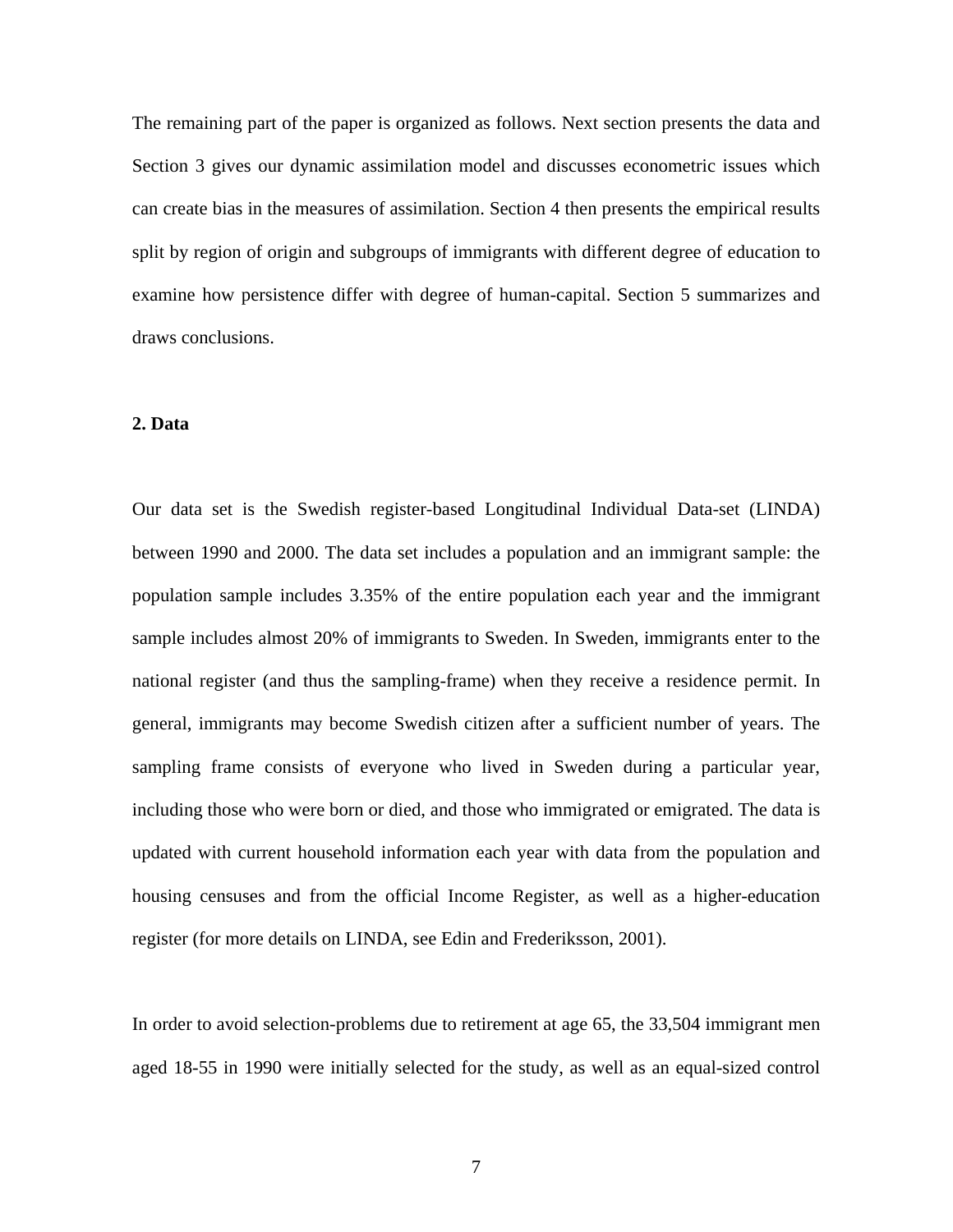group of randomly-selected native Swedish men, matched for age and county of residence. An additional 20% of new immigrants, 2,000-4,000 were added each year, as well as an equal number of randomly-selected but matched native Swedes. By 2000, these unbalanced panels consisted of 65,800 immigrant men (generating 521,761 annual observations) and slightly more native Swedes. We exclude self-employed since their employment- and earnings-conditions are considerably different from wage-earners.

Edin et al. (2000) point out that the measures of immigrant-assimilation can be distorted if a significant fraction of immigrants return back to their home country. This did not seem to be a problem since less than 5% disappeared from the data during the observation period. In any case it would be difficult to model return migration with this data since it is not possible to distinguish emigrants from those who died.

Klinthäll (2003) found that 40% of immigrants arriving from Germany, Greece, Italy and the U.S. left Sweden within five years. His main hypothesis borrowed from the U.S. Emigration Studies, is that the least successful immigrants left. However, as pointed out by Arai (2000), even low-earning immigrants might have strong incentive to stay because of the relatively high living standard even in the lower range of the earnings-distribution compared to other countries. The difference in mean earnings between who disappeared (2,934 individuals) and those in the final sample was minimal.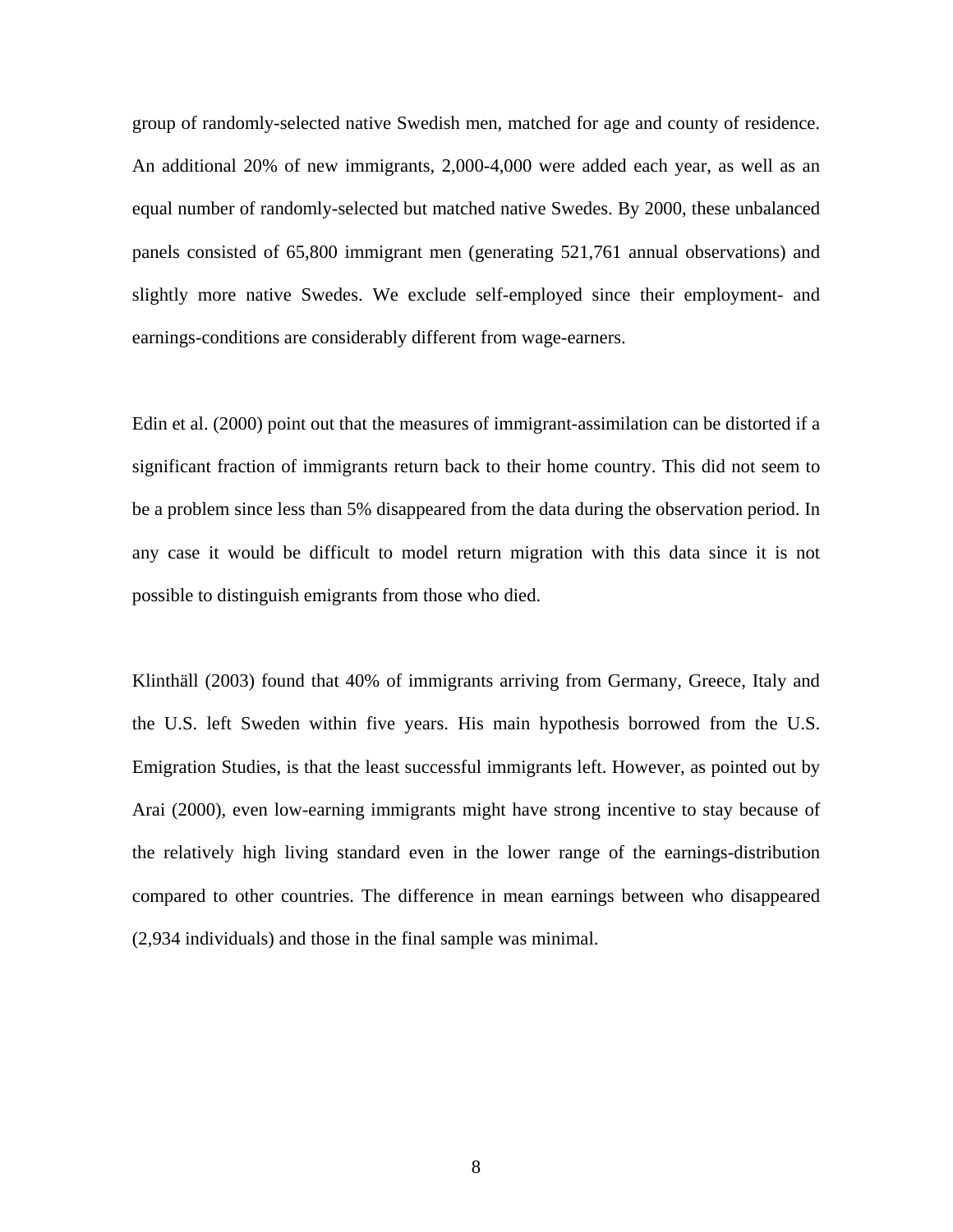|                                | Native       | Nordic      | Western      | Eastern         | Middle          | Asia        | Africa      | Latin       |
|--------------------------------|--------------|-------------|--------------|-----------------|-----------------|-------------|-------------|-------------|
|                                | Swedes       | Countries   | Countries    | Europe          | East            |             |             | America     |
| Log earnings                   | 10.78 (3.73) | 8.99 (5.14) | 8.06(5.51)   | 7.83(5.71)      | $5.67$ $5.58$ ) | 7.54 (5.36) | 6.27(5.53)  | 7.84(5.16)  |
| Log lagged earnings            | 10.86(3.60)  | 9.09(5.05)  | 8.16 (5.44)  | 6.71(5.72)      | 5.60(5.57)      | 7.48 (5.35) | 6.14(5.52)  | 8.10 (5.15) |
| Log earnings in 1990           | 10.99(3.19)  | 9.79 (4.43) | 8.51 (5.12)  | 6.01(5.73)      | 5.90(5.51)      | 7.16 (5.28) | 5.87 (5.48) | 8.38 (4.89) |
| Employment                     | 0.82(0.37)   | 0.68(0.47)  | 0.59(0.49)   | 0.49(0.50)      | 0.37(0.48)      | 0.51(0.50)  | 0.40(0.49)  | 0.56(0.49)  |
| First lag of employment        | 0.83(0.37)   | 0.69(0.45)  | 0.60(0.49)   | 0.47(0.49)      | 0.36(0.48)      | 0.50(0.50)  | 0.39(0.48)  | 0.55(0.50)  |
| Employment in 1990             | 0.83(0.38)   | 0.74(0.44)  | 0.61(0.49)   | 0.42(0.49)      | 0.38(0.48)      | 0.44(0.50)  | 0.36(0.49)  | 0.56(0.50)  |
| Local unemployment rate        | 2.81 (1.18)  | 2.66(1.01)  | 2.83(1.26)   | 2.85(1.11)      | 3.35(1.55)      | 3.21(1.48)  | 3.15(1.34)  | 3.01(1.41)  |
| Age                            | 38.7 (10.8)  | 40.7(10.8)  | 39.2 (10.96) | 38.9 (11.2)     | 35.6(9.46)      | 33.3 (10.5) | 33.1(9.15)  | 35.4 (10.8) |
| Years since immigration        |              | 19.0(9.40)  | 14.8 (9.76)  | 12.2(9.64)      | 9.77(6.49)      | 12.6(7.62)  | 8.59 (6.32) | 12.1(6.80)  |
| Married/cohabiting             | 0.40(0.49)   | 0.39(0.49)  | 0.47(0.50)   | 0.59(0.49)      | 0.55(0.50)      | 0.47(0.50)  | 0.44(0.50)  | 0.38(0.48)  |
| Number of the children at home | 1.78(1.16)   | 1.61(1.12)  | 1.66(1.12)   | 1.81(1.20)      | 1.97(1.47)      | 1.70(1.26)  | 1.58(1.54)  | 1.69(1.21)  |
| Stockholm residence            | 0.22(0.43)   | 0.35(0.44)  | 0.39(0.47)   | 0.22(0.34)      | 0.37(0.45)      | 0.30(0.42)  | 0.40(0.48)  | 0.43(0.51)  |
| Non-labor income               | 0.74(2.26)   | 0.49(1.83)  | 0.56(1.99)   | 0.45(1.76)      | 0.54(1.91)      | 0.62(2.03)  | 0.27(1.35)  | 0.30(1.44)  |
| Lower–secondary                | 0.23(0.37)   | 0.31(0.44)  | 0.32(0.46)   | 0.23(0.39)      | 0.45(0.48)      | 0.39(0.47)  | 0.32(0.45)  | 0.40(0.47)  |
| Upper-secondary                | 0.51(0.49)   | 0.43(0.50)  | 0.36(0.47)   | 0.51(0.50)      | 0.39(0.49)      | 0.37(0.48)  | 0.46(0.50)  | 0.47(0.49)  |
| University degree              | 0.26(0.43)   | 0.26(0.42)  | 0.32(0.46)   | 0.26(0.43)      | 0.26(0.43)      | 0.24(0.43)  | 0.22(0.41)  | 0.23(0.42)  |
| Arrival Cohort:                |              |             |              |                 |                 |             |             |             |
| $<$ 1970                       |              | 0.22(0.44)  | 0.10(0.23)   | 0.10(0.29)      | 0.03(0.17)      | 0.03(0.19)  | 0.03(0.20)  | 0.04(0.25)  |
| 1970-74                        |              | 0.23(0.42)  | 0.17(0.37)   | 0.14(0.35)      | 0.04(0.18)      | 0.10(0.31)  | 0.04(0.21)  | 0.05(0.22)  |
| 1975-79                        |              | 0.21(0.40)  | 0.16(0.36)   | 0.08(0.26)      | 0.11(0.31)      | 0.21(0.41)  | 0.07(0.26)  | 0.21(0.40)  |
| 1980-84                        |              | 0.09(0.28)  | 0.13(0.33)   | $0.10$ $0.30$ ) | 0.12(0.32)      | 0.18(0.39)  | 0.08(0.27)  | 0.18(0.38)  |
| 1985-89                        |              | 0.13(0.33)  | 0.18(0.38)   | 0.14(0.34)      | 0.35(0.48)      | 0.19(0.39)  | 0.30(0.45)  | 0.33(0.47)  |
| 1990-94                        |              | 0.09(0.29)  | 0.17(0.37)   | 0.38(0.48)      | 0.29(0.45)      | 0.24(0.43)  | 0.42(0.50)  | 0.15(0.36)  |
| 1995-2000                      |              | 0.03(0.17)  | 0.09(0.17)   | 0.06(0.24)      | 0.06(0.24)      | 0.05(0.22)  | 0.06(0.23)  | 0.04(0.20)  |
| Sample size                    | 540651       | 131647      | 67641        | 107124          | 121914          | 28381       | 28432       | 36547       |

**Table 1.** Mean values of variables for native Swedes and immigrants by region of origin,1990-2000

Notes: (Standard deviations in parentheses)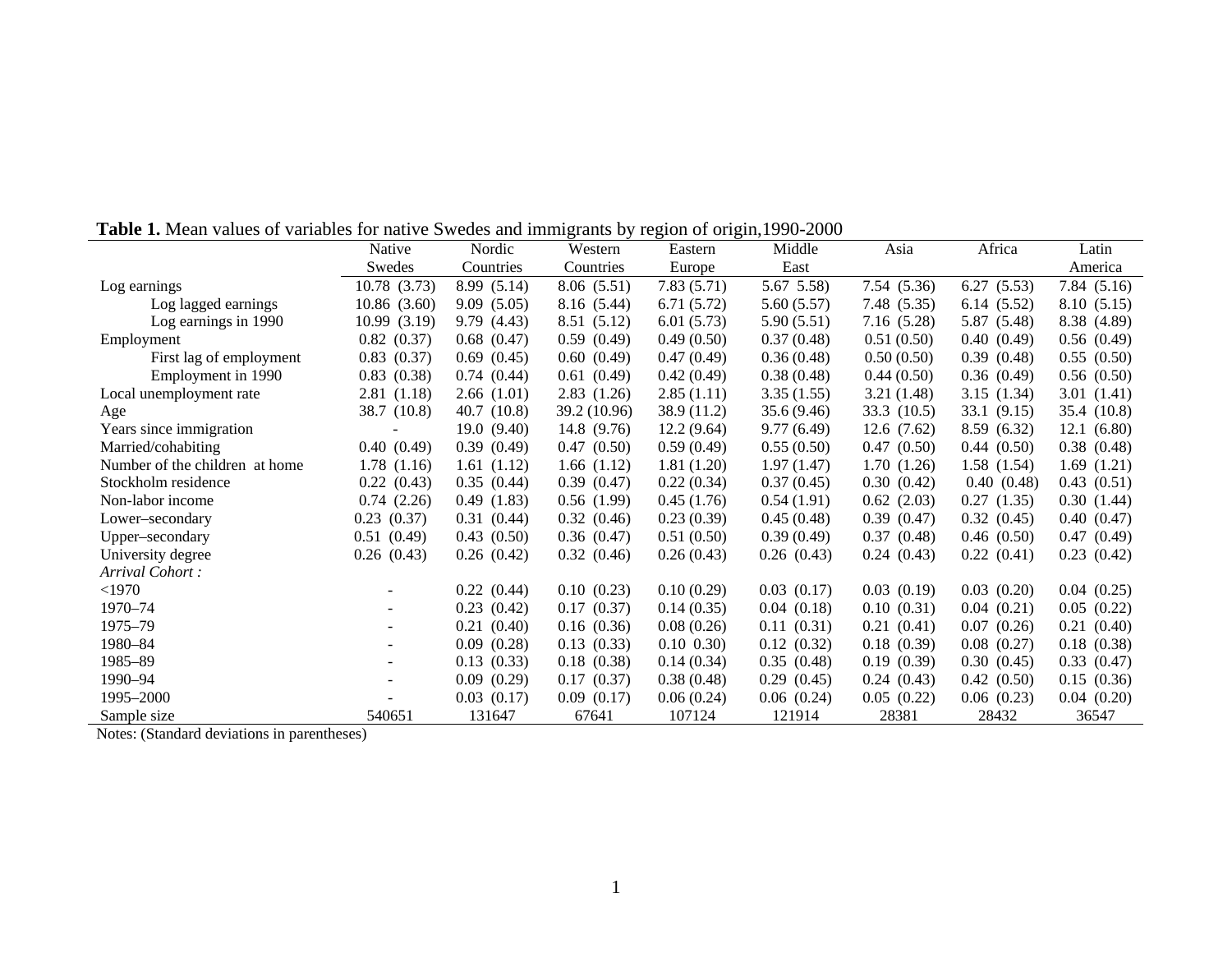The key variable for this study is the employment status and calculation of such a variable is related with the labour income of the individuals. We use gross labour income which is measured in thousands of Swedish Krona (SEK) per year, inflated by the consumer price index (to 2000 prices). To eliminate those with short employment periods or part-time jobs with low pay, Antelius and Björklund (2000) were followed in considering as employed only those earning at least 36,400 SEK. This criterion, also adopted in LINDA is the *basic amount* that qualifies one for the earnings-related part of the public pension-system. Based on this criteria the employment-indicator  $(d<sub>i</sub>)$  was defined as 1 if the individual *i* was employed and 0 otherwise at time period *t*.

In this paper we categorize the immigrants by region of origin as being from other Nordic countries; other Western Countries (including the USA, Canada, Australia, and New Zealand), Eastern Europe, the Middle East, Asia, Africa, or Latin America. We also control for many socio-demographic and economic characteristics of the individuals. The variables are age and age-squared; years-since-migration and -squared; marital status (cohabiting was considered as married); number of children living at home; highest education level (Primary education (Grundskola degree), 9 years of education; secondary education (Gymnasium-high schooldegree), more than 9 years but less than 12 years of education); and university education (more than Gymnasium); residence in Stockholm or elsewhere; capital non-labour income; arrival-cohort; local unemployment-rates and arrival-year national unemployment-rates. $2^2$  $2^2$ 

 $\overline{a}$ 

<span id="page-9-0"></span> $2$  Local unemployment rates were calculated as follows: we first collected data from registers on the total number of individuals living in a municipality split by gender, age, unemployed and employed in a year. We first calculate the unemployment rate by dividing the number of unemployed by the population in the municipality of residence conditioned on age and gender every year. This data is merged with the main data set using gender, age, municipality of residence and year.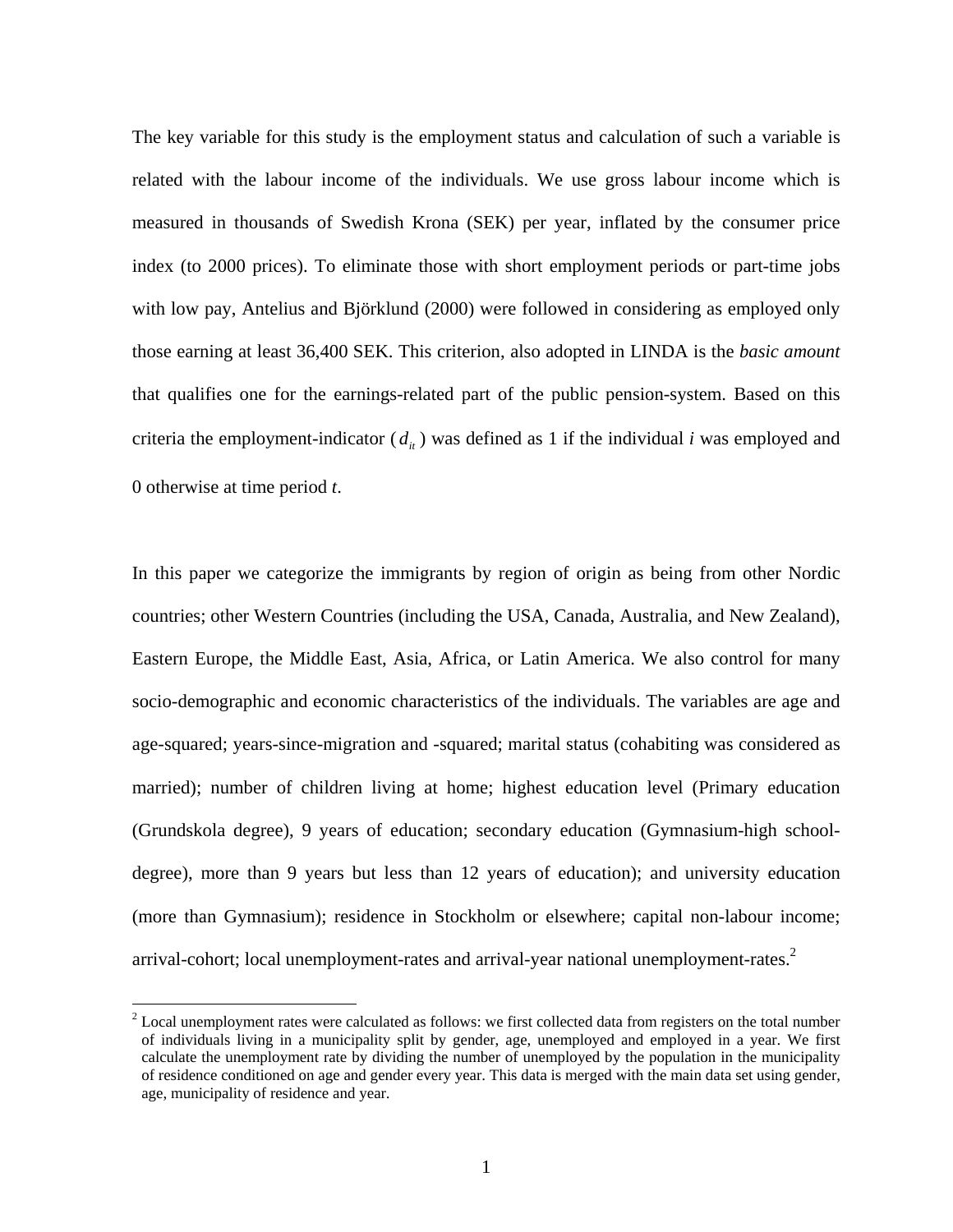Table 1 shows the mean values for these variables, for both immigrants and native Swedes. Both the earnings and employment rates (83% vs. 36-74%) and were considerably higher for native Swedes. On the other hand, more immigrants were married or cohabiting (40% vs. 38- 59%). Native Swedes were generally better educated: About 77% had at least upper-secondary education, compared to 61-77% for immigrants. The earlier immigrant arrival-cohorts each had 9-12% of the total, whereas 1985-89 had 18%, and 1990-94 had almost 25%. The Iran-Iraq war and various conflicts in former Yugoslavia occurred during the latter periods. The Nordic area accounted for 25% of all immigrants, followed by the Middle East (23%), Eastern Europe (21%), and Western Europe (14%). Asia, Africa, Latin America each had 5-6%.

The immigrant population was clearly not homogenous: Employment rates and earnings were much higher for those from Nordic or Western countries. Middle-Eastern and African immigrants were far less likely to be employed, and had lower earnings if they were. Immigrants from non-Nordic Western countries probably had more education than all other groups (nearly 32% had a university degree), followed by Eastern Europeans. Despite the fact that Nordic immigrants, most of them from Finland, had less education, they had a higher employment-rate and earned more than all other groups. All this is generally in accord with previous studies on immigrants in Sweden.

## **3. Econometric Specifications**

### *3.1. The dynamic assimilation model*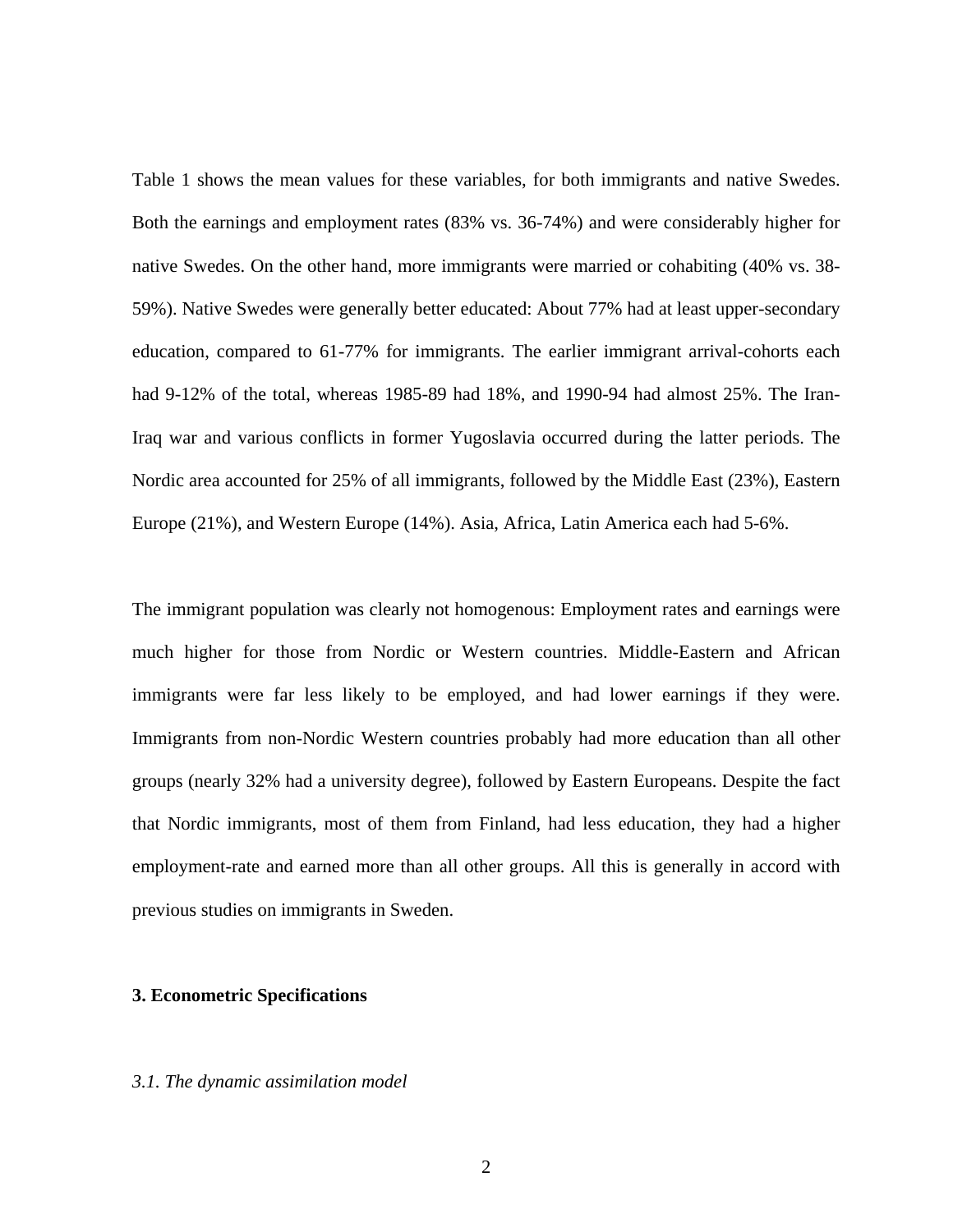We specify a dynamic random-effects probit model for both immigrants and natives by controlling for structural and spurious state dependence together with many other observed individual characteristics and endogenous initial values. The dynamic employmentgenerating-process of immigrants (I) is specified as follows:

$$
d_{ii}^{I^*} = \mathbf{1}\left\{ \left( x_{ii}^I \beta^I + \lambda d_{i,t-1}^I + \varphi^I a g e_{it}^I + \delta y s m_{it} + \sum_j \psi_j C_j + \sum_k \theta_k^I \Pi_k^I + u_{it}^I \right) > 0 \right\},
$$
 (1)

$$
u_{it}^{\mathrm{I}} = \eta_i^{\mathrm{I}} + \varepsilon_{it}^{\mathrm{I}},\tag{2}
$$

$$
d_{i1}^{I^*} = \mathbf{1}\Big\{\Big(z_{i1}^I \beta_1^I + u_{i1}^I\Big) > 0\Big\},\tag{3}
$$

employed during the current period  $t$  (*i* is the individual and  $i = 1, ..., I$  and t is the index for the where,  $d_{ii}^{\dagger}$  is a binary latent (unobserved) variable indicating whether an immigrant is periods in the panel data set  $i = 1, ..., T_i$ . *i*, *i*s a vector of current socio-demographic and economic characteristics (such as educational attainment, marital status and non-labour income and arrival-year national unemployment rates) and  $\beta$  is the corresponding vector of parameters to be estimated;  $d_{i,t-i}$  is a (observed) binary variable indicating that whether the immigrant *i* is employed at the previous period  $t-1$ , and we will interpret the parameter  $\lambda$  as structural state dependence following Heckman (1981);<sup>3</sup> Note that the model (1-2) is a static assimilation model if λ is zero. *age* and year-since-migration *ysm* are the key variables for an

 $\overline{a}$ 

<span id="page-11-0"></span> $3$  Note that the lagged dependent variable is assumed as observed (not latent). The other alternative is to consider that the lagged employment status is also unobserved. Considering the lagged dependent variable as observed or latent leads to different implications in both economic and estimation terms (Hsiao, 2003)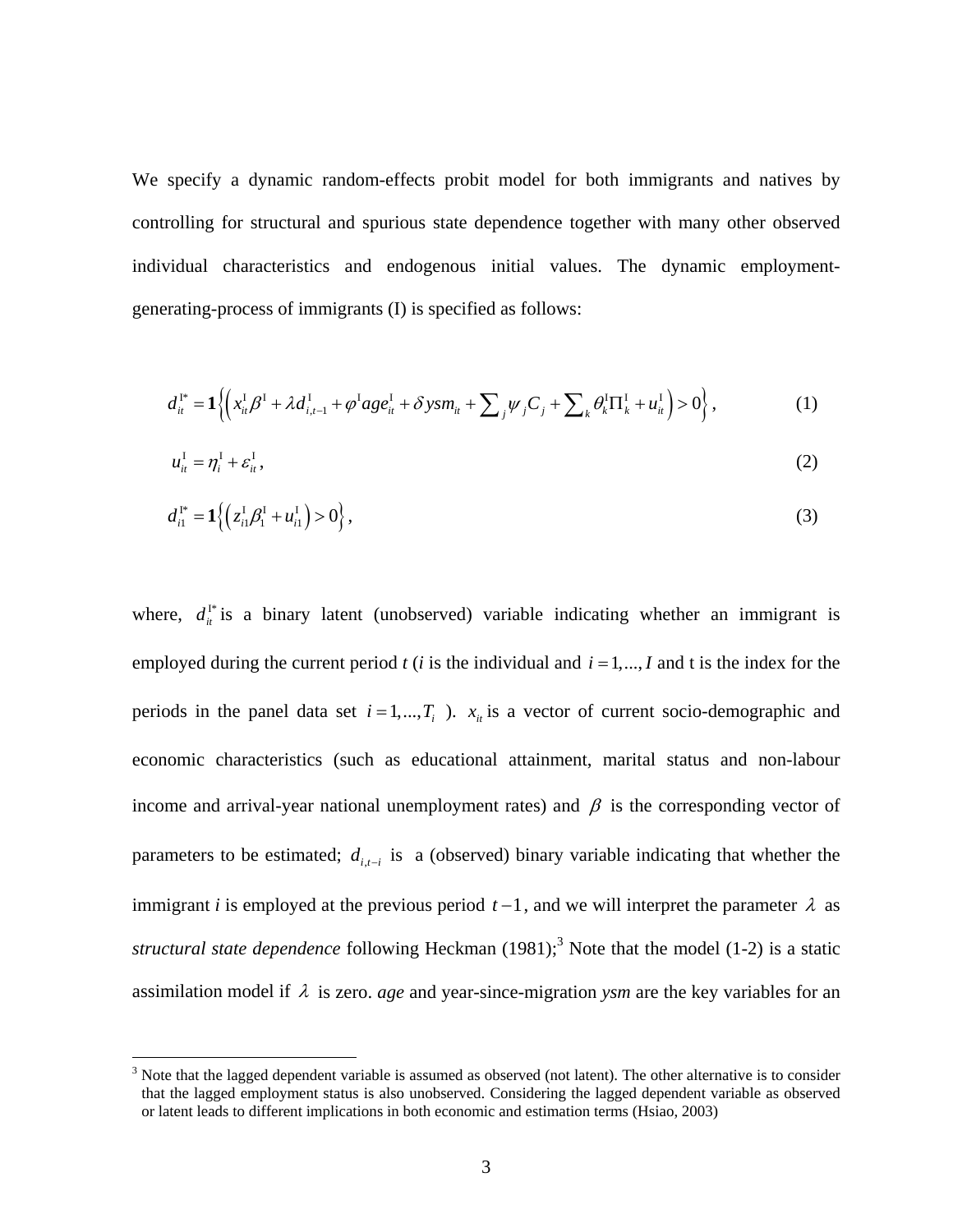assimilation model and their higher order terms are used in the actual specification but they are not presented here to simplify the notation. Immigrants arrive in different cohorts  $(C_i)$  and unobserved cohort specific characteristics (cohort fixed-effects) are controlled for using a series of indicator variables indexed by  $j = 1, \ldots, J$ ; the transitory overall macroeconomic economic fluctuations in the economy (such as upward or downward trend in unemployment rates) may have different impacts on the employment abilities of immigrants. In order to control for these characteristics, the period-effects,  $\Pi_k^{\text{Im}}$  are included for *k* periods in which an immigrant and native is observed.

The error term in the model is composed as in (2). The first part is,  $\eta_i$ , the time-invariant unobserved individual-effects and controlling for these characteristic is very crucial to be able to identify structural state dependence on the employment-probabilities. The second term is the usual error terms,  $\varepsilon$ <sub>*it*</sub>, which are assumed as following a normal distribution with zero mean and unit variance due to identification of the binary dependent variable model (1). Actual disturbance process is assumed as serially uncorrelated. However, in this model controlling for unobserved individual-effect automatically induce a serial correlation. The correlation between two sequential error terms is,  $Corr(\varepsilon_i, \varepsilon_i) = \sigma_{\eta}^2/\sigma_{\eta}^2 + 1$ ,  $(t, s = 1, ..., T_i; t \neq s)$ , where  $\sigma_{\eta}^2$  is the variance of unobserved individual-effects.

The assumption on the relation between observed and unobserved characteristics is that they are orthogonal to each other following the random-effects specification. However, the standard random-effects approach can be relaxed in practice (for instance unobserved test for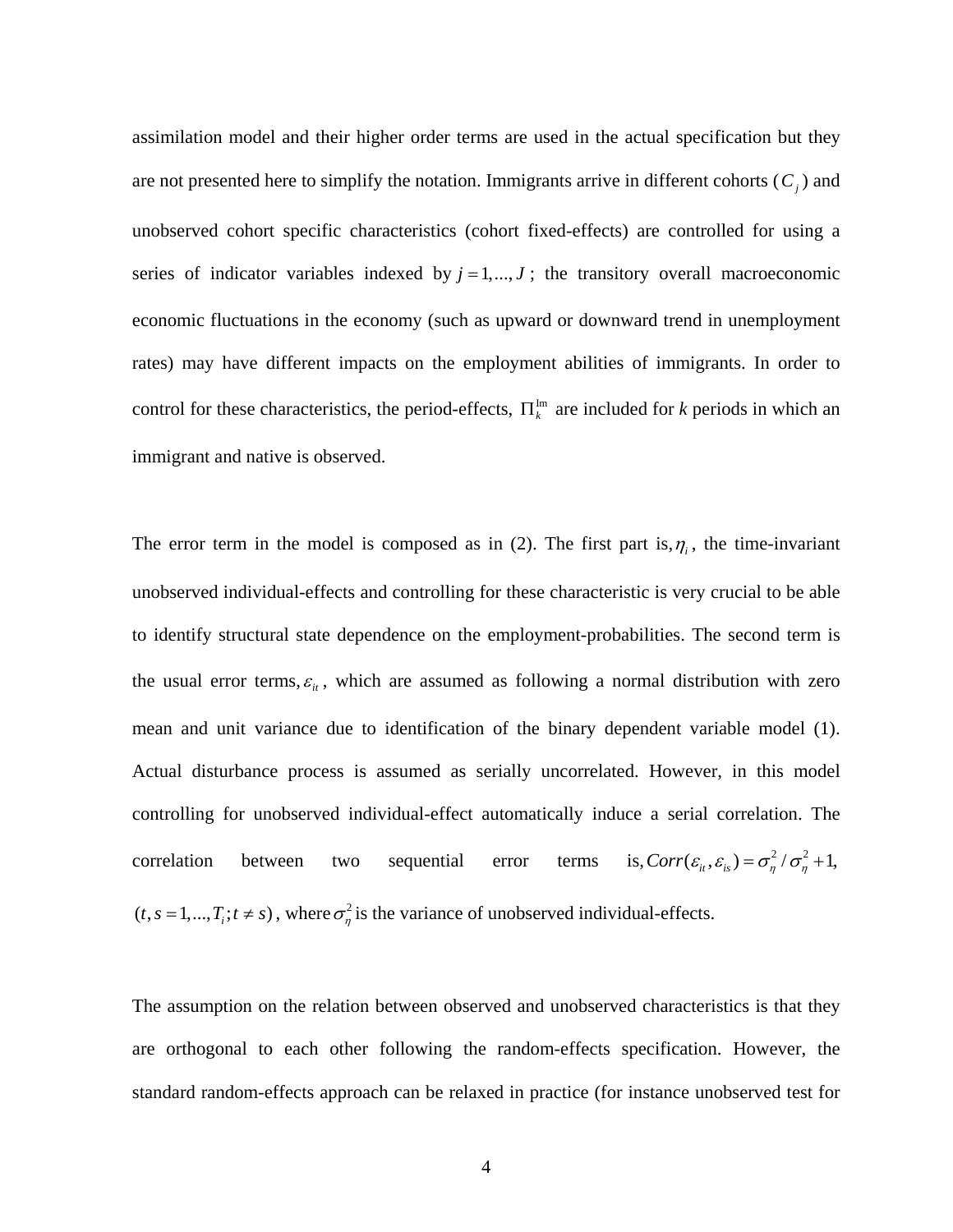work for an immigrant can be correlated with experience and education). This correlation may be controlled for by using quasi-fixed-effects (the correlated random-effects model of Chamberlain (1984) or Mundlak's (1978) formulation). The general way to do this is to use an auxiliary distribution for the unobserved individual-effects as a function of time-variant observed characteristics. However, in our case this model is very close to how we deal with the initial values problem and it will be explained below.

In order to calculate the relative employment outcomes of the immigrant and native, the dynamic generating process for the employment outcomes of the native Swedes (N) is defined as follows:

$$
d_{it}^{\mathbf{N}^{*}} = \mathbf{1}\Big\{ \Big( x_{it}^{\mathbf{N}} \beta^{\mathbf{N}} + \lambda^{\mathbf{N}} d_{i,t-1}^{\mathbf{N}} + \varphi^{\mathbf{N}} a g e_{it}^{\mathbf{N}} + \sum_{k} \theta_{k}^{\mathbf{N}} \Pi_{k}^{\mathbf{N}} + u_{it}^{\mathbf{N}} \Big) > 0 \Big\},
$$
 (5)

$$
u_{it}^N = \eta_i^N + \varepsilon_{it}^N, \tag{6}
$$

$$
d_{i1}^{N^*} = \mathbf{1}\left\{ \left( z_{i1}^N \beta_1^N + u_{i1}^N \right) > 0 \right\},\tag{7}
$$

where the variables year-since-migration and arrival-cohorts, which are not relevant for the data generating process of the natives, are excluded. The definition of the other terms is the same as in the case of immigrants (i.e. model (1)).

The model given in (1-3) involves one very important identification problem. The periodeffects,  $\Pi_k$ , is a linear combination of the effects of arrival-cohort and years since migration, since the calendar year at any cross-section is the sum of years since migration and the year in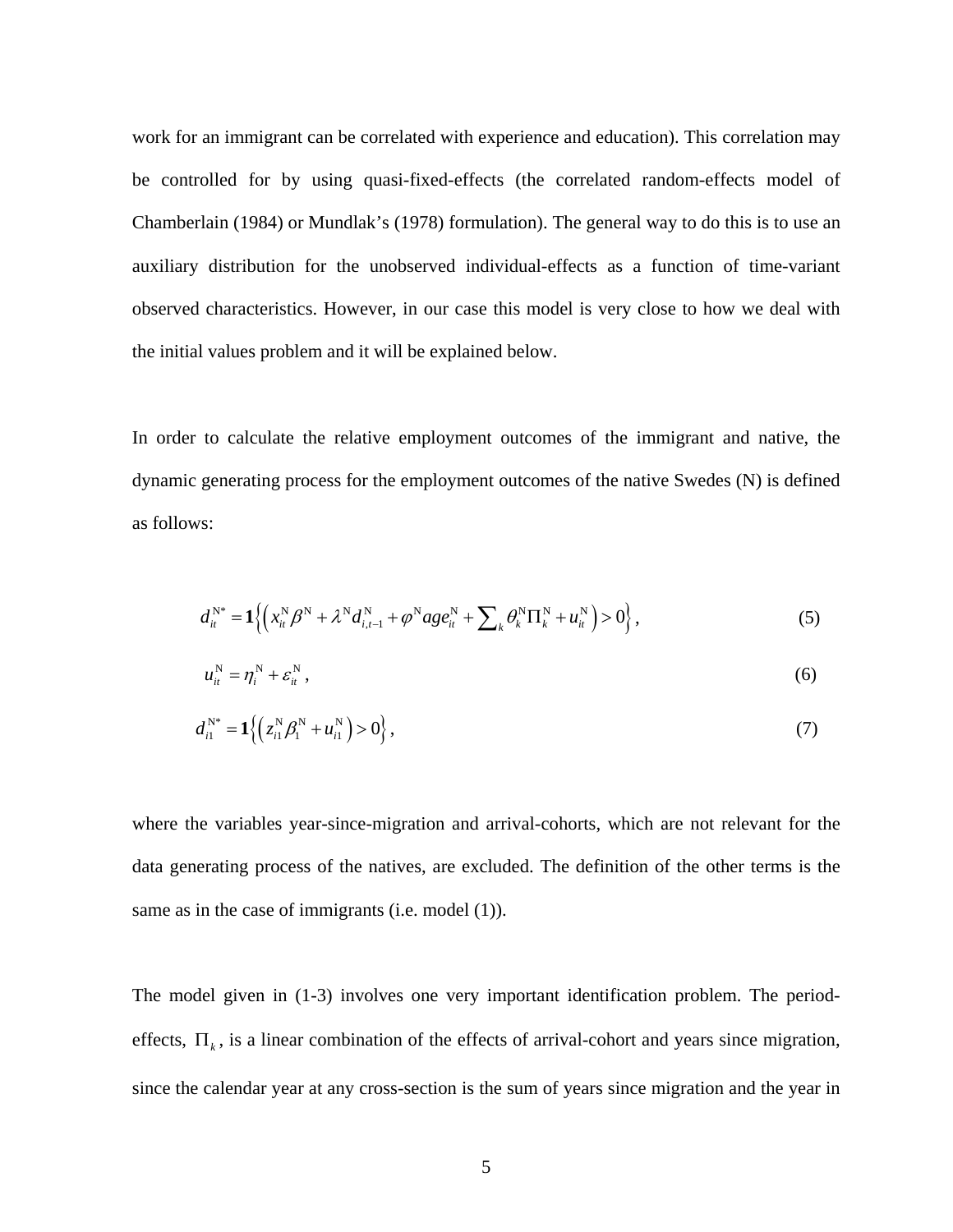which the individual immigration occurred (i.e., the arrival-cohort). An additional restriction must be imposed, either that the period-effect, the impact of the transitory shocks in the overall macroeconomic conditions, is the same for both immigrants and native Swedes, or that the cohort-effect is the same across different arrival cohorts of immigrants. The assumption used here is that the period-effects of immigrants and natives are the same (i.e.  $\Pi_k^I = \Pi_k^N$ ). This assumption would be credible if there was no change in macroeconomic conditions or even if it was changed, the responsiveness of immigrants and natives to these changes should be the same. Changing macroeconomic conditions might influence the price paid for skills of immigrants and natives differently. A change in relative employment-probabilities and earnings could then reflect price difference rather than differences in human capital (Borjas, 1995). Thus, if, in fact, the sensitivities of immigrants and native Swedes were different and if they were not equally affected by changing macroeconomic conditions, this restriction could lead to severe bias in estimates of the effects of arrival-cohort and years-since-migration (Barth et al., 2004). Sweden (and other Nordic Countries) experienced a sharp economic downturn coinciding with the sample period, 1990-2000. Thus, the model which assumes equal-period effects could be biased. To attempt to control for this bias, at least partially, local market unemployment-rates were used by following the wage-curve model suggested in Barth et al., (2004). The wage-curve model was also restricted by equal-period-effects assumption. However, it was assumed that the period-effects could be identified (at least partially) by controlling for local unemployment rates.

#### *3.2. Estimation of the model and the initial values problem*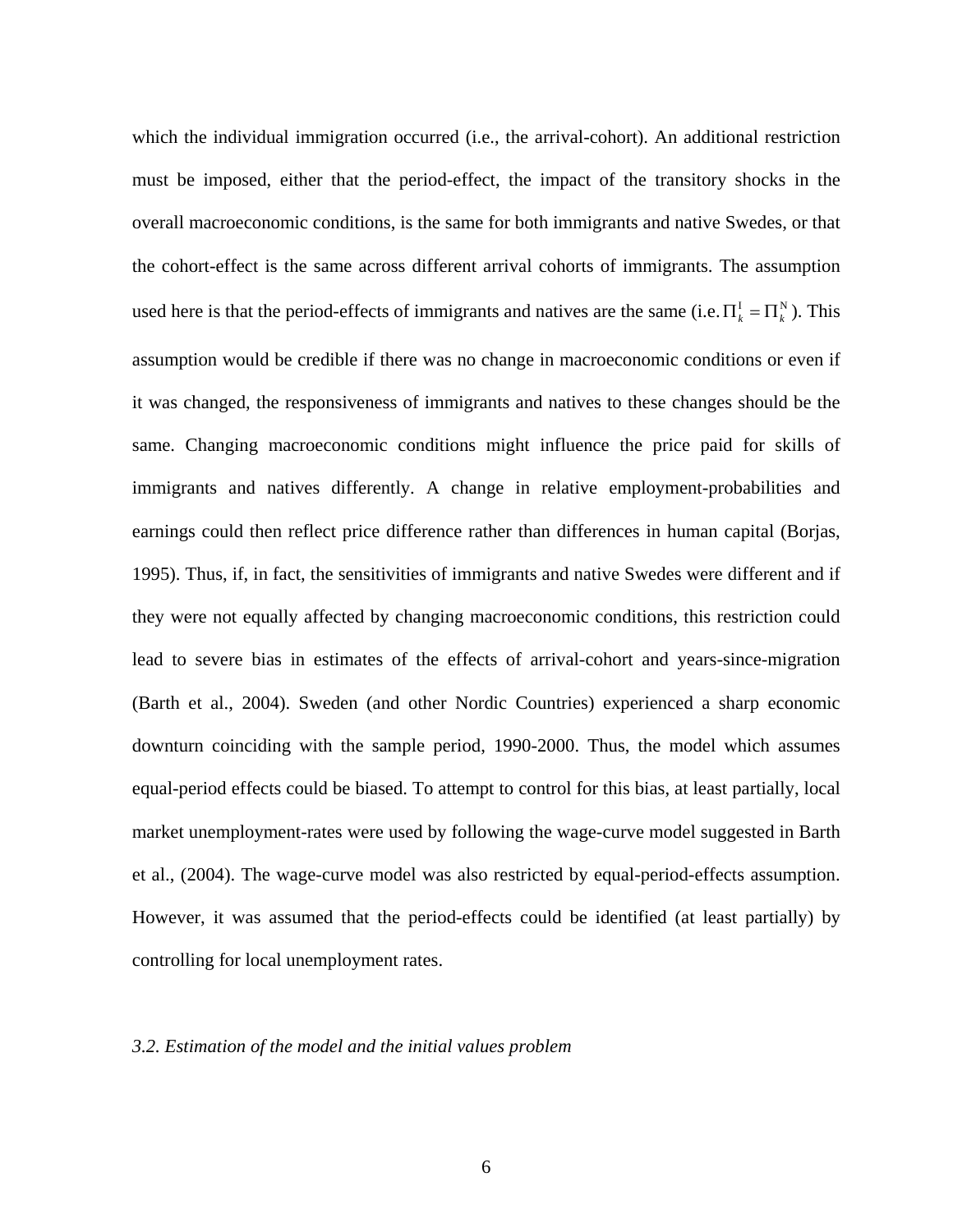We follow a fully parameterized random-effects approach with maximum likelihoodestimator. Such an approach requires correct specification of the distribution of initial values, conditioned on observed and unobserved individual-effects. The log likelihood function would be as follows:

$$
\log L = \sum_{i=1}^{I} \ln \left[ \int_{-\infty}^{\infty} \left\{ f_1(d_{i1} | \left\{ \mathbf{x}_{i} \right\}_{t=1}^{T}, \eta_i) \prod_{i=2}^{T} f_{i} (d_{i1} | d_{i} d_{i-1}, \mathbf{x}_{i}, \eta_i; \beta^*) \right\} f(\eta_i) d\eta_i \right],
$$
(8)

$$
f_{it}(d_{it} | d_{i,t-1}, \mathbf{x}_{it}, \eta_i; \beta^*) = \Phi\Big[(2d_{it} - 1)(\mathbf{x}_{it}'\beta^* + \lambda d_{i,t-1} + \sigma_{\eta}\eta_i)\Big],
$$
\n(9)

where  $\mathbf{x}_{it}$  is the all right hand side observed variables (except lagged dependent variable) of an individual *i* at time *t* and  $\beta^*$  is a vector of corresponding parameters.  $\Phi$  is the distribution function of the standard normal random variable.

The likelihood function in (8) can be easily maximized using Gaussian-Hermite-Quadrature when the conditional distribution of the initial values  $f_1(d_{i1} | {\bf x}_{it})^T_{t=1}, \eta_i)$  is known. In order to identify the magnitude of the structural state dependence and disentangle it from spurious state dependence, the initial values can play an important role (Heckman, 1981; Wooldridge, 2005). Many immigrants (and of course native Swedes) entered to the Swedish labour-market much before the study period 1990-2000. Thus, assuming exogenous initial values would be too strong, causing biased and inconsistent estimators (Heckman, 1981). The sample initial employment-states must instead be considered endogenous, with a probability distribution conditioned on observed and unobserved individual characteristics.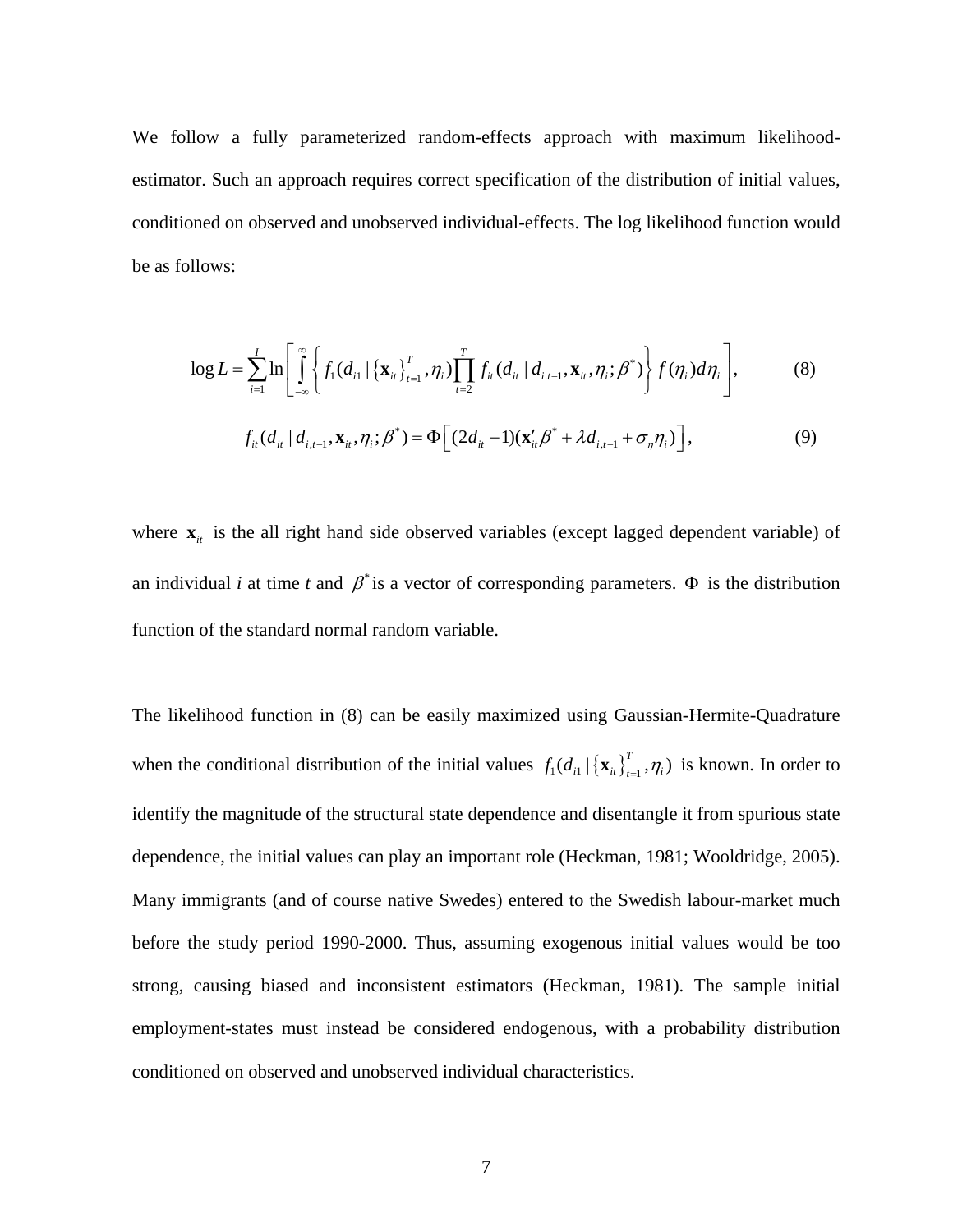There are two main methods for doing this: Heckman's (1981) reduced-form approximation and the simple method of Wooldridge (2005). Heckman's method is based on available presample information with which the conditional distribution of the initial values to be approximated via a reduced form. This approximation allows a flexible specification of the relationships between initial values, observed and unobserved individual characteristics. Wooldridge (2005) introduced a simple alternative to Heckman's reduced-form approximation. He suggests that the unobserved individual-effects can be considered conditional on the initial values and the time-varying exogenous variables in a similar way to the correlated random-effects model of Chamberlain (1984) using an auxiliary distribution. In this paper we use the Wooldridge method which is simple by considering that difference between this method and the other is minimal for longer panels as we employ here in this paper (Arulampalam and Steward, 2009; Akay, 2009). The auxiliary distribution of the unobserved individual-effects is given as follows for the immigrant women.

$$
\eta_i^{\mathrm{I}} = \pi_0^{\mathrm{I}} + \pi_1^{\mathrm{I}} d_{i1}^{\mathrm{I}} + \pi_2^{\mathrm{I}} \overline{\mathbf{x}}_i^{\mathrm{I}} + \alpha_i^{\mathrm{I}} \tag{10}
$$

$$
\eta_i^N = \pi_0^N + \pi_1^N d_{i1}^N + \pi_2^N \overline{\mathbf{x}}_i^N + \alpha_i^N
$$
\n(11)

where,  $d_{i1}$  is the first period employment status;  $\alpha_i$  is another individual-effect which is assumed as distributed normal with zero mean and variance. The time-variant variables used in (10) and (11) are age, non-labour income (capital income) and number of children at home.

#### *3.3. The estimators of the employment assimilation*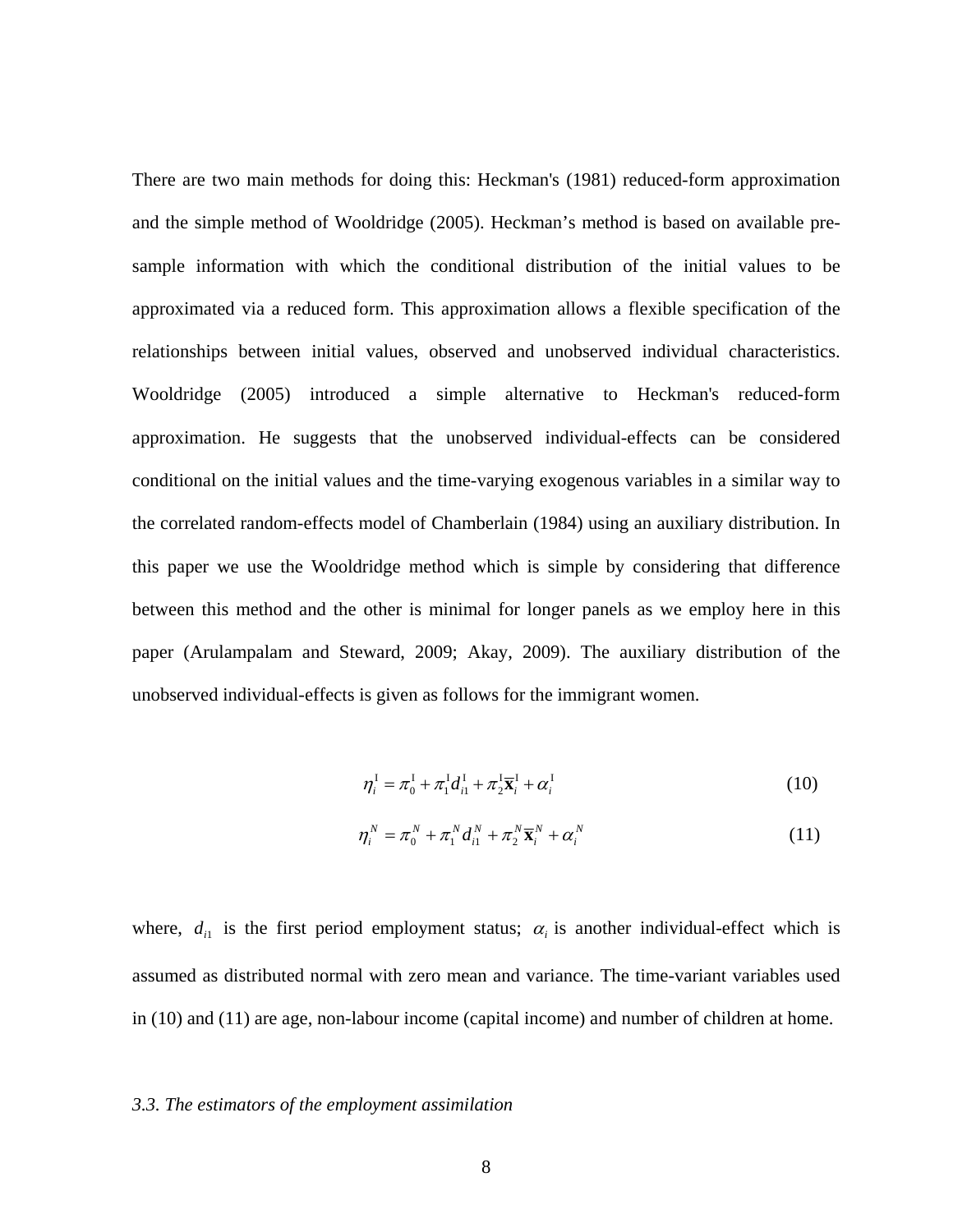We would like to calculate two measures: *marginal assimilation rates* (*MRA*) as a function of year-since-migration and *total years to assimilation* (*TYA*). The approach to measure these quantities is adopted here based an idea of assimilation to have occurred when immigrant employment probabilities catch-up over time with the employment probability levels of natives (following Borjas, 1985, 1987 and 1995). An estimator of the marginal assimilation rate was defined simply,

$$
MRA_i(t) = \frac{\partial E^{\text{Im}}(t)}{\partial t} - \frac{\partial E^{\text{N}}(t)}{\partial t}
$$
 (12)

where *E* is the expected probability of employment conditional on observed and unobserved individual characteristics. The conditional expectations can be written for the immigrants and natives as follows:

$$
E^{\text{Im}}\left[d_{it} = 1 | \mathbf{x}_{it}, age_{it}, ysm_{it}, \alpha_{i}\right] = \Phi\left[\mathbf{x}_{it}\hat{\beta}^{\text{Im}\,*} + \hat{\varphi}^{\text{Im}}age_{it}(t_{0} + t) + \hat{\delta}ysm_{it}(t)\right]
$$
(13)

$$
E^{\mathcal{N}}\left[d_{it}=1\,|\,\mathbf{x}_{it}, age_{it}, \alpha_{i}\right] = \Phi\left[\,\mathbf{x}_{it}\hat{\beta}^{\mathcal{N}^{*}} + \hat{\varphi}^{\mathcal{N}}age_{it}(t_{0}+t)\,\right] \tag{14}
$$

In expression (13) and (14), year-since-migration is reparameterized with  $t$ , and  $t_0$  is the *entry age* to the labour market. In the paper the entry age is assumed as 20 for every individual. Using (12), an estimator for MRA is obtained as,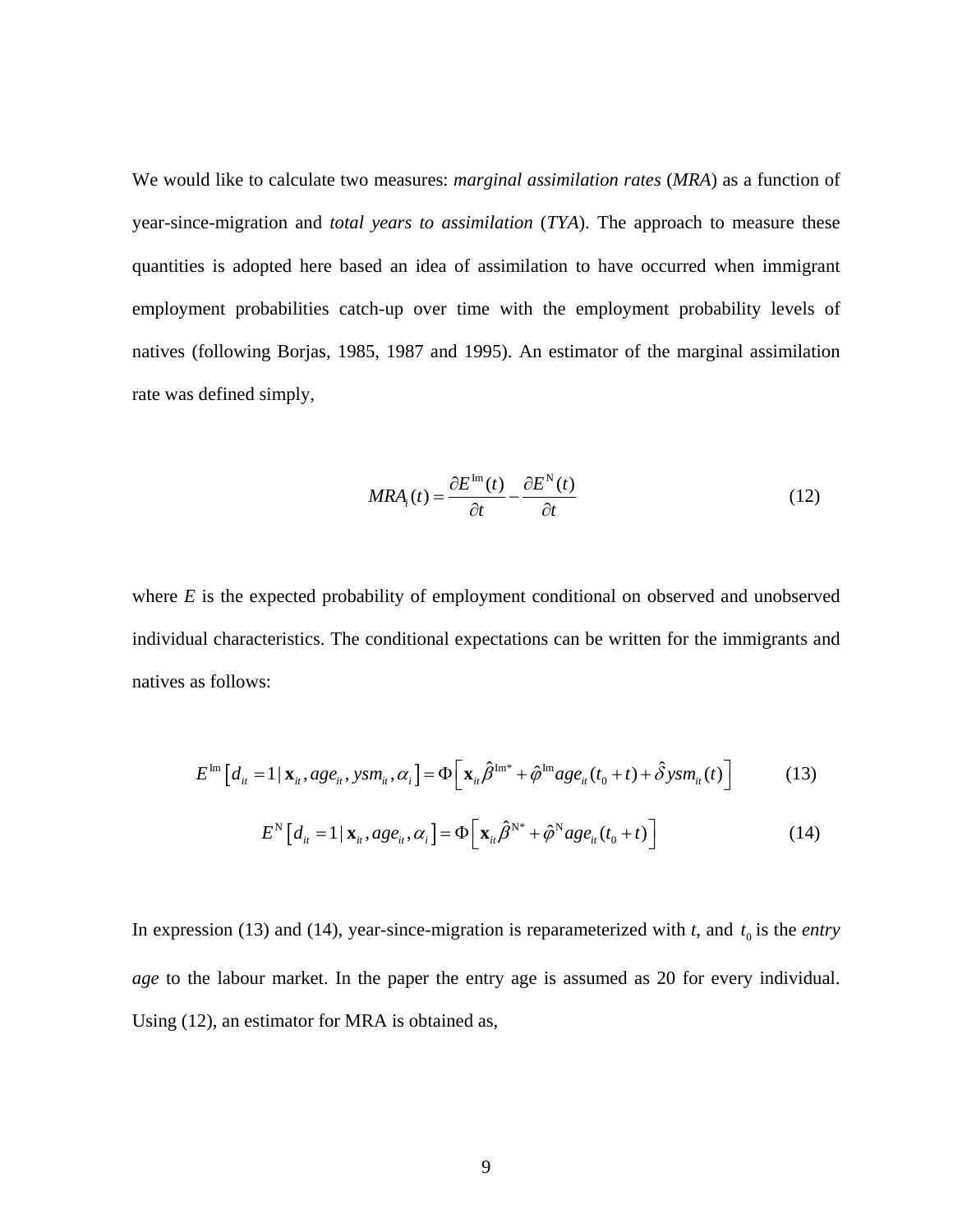$$
\widehat{MRA_i(t)} = (\hat{\varphi}^{\text{Im}} + \hat{\delta})\phi \Big[ \mathbf{x}_{ii} \hat{\beta}^{\text{Im}*} + \hat{\varphi}^{\text{Im}}age_i (t_0 + t) + \hat{\delta} ysm_i(t) \Big] \n- \hat{\varphi}^{\text{N}}\phi \Big[ \mathbf{x}_{ii} \hat{\beta}^{\text{N}*} + \hat{\varphi}^{\text{N}}age_{ii} (t_0 + t) \Big]
$$
\n(15)

where  $\phi$  indicates the density function of the standard normal random variable. Thus, the estimator of the marginal rate of assimilation in (15) shows the employment-probability difference between an immigrant and a comparable native after *t* years spent in Sweden. For instance when  $t = 0$ , we obtain the *initial employment-probability differential* upon arrival  $(y \, \text{sym}_{i} (0) = 0).$ 

The other target measure that we derive from (15) is the total years of assimilation (the time needed to fully achieve equal employment-probability with otherwise identical native Swedes). This occurs when the conditional expectations of the immigrants and the natives are equal. In other words, the time required in the host country before the age-employment probability or age-earnings curves of immigrants and native Swedes intersect. Thus, it can be formulated in *MRA* terms as,

$$
(\hat{\varphi}^{\mathrm{I}} + \hat{\delta})\phi \Big[\mathbf{x}_{ii}\hat{\beta}^{\mathrm{I}^*} + \hat{\varphi}^{\mathrm{I}}age_i(t_0 + \tilde{t}) + \hat{\delta}ysm_i(\tilde{t})\Big] = \hat{\varphi}^{\mathrm{N}}\phi \Big[\mathbf{x}_{ii}\hat{\beta}^{\mathrm{N}^*} + \hat{\varphi}^{\mathrm{N}}age_{ii}(t_0 + \tilde{t})\Big] \tag{16}
$$

where the estimator of the total years of assimilation is  $\widehat{TYA}_i = \tilde{t}$ .<sup>[4](#page-18-0)</sup>

 $\overline{a}$ 

<span id="page-18-0"></span><sup>&</sup>lt;sup>4</sup> Note that all estimators are given with individual indices. They can also be calculated for a group of individuals by using mean values of a group of individuals. For instance, an average African immigrant may be compared with and the average native and so on.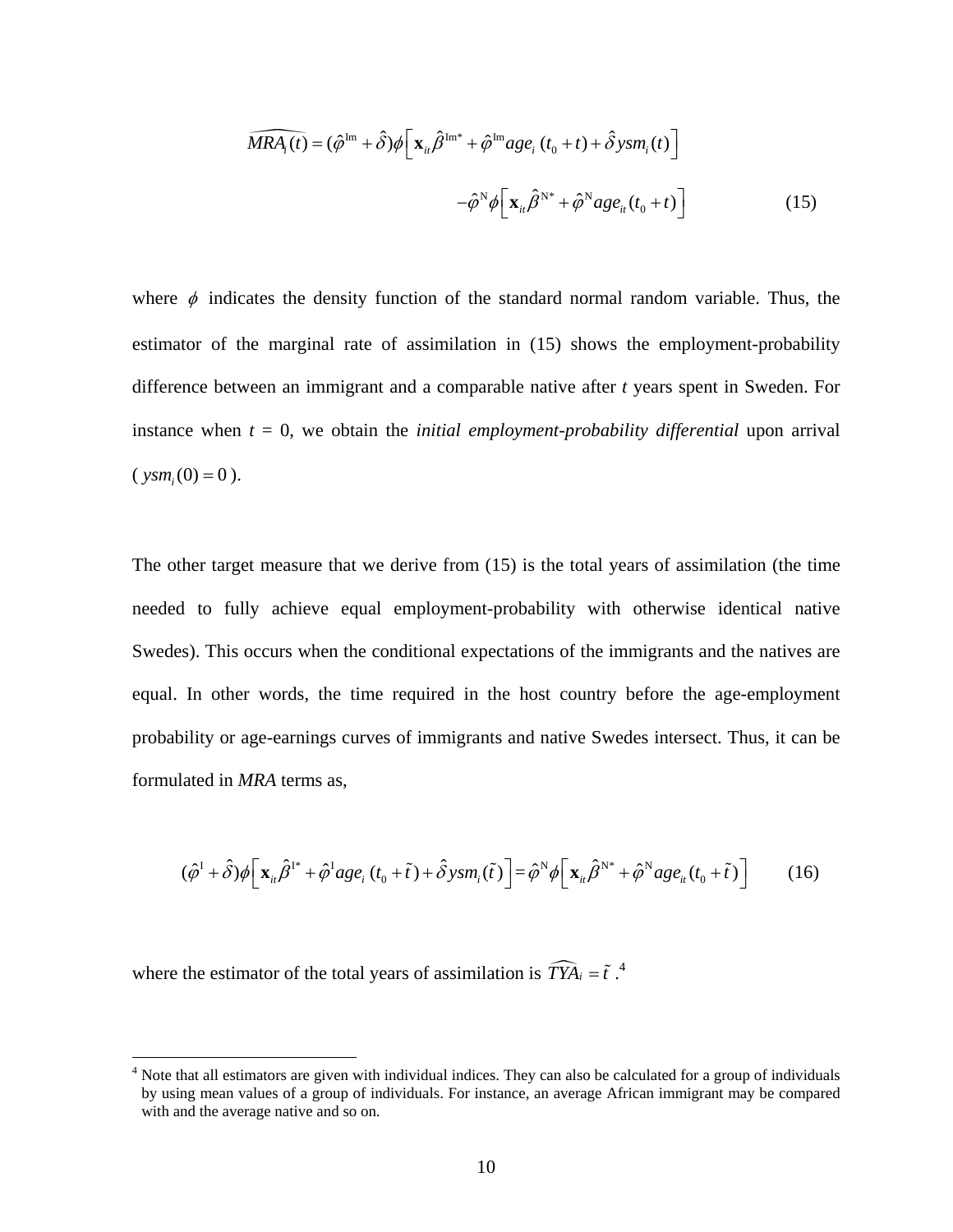# **4. Estimation results**

 $\overline{a}$ 

The main interest here is to determine the magnitude of the structural and spurious state dependence which are experienced by the immigrants and natives. We later predict relative employment-probabilities of different immigrant groups as a function of year-since-migration and compare these results with the static assimilation models. We also show the persistence differences between the immigrants and natives and predict the relative employmentprobabilities by educational attainment levels.

#### *4.1. Identifying structural and spurious state dependence on employment probabilities*

The models given in (1-3) and (3-6) are estimated for seven region of origin. We only report marginal effects of structural state dependence and the variance of unobserved individualeffects which is as a proxy for the spurious state dependence on the employment-probabilities. The results for the other parameters are in line with the literature. For instance, the employment-probabilities increasing with age in a decreasing rate; educational attainment level is increased the probability of employment.<sup>5</sup>

Having controlled for endogenous initial values, unobserved and observed individual characteristics, the coefficient of lagged employment status provides and estimates of the structural state dependence. Table 4a suggests that there is substantial and significant structural state dependence on the employment-status of all immigrants groups and natives.

<span id="page-19-0"></span><sup>&</sup>lt;sup>5</sup> Estimation results are not reported here due to space reasons. However, they can be provided upon request from the author.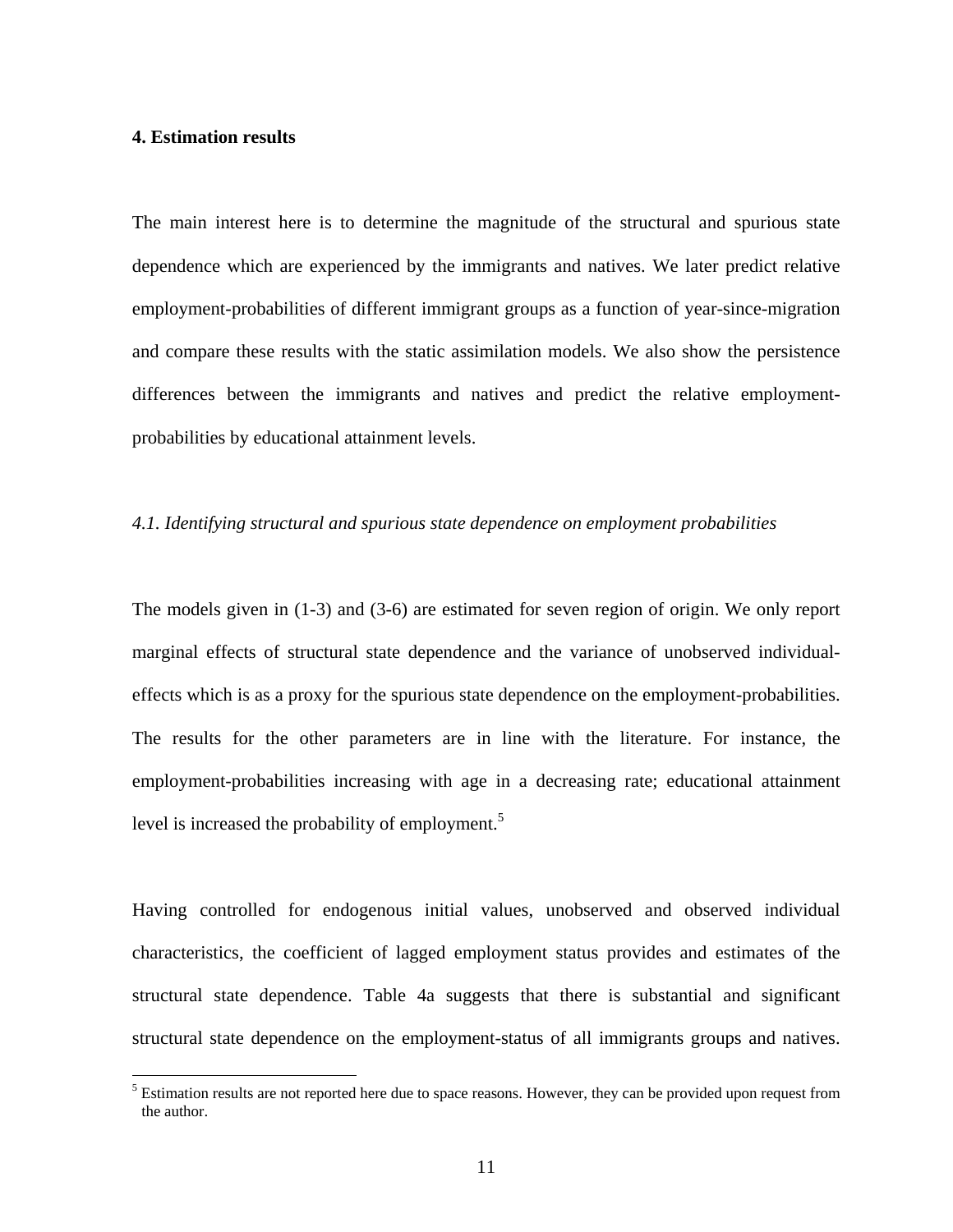The lagged employment status i.e. past labour market experience is associated with a higher probability to be employed in current period. Natives experience higher structural state dependence than immigrants. Being employed in the previous period increases the probability of being employed in the current period 81% for the native Swedish men. The probability changes between 45-60% for the immigrants. The highest state dependence following natives is experienced by the immigrants from Eastern Europe, Western countries and Latin America. The structural state dependence or persistence is lower for Nordics that can be expected to be closer to native Swedes due to cultural, geographic and human capital similarities. However, Nordic immigrants experience multiple immigrations or discontinuity in their working experience more often than other immigrants do.

**Table 4a.** Structural and spurious state dependence on the employment-probabilities of immigrants and natives (by region of origin)

|                                      | Regions    |            |            |            |            |            |            |            |  |  |  |
|--------------------------------------|------------|------------|------------|------------|------------|------------|------------|------------|--|--|--|
|                                      | Nordic     | Western    | Eastern    | Middle     | Asia       | Africa     | Latin      | Native     |  |  |  |
|                                      | Countries  | Countries  | Europe     | East       |            |            | America    | Swedes     |  |  |  |
| Males                                |            |            |            |            |            |            |            |            |  |  |  |
| $\lambda$                            | $0.509***$ | $0.574***$ | $0.586***$ | $0.470***$ | $0.527***$ | $0.526***$ | $0.553***$ | $0.805***$ |  |  |  |
|                                      | (0.010)    | (0.009)    | (0.010)    | (0.011)    | (0.011)    | (0.010)    | (0.010)    | (0.007)    |  |  |  |
|                                      | 0.885      | 0.879      | 0.578      | 0.542      | 0.619      | 0.504      | 0.573      | 0.500      |  |  |  |
| $\sigma_{\scriptscriptstyle \alpha}$ | [1.921]    | [1.971]    | 1.507      | [1.194]    | [1.383]    | [1.163]    | [1.281]    | [1.611]    |  |  |  |

Note: Marginal effects of structural state dependence  $(\lambda)$  and the standard deviation of the random-effects  $(\sigma_{\alpha})$ . The standard errors of the marginal effects are reported in parentheses. The model also controls for age and -squared; year since migration and -squared; marital-status; three indicator variables to control for education (primary = 1 (Grundskola degree, 9 years of education), secondary = 1 (Gymnasium (high school) degree, more than 9 years but less than 12 years of education), university  $= 1$  (education more than Gymnasium); big city dummy; number of children; log local unemployment rates; arrival year national unemployment rates; 7 cohort fixed-effects (pre-1970, 1970-1974, 1975-1979, 1980-1984, 1985-1989, 1990- 1994, 1995-2000) pre-1970 is the base category; full set of time fixed-effects; 25 regional fixed-effects; first period employment status as a part of Wooldridge initial values; mean age, mean number of children, mean capital non-labour income. Additionally, the models for females include husbands' employment status; husbands earnings and within means of husbands' earnings. \*, \*\*, \*\*\* indicate significance levels at 1%, 5% and 10% respectively. Standard errors are reported in parentheses. The figures reported in [brackets] are the variance of unobserved individual-effects which are produced by the static assimilation model.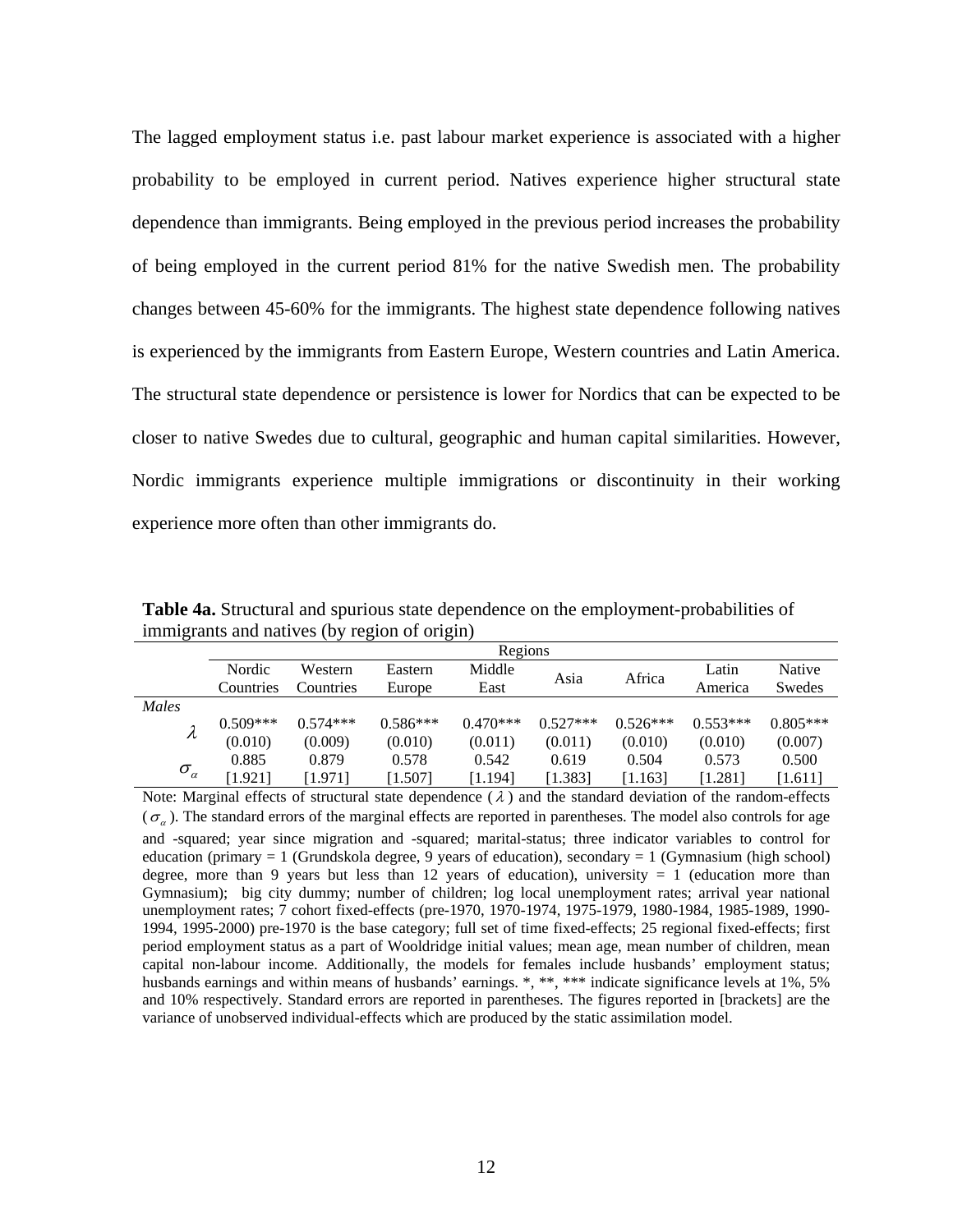Table 4a also reports the variance of the unobserved individual-effects which can be considered as a proxy for the spurious state dependence. In order to show the effect of the dynamic model on the distribution of the unobserved individual effects we also report the variance obtained from the static models [in brackets]. Conditional on the structural state dependence (and all other control variables), immigrants are more heterogeneous than native Swedes (the static assimilation models suggest that only Nordic and Western immigrants are more heterogeneous (1.921 and 1.971 vs. 1.611)). The dynamic model identifies the different sources of state dependence. The size of the variance obtained from the static model shrinks in the dynamic model by being identified as structural state dependence. We also test for the superiority of dynamic specification using likelihood ratio test. The p-values are very close to zero in each case (and not reported here). The difference between the state dependence parameter of the natives and the immigrants is statistically significant for every immigrant region and country of origin.

# *4.2. Employment-assimilation by region of origin and comparing the dynamic and static assimilation models*

We predict the relative employment-probabilities of immigrants as a function of years-since migration and report the results in Table 4b. The numbers are calculated by using the formulations given in Section 2.3.  $t_0 = 20$  (*ysm* = 0) is used as labour market entry age and we increase the years-since-migration from 0 to 45 (from age=20 until  $age = 65$ ), and predict employment-probabilities for natives and immigrants using their conditional expectations. The point estimate of the employment-probability for a particular year-since-migration is obtained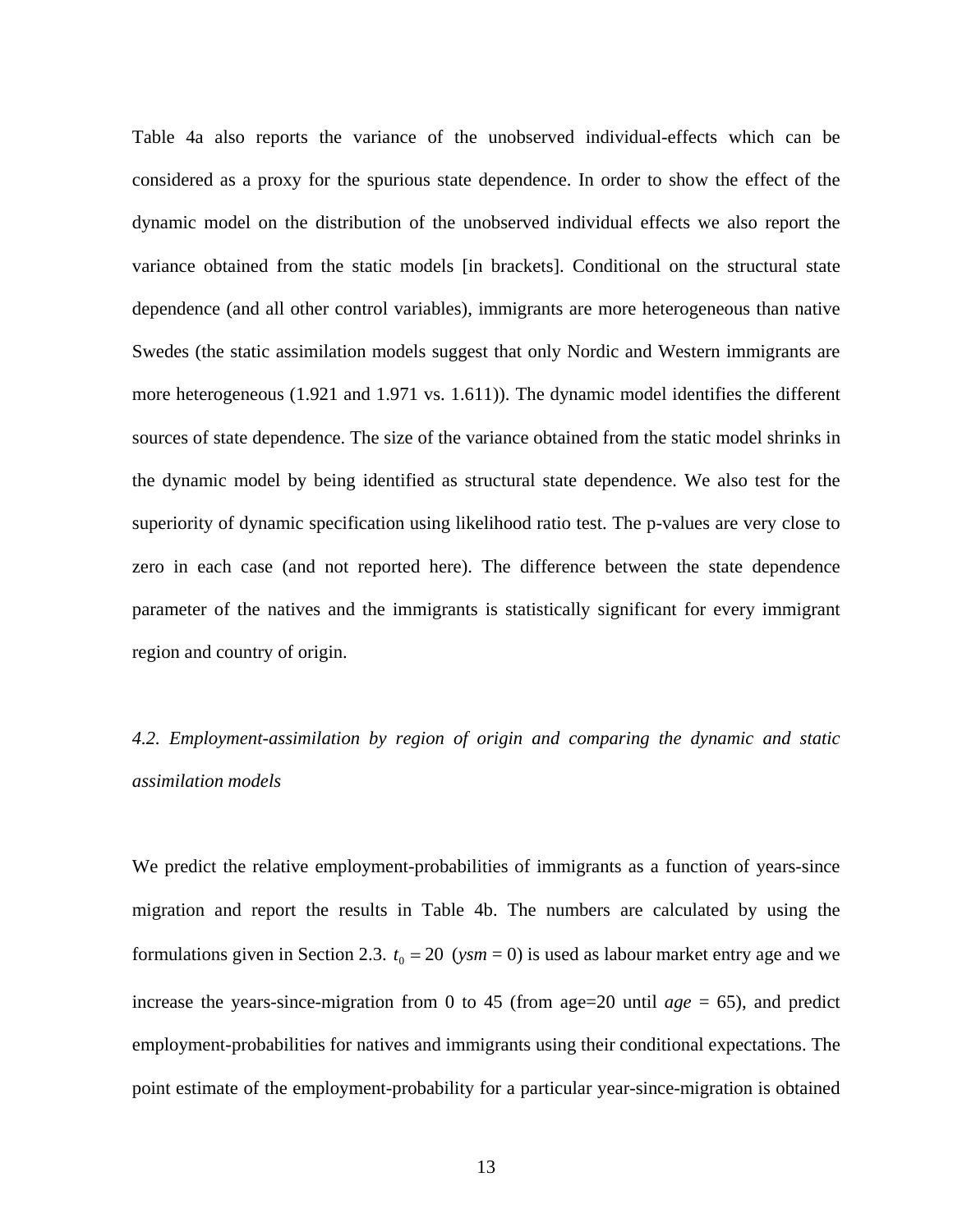for every immigrant and the standard errors of every individual prediction are obtained to calculate individual 95% confidence intervals. We then take the average of every individual prediction and 95% confidence intervals to produce the average employment probability level and confidence interval for a year-since-migration. In order to calculate relative employment probabilities we predict the employment-probabilities of the native Swedes as a function of age starting from age=20 until age=65 with the similar strategy as the above.

When year-since-migration is 0 and age is 20 (that is only the age=20 for the natives), the relative employment-probability is the initial employment-probability differential upon arrival and it is given in the first column of the Table 4b. For instance, according to the static model, the Nordic immigrants experience 10% employment-probability disadvantage compared to the native Swedes. The same is 70% for the Middle Eastern immigrants. In other words, this numbers says that, in average, the probability of being employed is 10% for Nordic immigrants and 70% less for a Middle Eastern immigrant upon arrival compared to similar aged average native (the initial employment-probability of the other immigrant groups can be interpreted in a same way). It changes in Sweden between 50-75% (except Nordic immigrants) according to the static assimilation model. The table presents the results from the dynamic model in the second rows. In general, the dynamic assimilation model predicts lower initial employment-probability disadvantage (except Nordic immigrants, 20%). For instance, initial employment probability disadvantage of the Middle Eastern immigrants is predicted as almost 62% which is 8% lower compared to the static assimilation model. In general, the dynamic model predicts that the initial employment-probability differential changes between 35-65% (10-15% lower than the static assimilation model).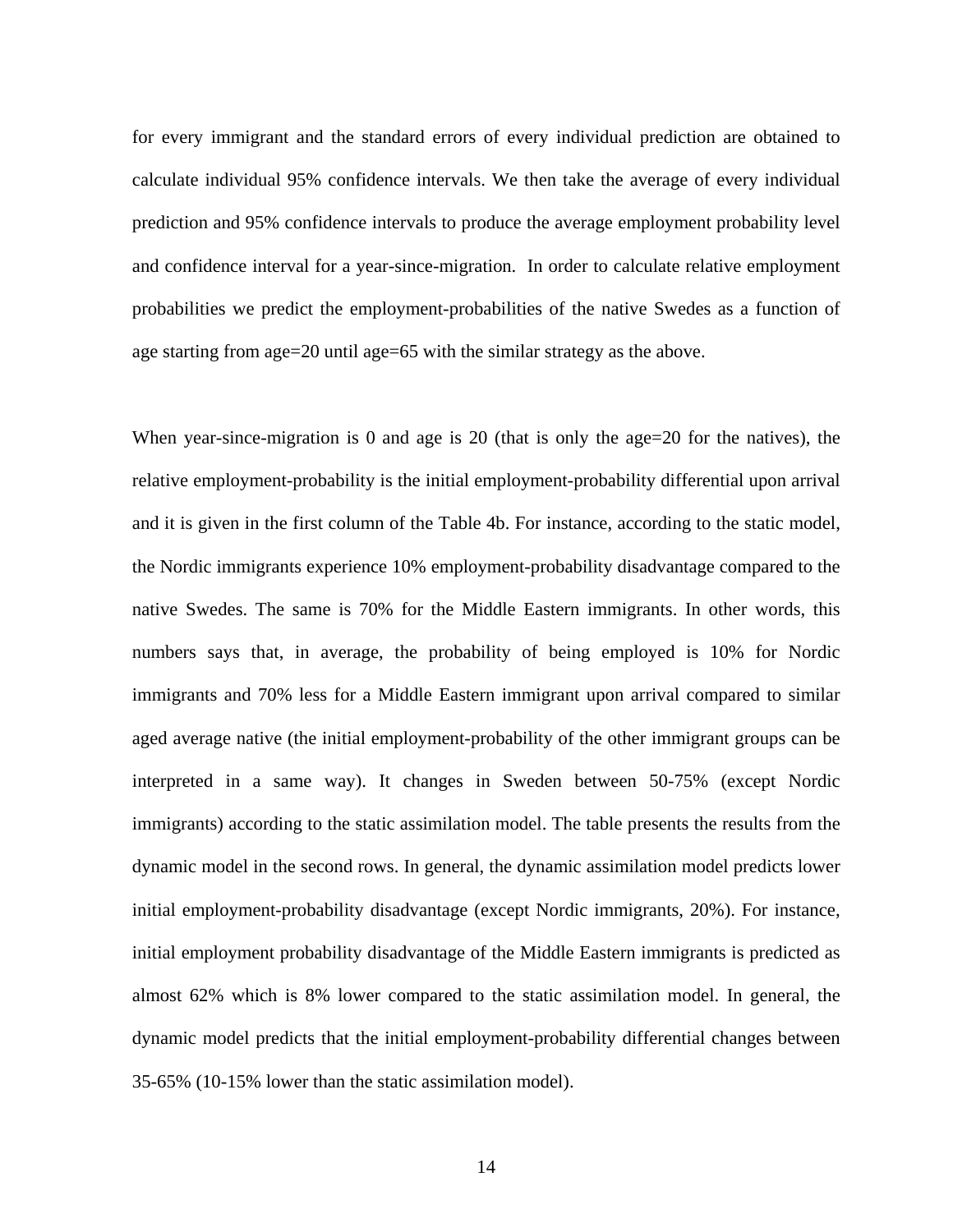In the subsequent columns in Table 4b, we report relative employment-probabilities as yearsince-migration is increased. For instance, year-since-migration (1-5) stands for the average employment probability gap experinced in 1 to 5 years after arrival.<sup>6</sup> Using the same strategy, we calculate the employment probability gap five years apart until the end of an immigrants working life. We observe some assimilation: almost all immigrant groups are able to reduce the initial employment probability disadvantage at the first years after arrival. The Middle Eastern immigrants, for instance, close the initial employment-probability gap 7% and the gap reduces to 63% in 1 to 5 years after arrival.

The last column in Table 4b presents the total years to assimilation i.e. the year-sincemigration interval in which the employment-probability gap is minimized. *P* stands for the *partial* meaning that the gap is not fully closed at all. The static model suggest for instance that the Eastern European immigrants minimize the employment probability gap in 15-20 years after arrival but the gap then diverges away later on. The employment-probability gap experienced by the Eastern European immigrants is reduced to almost 9%. The same is 25-30 years which is 10 years longer with the dynamic model and it is predicted that the minimum employment-probability gap is almost 14%. We observe the same pattern in every case. The static assimilation model predicts shorter total years to assimilation with a lower employmentprobability differential but it is diverged away with higher speed.

 $\overline{a}$ 

<span id="page-23-0"></span><sup>&</sup>lt;sup>6</sup> We predict the employment probability for every individual from ysm=1 to ysm=5 and take the average to represent the employment probability gap in 1 to 5 years after arrival.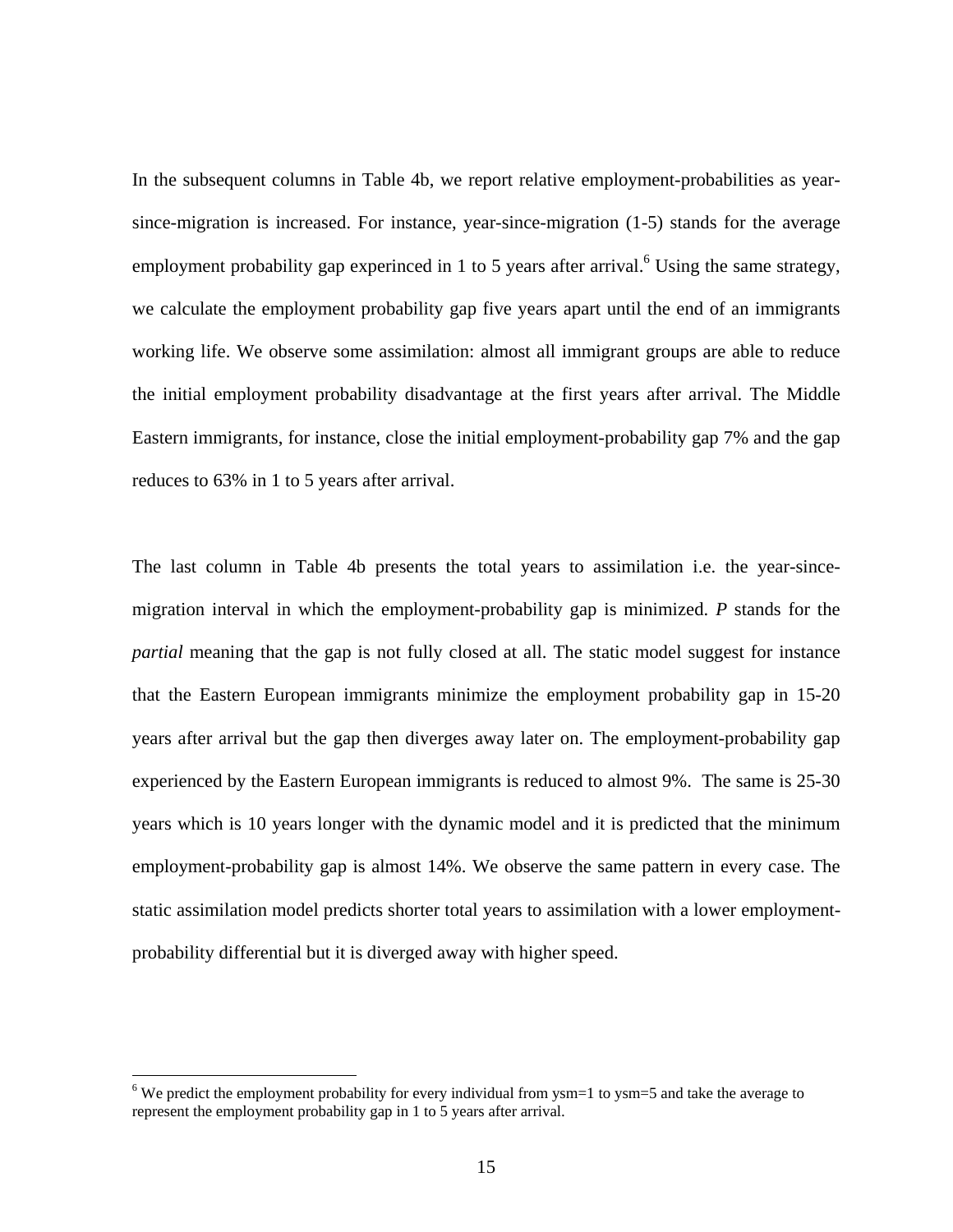In general, both models suggest that there *is no* immigrant group which is able to attain employment-probability level of native Swedes. However, the immigrants from Nordic and Western countries are very successful relative to the others. They are followed by Eastern European and Latin Americans. Other three immigrant groups are doing the worse with very large employment-probability gap and long years to assimilation.

|                          | Years since migration |          |          |           |          |          |          |          |          |             |
|--------------------------|-----------------------|----------|----------|-----------|----------|----------|----------|----------|----------|-------------|
|                          | Upon<br>Arrival       | $1 - 5$  | $6 - 10$ | $11 - 15$ | 16-20    | 21-25    | 26-30    | 31-35    | 36-40    | <b>TYA</b>  |
| <b>Nordic Countries</b>  |                       |          |          |           |          |          |          |          |          |             |
| <i>Static</i>            | $-0.098$              | $-0.088$ | $-0.074$ | $-0.069$  | $-0.077$ | $-0.100$ | $-0.146$ | $-0.120$ | $-0.228$ | 11-15 $(P)$ |
| Dynamic                  | $-0.196$              | $-0.175$ | $-0.147$ | $-0.128$  | $-0.115$ | $-0.110$ | $-0.111$ | $-0.120$ | $-0.135$ | $21-25(P)$  |
| <b>Western Countries</b> |                       |          |          |           |          |          |          |          |          |             |
| <i>Static</i>            | $-0.567$              | $-0.463$ | $-0.299$ | $-0.190$  | $-0.136$ | $-0.123$ | $-0.141$ | $-0.202$ | $-0.319$ | $21-25(P)$  |
| Dynamic                  | $-0.366$              | $-0.322$ | $-0.261$ | $-0.216$  | $-0.185$ | $-0.167$ | $-0.159$ | $-0.162$ | $-0.177$ | $26-30(P)$  |
| <b>Eastern Europe</b>    |                       |          |          |           |          |          |          |          |          |             |
| <b>Static</b>            | $-0.732$              | $-0.591$ | $-0.301$ | $-0.133$  | $-0.088$ | $-0.121$ | $-0.267$ | $-0.562$ | $-0.801$ | 16-20 $(P)$ |
| Dynamic                  | $-0.545$              | $-0.447$ | $-0.309$ | $-0.213$  | $-0.158$ | $-0.151$ | $-0.138$ | $-0.151$ | $-0.198$ | $26-30(P)$  |
| <b>Middle East</b>       |                       |          |          |           |          |          |          |          |          |             |
| <b>Static</b>            | $-0.700$              | $-0.632$ | $-0.510$ | $-0.448$  | $-0.476$ | $-0.592$ | $-0.750$ | $-0.852$ | $-0.861$ | $11-15(P)$  |
| Dynamic                  | $-0.623$              | $-0.570$ | $-0.466$ | $-0.399$  | $-0.364$ | $-0.365$ | $-0.400$ | $-0.468$ | $-0.561$ | 16-20 $(P)$ |
| Asia                     |                       |          |          |           |          |          |          |          |          |             |
| <b>Static</b>            | $-0.492$              | $-0.415$ | $-0.311$ | $-0.259$  | $-0.260$ | $-0.313$ | $-0.428$ | $-0.599$ | $-0.756$ | $11-15(P)$  |
| Dynamic                  | $-0.425$              | $-0.389$ | $-0.332$ | $-0.282$  | $-0.239$ | $-0.202$ | $-0.171$ | $-0.146$ | $-0.126$ | $40+$ (P)   |
| <b>Africa</b>            |                       |          |          |           |          |          |          |          |          |             |
| <i>Static</i>            | $-0.747$              | $-0.673$ | $-0.488$ | $-0.344$  | $-0.298$ | $-0.354$ | $-0.511$ | $-0.716$ | $-0.380$ | 16-20 $(P)$ |
| Dynamic                  | $-0.640$              | $-0.557$ | $-0.428$ | $-0.327$  | $-0.263$ | $-0.239$ | $-0.253$ | $-0.307$ | $-0.398$ | $21-25(P)$  |
| <b>Latin America</b>     |                       |          |          |           |          |          |          |          |          |             |
| <i>Static</i>            | $-0.558$              | $-0.448$ | $-0.285$ | $-0.193$  | $-0.166$ | $-0.199$ | $-0.300$ | $-0.482$ | $-0.687$ | 16-20 $(P)$ |
| Dynamic                  | $-0.420$              | $-0.366$ | $-0.288$ | $-0.226$  | $-0.178$ | $-0.145$ | $-0.124$ | $-0.113$ | $-0.114$ | $31-35$ (P) |

**Table 4c. Relative employment-probabilities and years-to-assimilation of male immigrants, by region and country of origin, 1990-2000** 

Notes: Average of 5 years in each case except upon arrival. All numbers reported in the table are significant different than zero at 1% significance level. (P) is partial total years to assimilation i.e. the year interval in which the employmentprobability gap between natives is minimized.

We would like to analyze and show the difference between the static and dynamic assimilation models further by simulating the age-employment-probability-profiles of the immigrants and natives. Figure 1 presents these profiles by region of origin for both the dynamic and static assimilation models. The vertical axes in Figure 1 are the average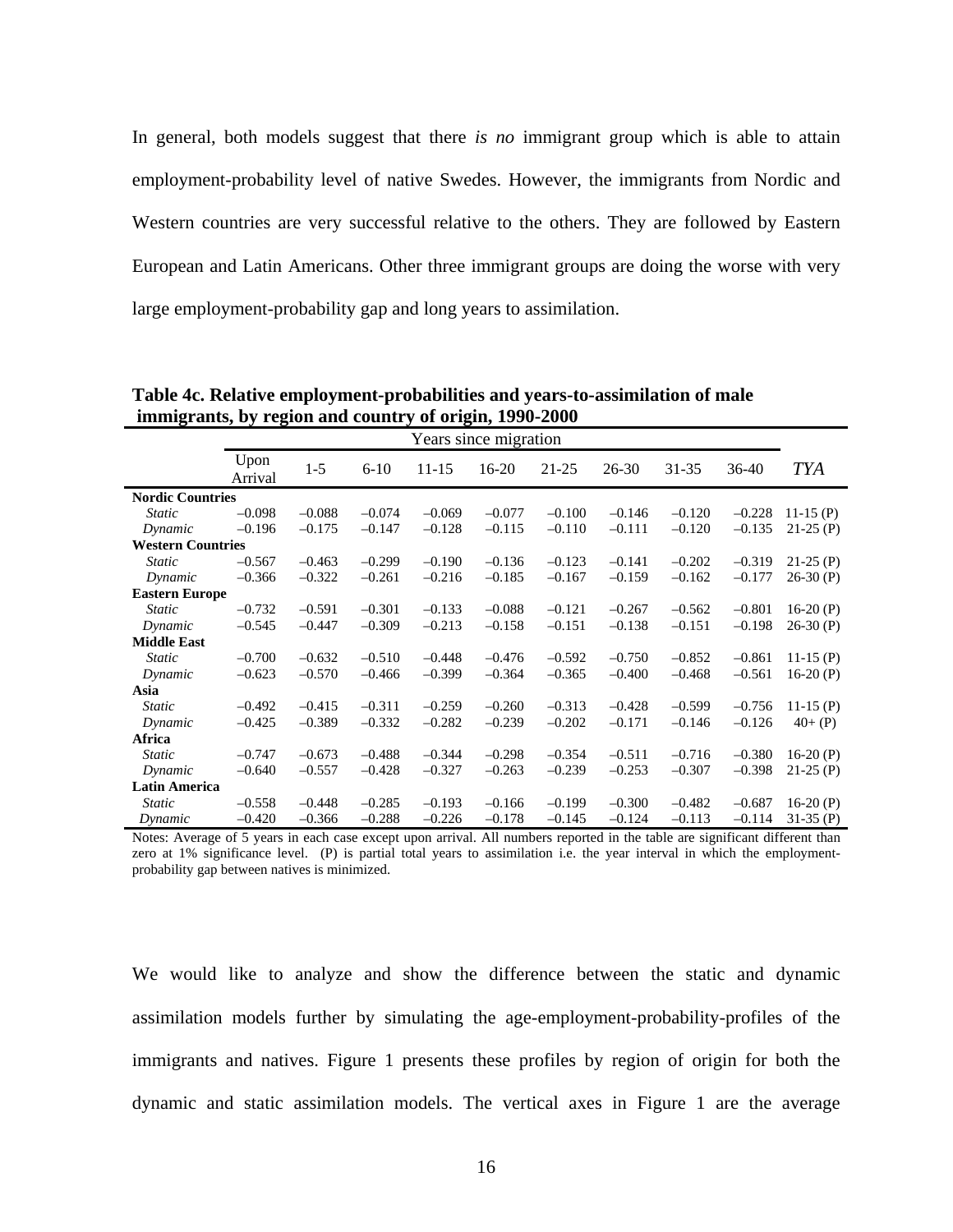probability of being employed for the immigrant after arrival. For instance when age is 30, all immigrants are in Sweden 10 years and all natives are 30 years old. The market entry age is 20 (or arrival-age) and thus simulations are performed for 45 years after arrival. The vertical lines around the age-employment-probability profile are the average 95% confidence intervals of individual predictions.

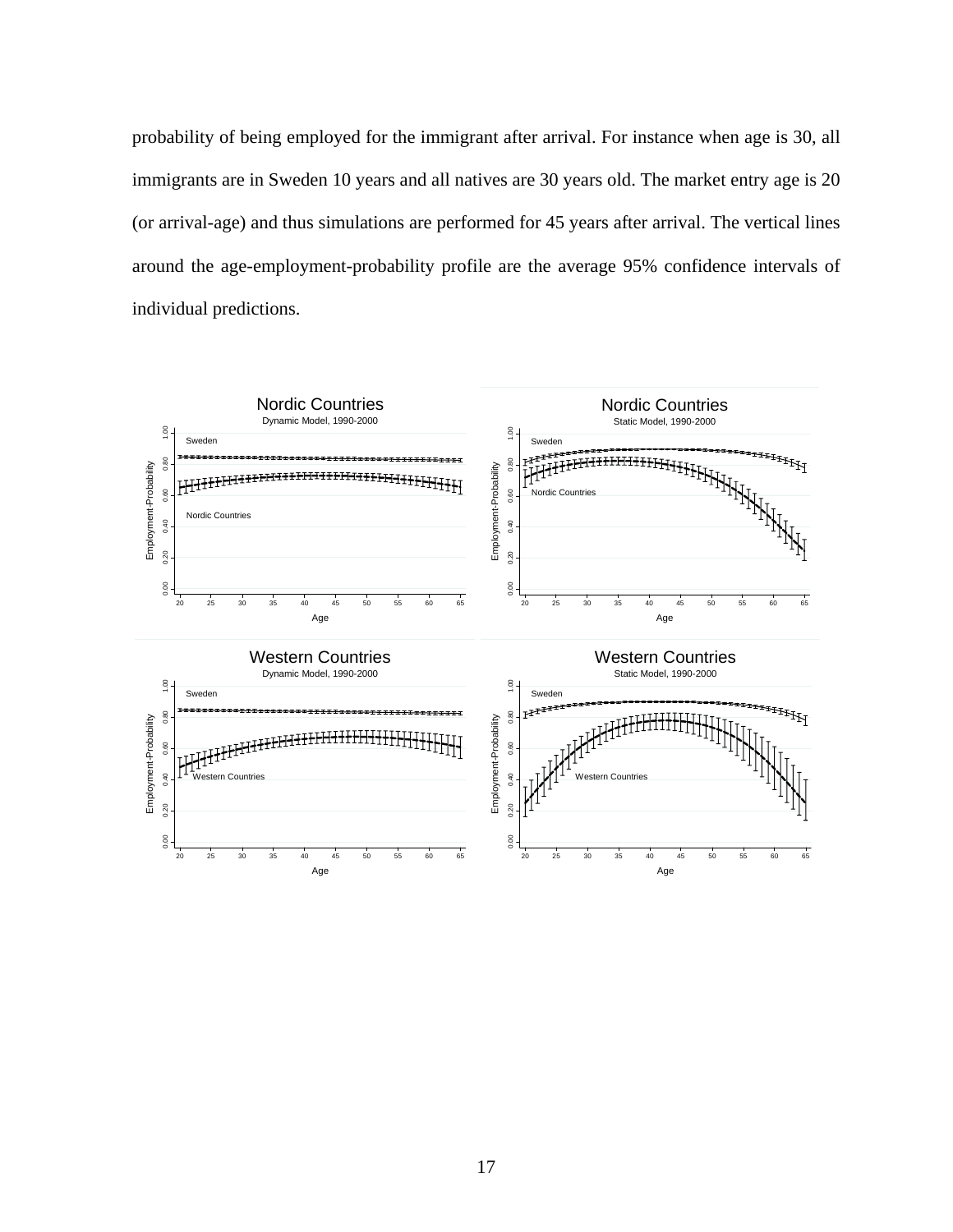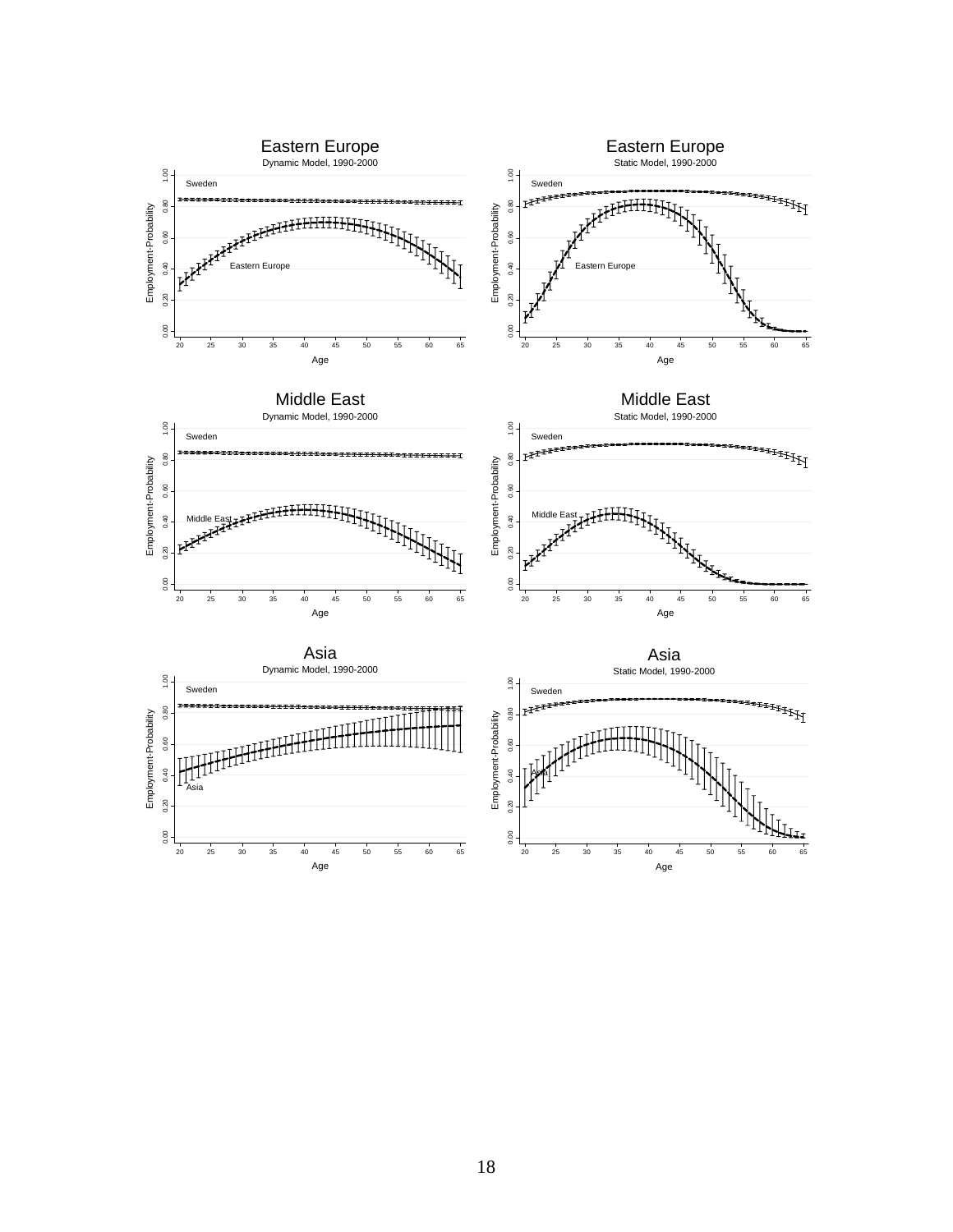

**Figure 1.** Age-employment-probability profiles by region of origin and models. The immigrants are presented using dashed curves. The vertical lines are the %95 confidence intervals obtained by averaging the individual confidence intervals around the point estimates of employment-probabilities.

The difference between dynamic and static assimilation models are striking. The static assimilation model is biased and the bias changes with the degree of structural state dependence and year-since-migration. The static assimilation model overestimates the initial employment probability levels as presented in Table 4a. Consistent with our expectations that the static assimilation model overstates the short-run marginal assimilation rates whereas understates the long-run ones compared to the dynamic assimilation model. It predicts very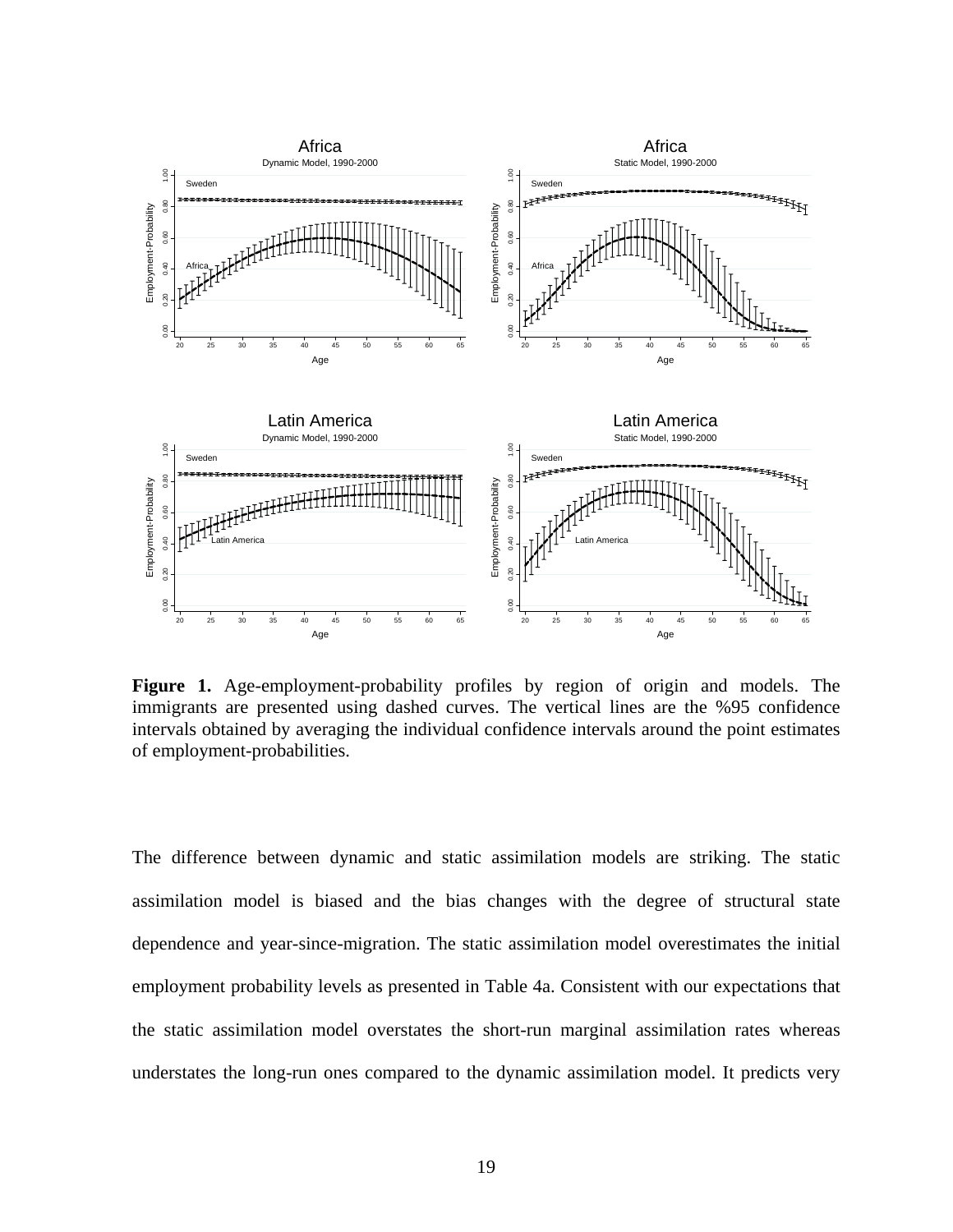fast employment-probability growth at the first years after arrival and very fast human capital depreciation rate at the later stages. The size of the structural state dependence parameter is an indicator of the degree of difference between the profiles obtained by dynamic and static model. The higher the structural state dependence the flatter is the profile. Thus, the penalty of age is the lower the higher is the parameter and the longer is the assimilation process with a stabile employment-probability level once is achieved.

In order to portray the differences between static and dynamic models of assimilation, the predicted probabilities from the models are also compared with the observed unconditional density points of employment incidence as a function year-since-migration. Figure 2 present predicted and the actual employment probabilities. The dynamic assimilation model fits the actual data more adequately than the static assimilation model. Except Eastern Europeans and Asians, the static model fails to predict early employment-probabilities (0-10 years after arrival). However, it fails to predict the behavior of the later employment-probabilities for all regions of origins. Briefly, the static model, which is not taking into account the structural factors, predicts fast employment probability growth and very fast depreciation of human capital in the long-run which is not truly portraying the actual employment behavior in the practice.

We also note that 95% confidence intervals indicate interesting differences between models. The static assimilation models predict that the variation in the probability of being employed among immigrants in the early and later ages is getting lower compared to middle aged immigrants. This means for instance that among young and very old immigrants the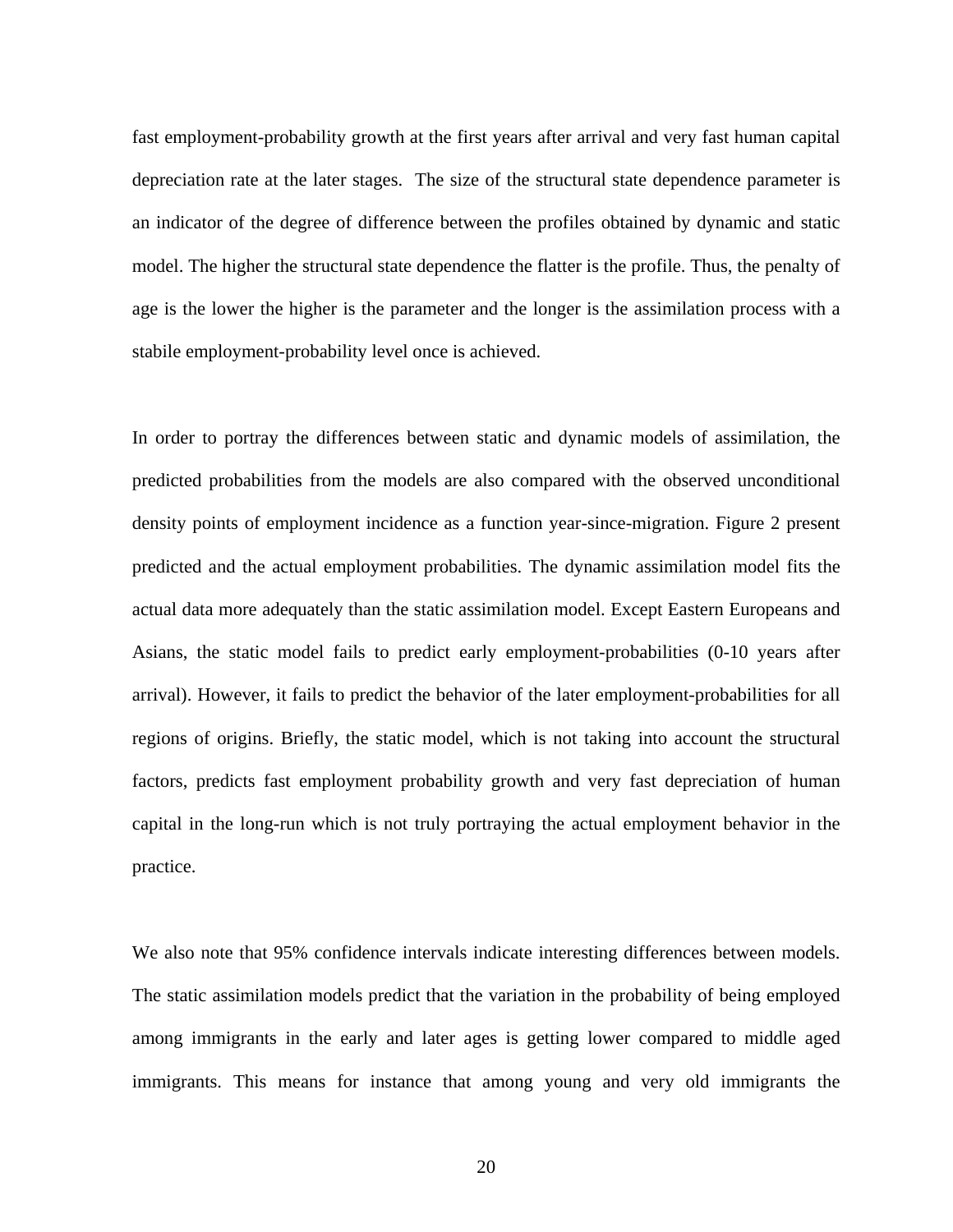probability of being employed show lower variation than an immigrant who is in his or her middle ages (conditional on being arrived at 20). The same is reversed in the dynamic model consistent with the actual employment incidences observed in the practice.

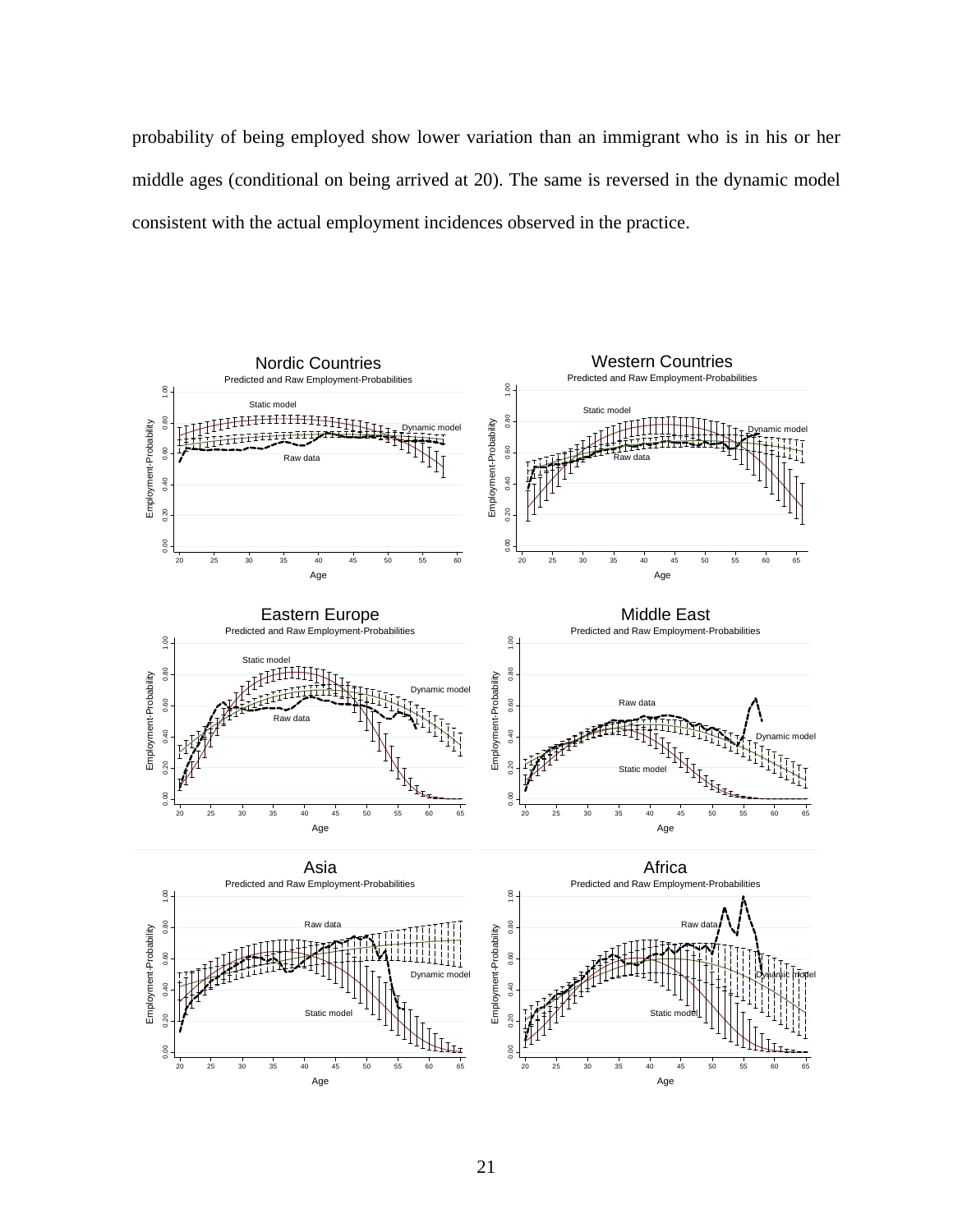

**Figure 2.** Age-employment-probability profiles by region of origin, models and raw employment-probabilities. The raw employment-probabilities are presented with bold and dashed curves. Dashed vertical lines are the %95 confidence intervals of the predictions obtained by the dynamic assimilation model. See also Figure 1.

#### *4.3. Education, persistence of employment and employment assimilation by education*

In this section we focus on the persistence of employment-status and resulting assimilation by educational attainment levels to understand how structural state dependence behaves as degree of human capital is changed. Models are estimated by splitting the data into three educational categories. They are *primary education* (Grundskola degree, 9 years of education), *secondary education* (Gymnasium (high school) degree, more than 9 years but less than 12 years of education) and *university degree or more* (education more than Gymnasium). We report structural state dependence which is experienced by the immigrants with different educational attainment levels in Table 5a.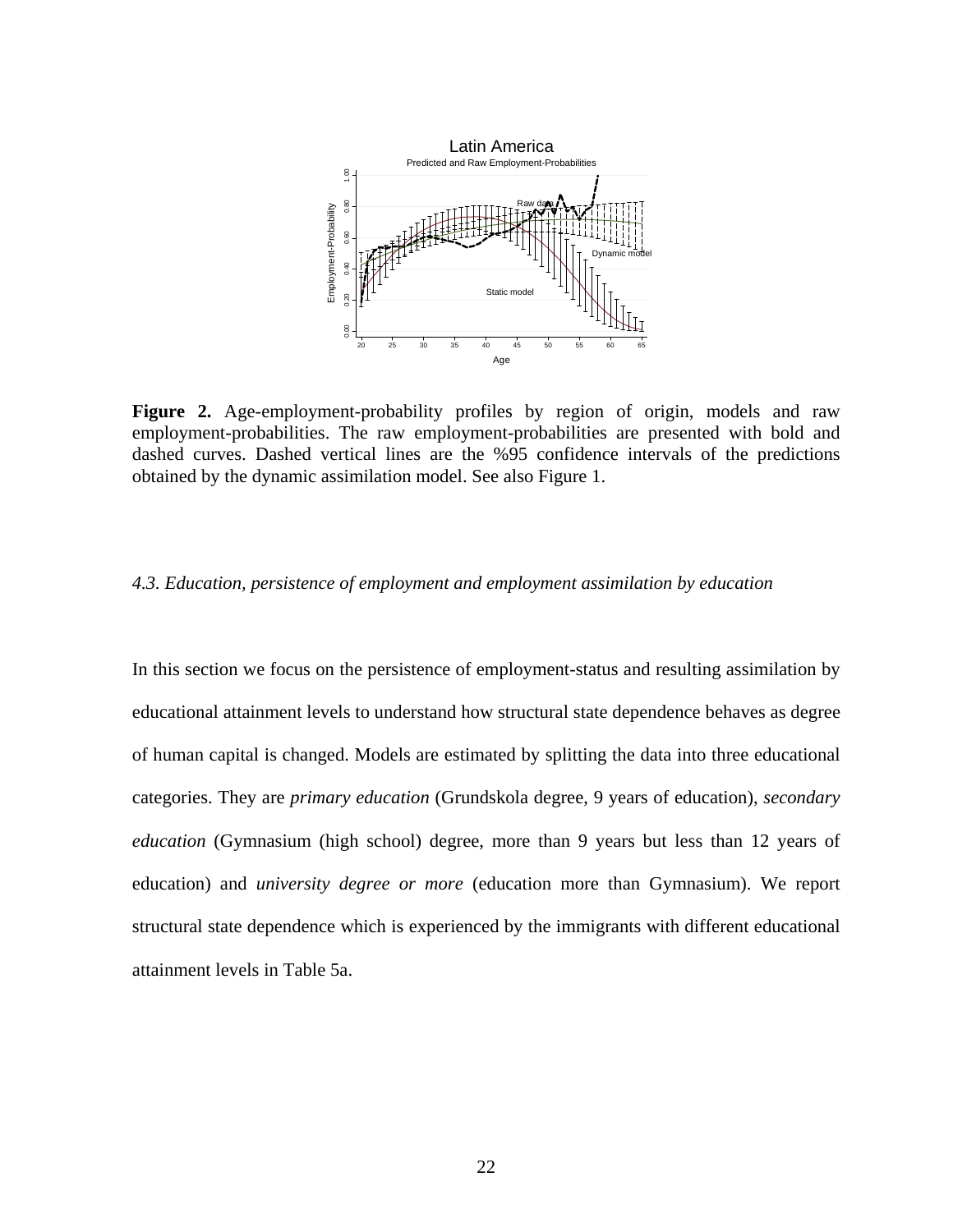|            | Regions     |            |            |            |            |            |            |            |  |
|------------|-------------|------------|------------|------------|------------|------------|------------|------------|--|
|            | Nordic      | Western    | Eastern    | Middle     |            | Africa     | Latin      | Native     |  |
|            | Countries   | Countries  | Europe     | East       | Asia       |            | America    | Swedes     |  |
| Males      |             |            |            |            |            |            |            |            |  |
| University | $0.481***$  | $0.570***$ | $0.607***$ | $0.505***$ | $0.426***$ | $0.496*$   | $0.591***$ | $0.504***$ |  |
|            | (0.019)     | (0.014)    | (0.009)    | (0.012)    | (0.039)    | (0.268)    | (0.032)    | (0.015)    |  |
| Secondary  | $0.501$ *** | $0.550***$ | $0.600***$ | $0.457***$ | $0.545***$ | $0.535***$ | $0.535***$ | $0.810***$ |  |
|            | (0.010)     | (0.011)    | (0.007)    | (0.007)    | (0.014)    | (0.014)    | (0.016)    | (0.004)    |  |
|            | $0.503$ *** | $0.485***$ | $0.478***$ | $0.439***$ | $0.551***$ | $0.538***$ | $0.533***$ | $0.829***$ |  |
| Primary    | (0.012)     | (0.018)    | (0.017)    | (0.010)    | (0.019)    | (0.020)    | (0.019)    | (0.005)    |  |

**Table 5a.** Structural state dependence on the employment probabilities of immigrants and natives (by education status and region of origin)

Note: See Table 4a

The results reveal that the magnitude and behavior of structural state dependence experienced by natives differ compared to immigrants. A higher level of education implies a lower degree of structural state dependence for the natives. The same is not true for many immigrant groups (except Nordic, Asian and African immigrants). For immigrants, the size of the structural state dependence is the higher the lower is the level of the education. University educated natives and the university educated immigrants from Nordic Countries, Middle East, Asia and Africa experience almost the same degree of persistence but the university educated immigrants from Western Countries, Eastern Europe and Latin America experience a higher structural state dependence. The situation is completely different for the other education categories: native Swedes with secondary and elementary school education experience higher structural state dependence than all immigrant groups.

Table 5b reports relative employment-probabilities by years-since-migration, region of origin and model. The calculated quantities compares, for instance, the university educated immigrants with university educated natives. There is full assimilation for some of the immigrant groups by different educational attainments but only with the static assimilation model. University educated Nordics (in 11-15 years) and Westerners (in 21-25 years),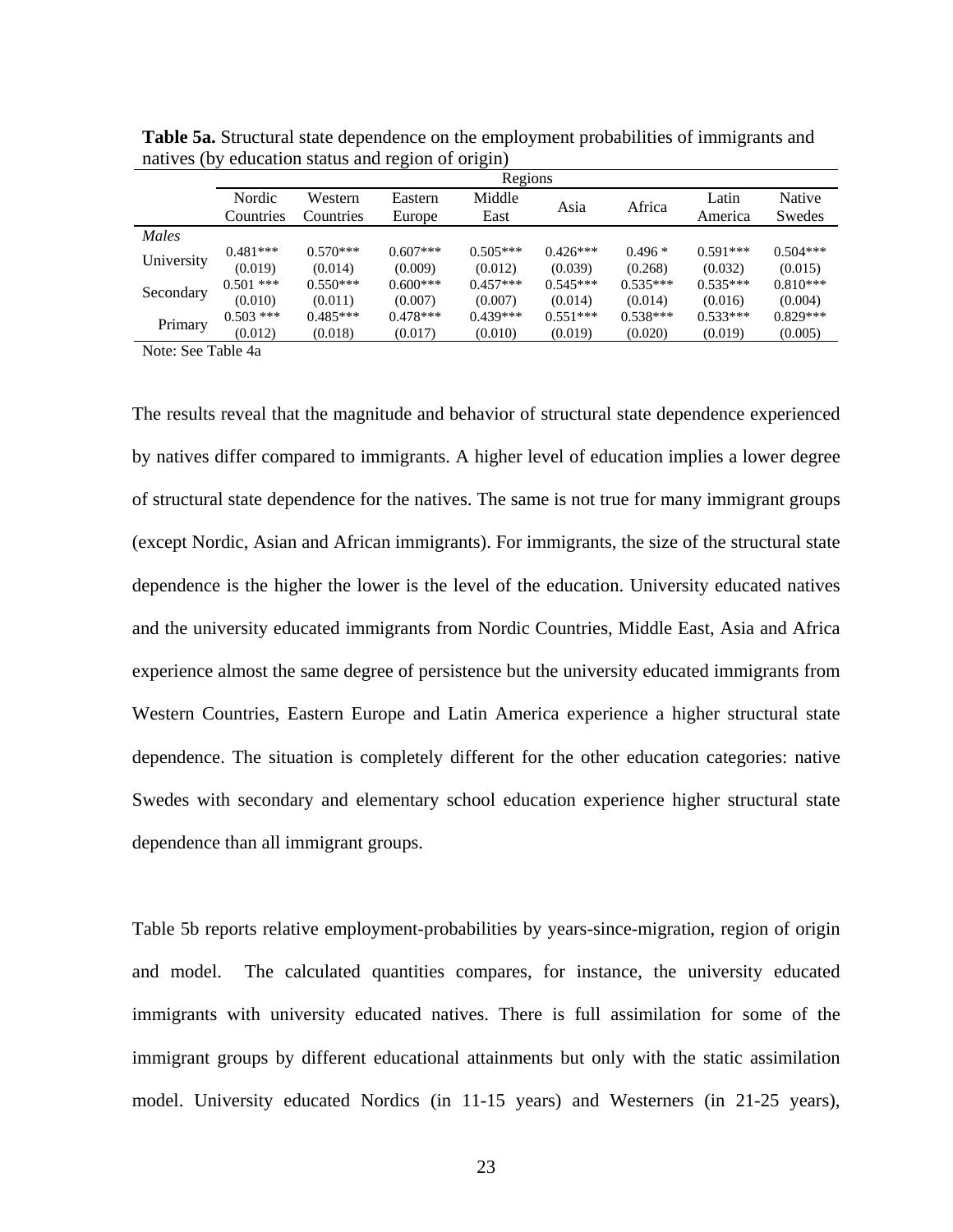secondary educated Eastern Europeans (in 16-20 years) are predicted to be fully assimilated according to the static model. Only low-skilled Latin Americans are able to reach to full assimilation according to the dynamic model (in 36-40 years). The age-employmentprobability profiles of the natives and immigrants by education are presented in Figure 2.

|                               |                         | Upon    | Years-since-migration |          |           |           |           |           |            |
|-------------------------------|-------------------------|---------|-----------------------|----------|-----------|-----------|-----------|-----------|------------|
|                               |                         | Arrival | $1 - 5$               | $6 - 10$ | $11 - 15$ | $16 - 20$ | $21 - 25$ | $26 - 30$ | TYA        |
|                               | <b>Nordic Countries</b> |         |                       |          |           |           |           |           |            |
| dynamic                       |                         |         |                       |          |           |           |           |           |            |
|                               | University              | $-0.06$ | $-0.05$               | $-0.04$  | $-0.04$   | $-0.05$   | $-0.06$   | $-0.07$   | $11-15(P)$ |
|                               | Secondary               | $-0.15$ | $-0.13$               | $-0.11$  | $-0.10$   | $-0.09$   | $-0.09$   | $-0.09$   | $16-20(P)$ |
|                               | Primary                 | $-0.24$ | $-0.21$               | $-0.17$  | $-0.15$   | $-0.13$   | $-0.12$   | $-0.12$   | $21-25(P)$ |
| static                        |                         |         |                       |          |           |           |           |           |            |
|                               | University              | $-0.28$ | $-0.16$               | $-0.04$  | $-0.01$   | $-0.00$   | $-0.00$   | $-0.01$   | $11-15(F)$ |
|                               | Secondary               | $-0.06$ | $-0.04$               | $-0.03$  | $-0.03$   | $-0.04$   | $-0.07$   | $-0.11$   | $11-15(P)$ |
|                               | Primary                 | $-0.04$ | $-0.07$               | $-0.10$  | $-0.12$   | $-0.15$   | $-0.18$   | $-0.24$   | <b>NA</b>  |
|                               | <b>Western Europe</b>   |         |                       |          |           |           |           |           |            |
| dynamic                       |                         |         |                       |          |           |           |           |           |            |
|                               | University              | $-0.25$ | $-0.21$               | $-0.18$  | $-0.15$   | $-0.12$   | $-0.11$   | $-0.10$   | $31-35(P)$ |
|                               | Secondary               | $-0.38$ | $-0.32$               | $-0.24$  | $-0.18$   | $-0.15$   | $-0.12$   | $-0.12$   | $26-30(P)$ |
|                               | Primary                 | $-0.44$ | $-0.40$               | $-0.36$  | $-0.33$   | $-0.30$   | $-0.29$   | $-0.28$   | $26-30(P)$ |
| static                        |                         |         |                       |          |           |           |           |           |            |
|                               | University              | $-0.66$ | $-0.56$               | $-0.25$  | $-0.08$   | $-0.03$   | $-0.01$   | $-0.00$   | $21-25(F)$ |
|                               | Secondary               | $-0.56$ | $-0.43$               | $-0.24$  | $-0.13$   | $-0.08$   | $-0.07$   | $-0.08$   | $21-25(P)$ |
|                               | Primary                 | $-0.39$ | $-0.41$               | $-0.42$  | $-0.44$   | $-0.46$   | $-0.51$   | $-0.57$   | NA         |
|                               | <b>Eastern Europe</b>   |         |                       |          |           |           |           |           |            |
| dynamic                       |                         |         |                       |          |           |           |           |           |            |
|                               | University              | $-0.44$ | $-0.36$               | $-0.26$  | $-0.19$   | $-0.16$   | $-0.16$   | $-0.18$   | $21-25(P)$ |
|                               | Secondary               | $-0.60$ | $-0.48$               | $-0.30$  | $-0.18$   | $-0.12$   | $-0.09$   | $-0.10$   | $21-25(P)$ |
|                               | Primary                 | $-0.54$ | $-0.49$               | $-0.40$  | $-0.33$   | $-0.29$   | $-0.26$   | $-0.26$   | $26-30(P)$ |
| static                        |                         |         |                       |          |           |           |           |           |            |
|                               | University              | $-0.69$ | $-0.58$               | $-0.24$  | $-0.07$   | $-0.04$   | $-0.06$   | $-0.17$   | $16-20(P)$ |
|                               | Secondary               | $-0.81$ | $-0.68$               | $-0.30$  | $-0.08$   | $-0.01$   | $-0.03$   | $-0.14$   | $16-20(F)$ |
|                               | Primary                 | $-0.48$ | $-0.46$               | $-0.41$  | $-0.39$   | $-0.42$   | $-0.51$   | $-0.63$   | $11-15(P)$ |
| <b>Middle East</b><br>dynamic |                         |         |                       |          |           |           |           |           |            |
|                               | University              | $-0.67$ | $-0.57$               | $-0.42$  | $-0.32$   | $-0.28$   | $-0.30$   | $-0.37$   | $16-20(P)$ |
|                               | Secondary               | $-0.66$ | $-0.58$               | $-0.48$  | $-0.40$   | $-0.35$   | $-0.33$   | $-0.35$   | $21-25(P)$ |
|                               | Primary                 | $-0.56$ | $-0.52$               | $-0.47$  | $-0.43$   | $-0.30$   | $-0.29$   | $-0.28$   | $26-30(P)$ |
| static                        |                         |         |                       |          |           |           |           |           |            |
|                               | University              | $-0.72$ | $-0.70$               | $-0.45$  | $-0.26$   | $-0.24$   | $-0.36$   | $-0.66$   | $16-20(P)$ |
|                               | Secondary               | $-0.76$ | $-0.68$               | $-0.51$  | $-0.41$   | $-0.41$   | $-0.51$   | $-0.68$   | $11-15(P)$ |
|                               | Primary                 | $-0.52$ | $-0.53$               | $-0.53$  | $-0.56$   | $-0.63$   | $-0.71$   | $-0.79$   | NA         |
| Asia                          |                         |         |                       |          |           |           |           |           |            |
| dynamic                       |                         |         |                       |          |           |           |           |           |            |
|                               | University              | $-0.50$ | $-0.43$               | $-0.34$  | $-0.26$   | $-0.21$   | $-0.17$   | $-0.14$   | $40+(P)$   |
|                               | Secondary               | $-0.42$ | $-0.38$               | $-0.32$  | $-0.27$   | $-0.23$   | $-0.18$   | $-0.16$   | $40+(P)$   |
|                               | Primary                 | $-0.41$ | $-0.38$               | $-0.33$  | $-0.29$   | $-0.25$   | $-0.21$   | $-0.17$   | $40+(P)$   |
| static                        |                         |         |                       |          |           |           |           |           |            |
|                               | University              | $-0.75$ | $-0.75$               | $-0.46$  | $-0.19$   | $-0.10$   | $-0.09$   | $-0.09$   | $26-30(P)$ |
|                               |                         |         |                       |          |           |           |           |           |            |

Table 5b. Relative employment-probabilities and years-to-assimilation of immigrants, (by education and region of origin)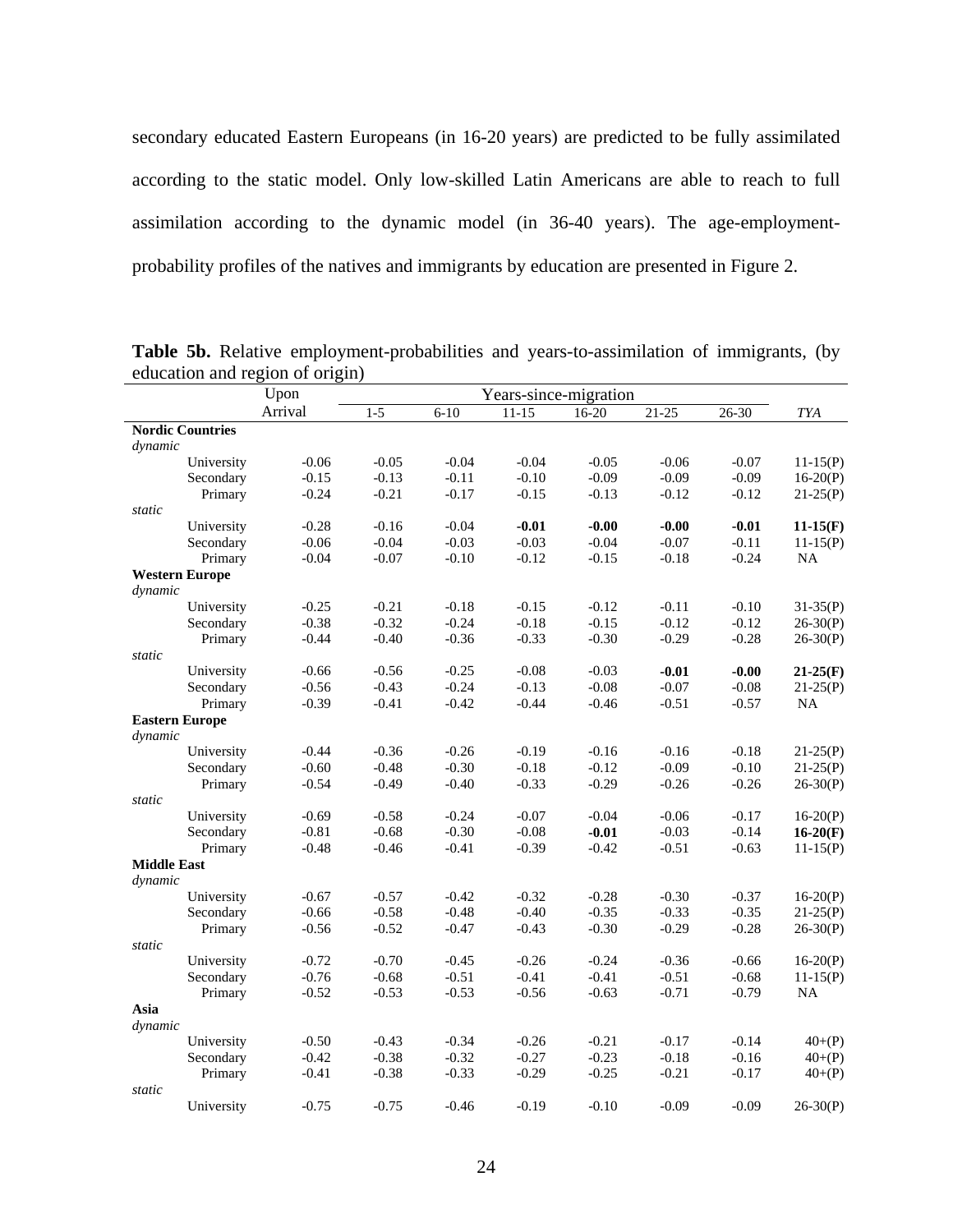|                      | Secondary<br>Primary | $-0.56$<br>$-0.28$ | $-0.42$<br>$-0.31$ | $-0.24$<br>$-0.35$ | $-0.16$<br>$-0.41$ | $-0.15$<br>$-0.51$ | $-0.20$<br>$-0.63$ | $-0.33$<br>$-0.76$ | $16-20(P)$<br>NA. |
|----------------------|----------------------|--------------------|--------------------|--------------------|--------------------|--------------------|--------------------|--------------------|-------------------|
| Africa               |                      |                    |                    |                    |                    |                    |                    |                    |                   |
| dynamic              |                      |                    |                    |                    |                    |                    |                    |                    |                   |
|                      | University           | $-0.50$            | $-0.45$            | $-0.38$            | $-0.32$            | $-0.29$            | $-0.28$            | $-0.29$            | $21-25(P)$        |
|                      | Secondary            | $-0.70$            | $-0.59$            | $-0.41$            | $-0.27$            | $-0.18$            | $-0.15$            | $-0.17$            | $21-25(P)$        |
|                      | Primary              | $-0.61$            | $-0.54$            | $-0.45$            | $-0.38$            | $-0.33$            | $-0.36$            | $-0.41$            | $16-20(P)$        |
| static               |                      |                    |                    |                    |                    |                    |                    |                    |                   |
|                      | University           | $-0.61$            | $-0.57$            | $-0.42$            | $-0.31$            | $-0.28$            | $-0.34$            | $-0.49$            | $16-20(P)$        |
|                      | Secondary            | $-0.83$            | $-0.76$            | $-0.45$            | $-0.18$            | $-0.09$            | $-0.11$            | $-0.26$            | $16-20(P)$        |
|                      | Primary              | $-0.55$            | $-0.55$            | $-0.55$            | $-0.56$            | $-0.62$            | $-0.71$            | $-0.78$            | NA.               |
| <b>Latin America</b> |                      |                    |                    |                    |                    |                    |                    |                    |                   |
| dynamic              |                      |                    |                    |                    |                    |                    |                    |                    |                   |
|                      | University           | $-0.25$            | $-0.23$            | $-0.22$            | $-0.21$            | $-0.22$            | $-0.23$            | $-0.26$            | $11-15(P)$        |
|                      | Secondary            | $-0.47$            | $-0.40$            | $-0.30$            | $-0.21$            | $-0.15$            | $-0.11$            | $-0.09$            | $36-40(P)$        |
|                      | Primary              | $-0.46$            | $-0.41$            | $-0.32$            | $-0.25$            | $-0.18$            | $-0.12$            | $-0.07$            | $36-40(F)$        |
| static               |                      |                    |                    |                    |                    |                    |                    |                    |                   |
|                      | University           | $-0.67$            | $-0.57$            | $-0.28$            | $-0.12$            | $-0.08$            | $-0.11$            | $-0.23$            | $16-20(P)$        |
|                      | Secondary            | $-0.69$            | $-0.54$            | $-0.30$            | $-0.13$            | $-0.07$            | $-0.06$            | $-0.10$            | $21-25(P)$        |
|                      | Primary              | $-0.40$            | $-0.37$            | $-0.34$            | $-0.32$            | $-0.36$            | $-0.45$            | $-0.59$            | $11-15(P)$        |

Notes: Bold indicates that the employment-probabilities of an immigrant group exceed those of native Swedes. *F* indicates full assimilation, *P* partial assimilation. *NA* is "not applicable".

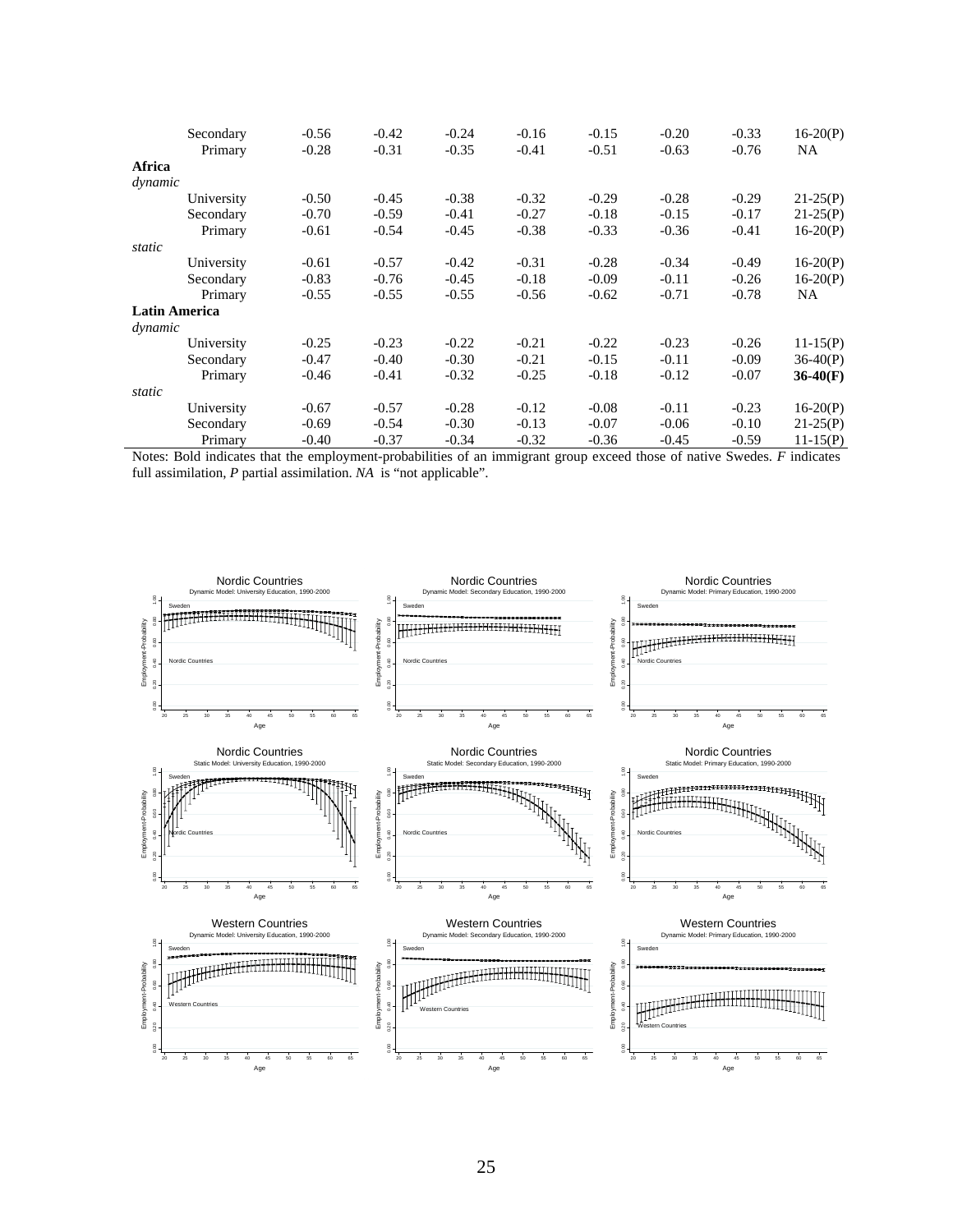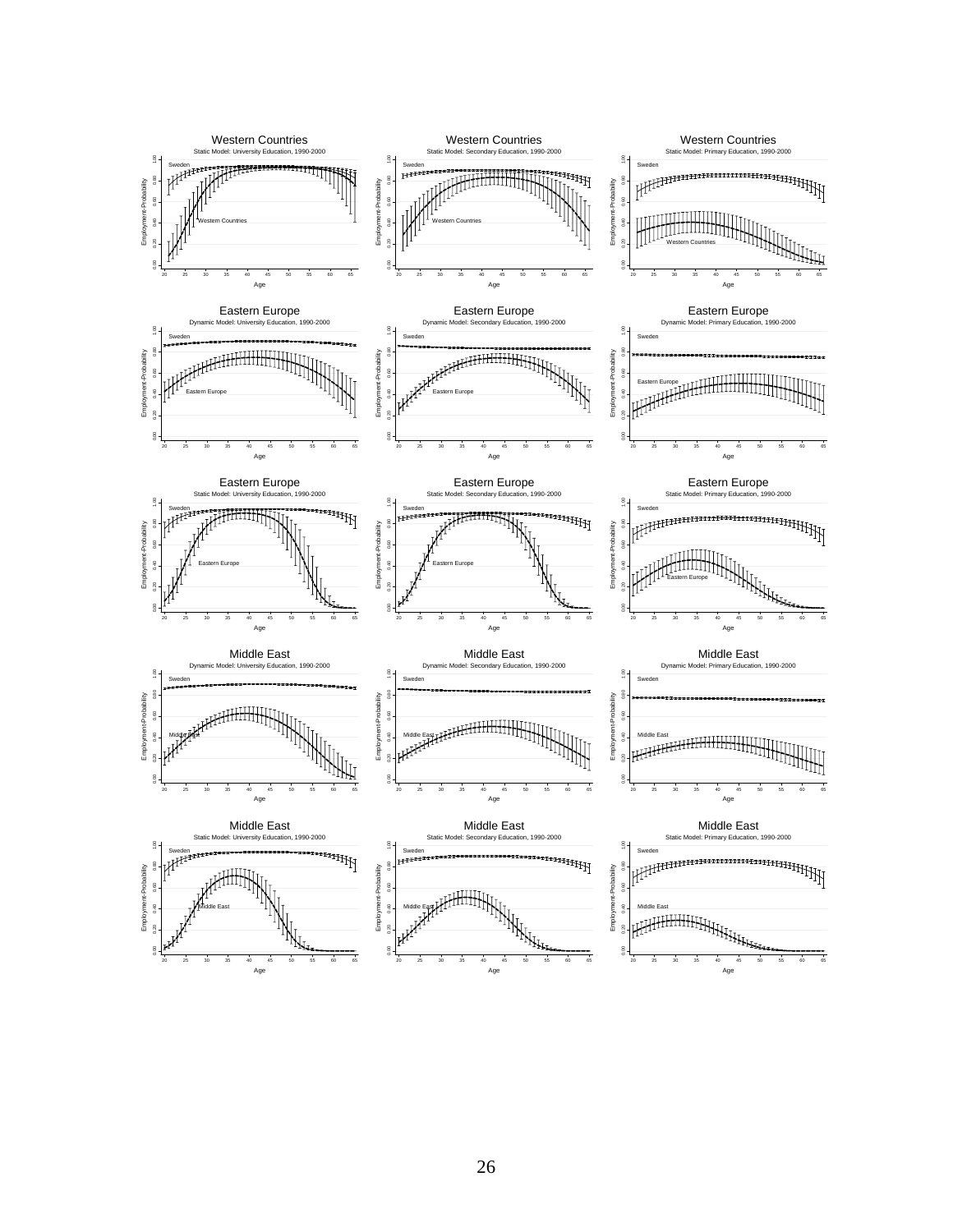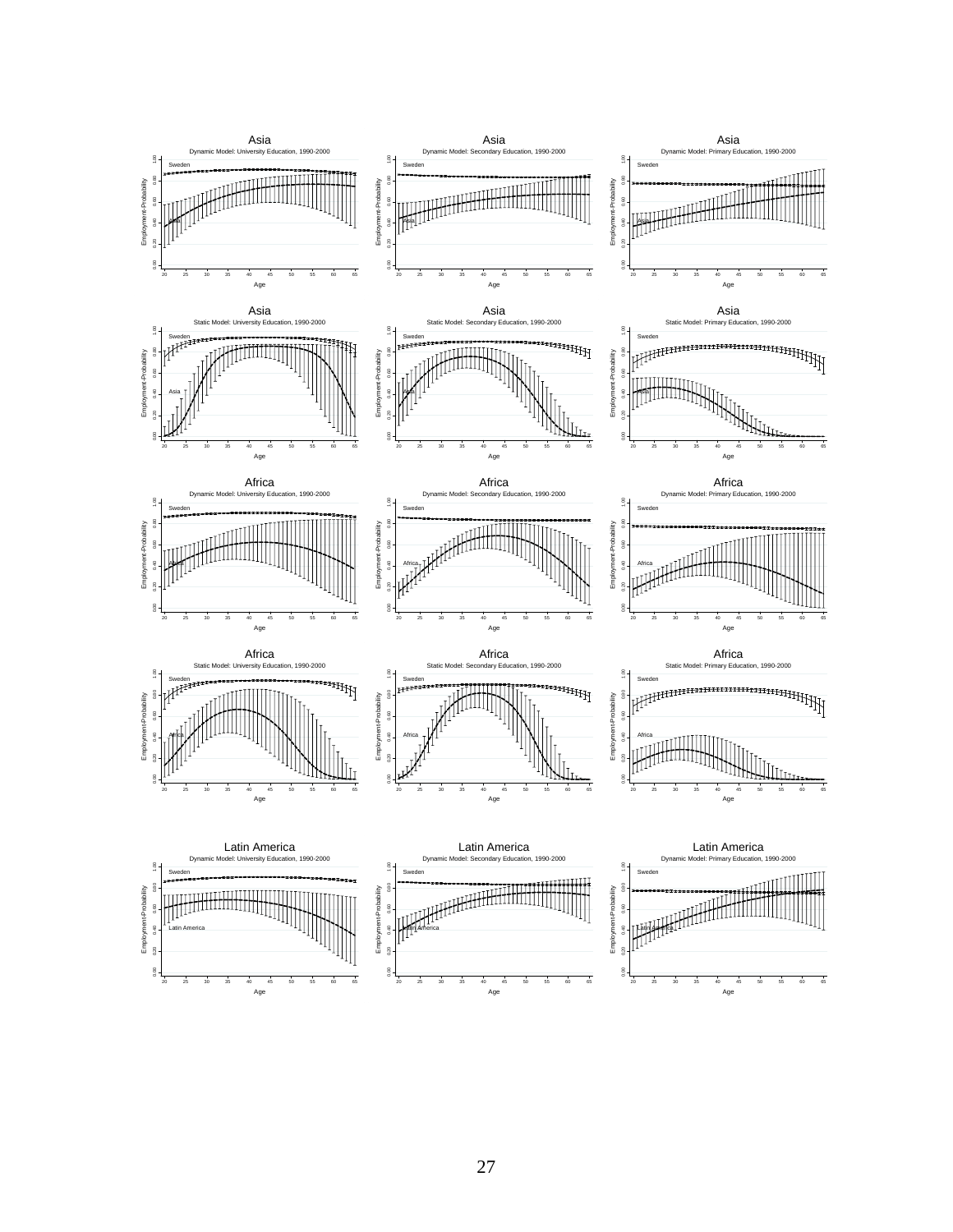

Figure 3. Age-employment-probability profiles by education, region of origin and models. The immigrants are presented using dashed curves. The vertical lines are the %95 confidence intervals obtained by averaging the individual confidence intervals around the point estimates of employment-probabilities. See also Figure 1 and 2.

# **5. Conclusions**

One of the most important policy targets of every government in Sweden is to assimilate the immigrants into labour-market as quickly as possible. This implies that the governments want to know how the employment levels of the immigrants relative to natives develop as time spent in Sweden increased. The previous studies on this issue are suggested that the immigrant's employment-probabilities are incomparable with natives even after many years after arrival. Immigrant employment-probabilities show a substantial growth after arrival but they never catch-up with that of natives. These results are based on a static assimilation model predicted by using panel data sets and also confirmed here. In this paper, we expended this literature by studying the dynamics of employment assimilation of first-generation immigrant men in Sweden using a high-quality register-based panel data set covering periods between 1990 and 2000. We estimate an assimilation model using a genuine dynamic panel data model controlling for structural state dependence and time-persistent unobserved individual-effects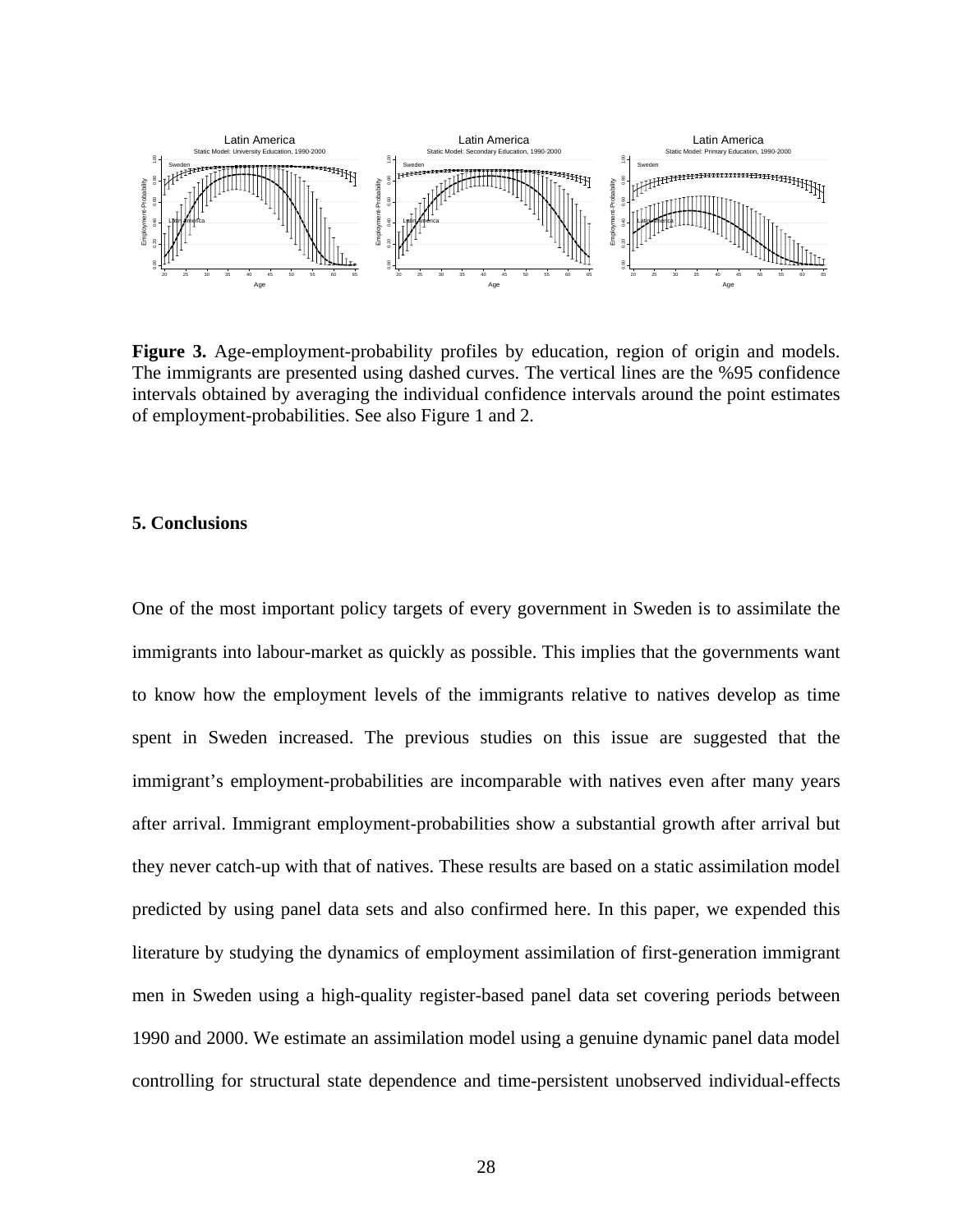as well as many observed individual socio-economic and demographic characteristics. The results of the dynamic model are compared with the results from the standard static assimilation model which is standard in the literature. The models are controlled also for local unemployment-rate as proxy for the changing economy-wide conditions to deal with a possible bias due to identification restrictions on the period-effects together. Initial values problem is solved using Wooldridge (2005) method considering that initial employment status of each individual is endogenous variables correlated with observed and unobserved individual characteristics.

A substantial structural state dependence is found for the employment-probabilities of both immigrants and native Swedes. The structural state dependence is differed for native Swedes and immigrants, and also across immigrant groups. Native Swedes experience almost 1.5 times higher structural state dependence than some of the immigrant groups. Failure to control for structural state-dependence (i.e., using the static model instead of dynamic model) is found to cause serious overestimation of variance for the unobserved individual-effect.

The results suggest that the static assimilation model is not able to capture the actual behavior of employment experience and of human-capital accumulation with years spent in Sweden. It overstates the marginal assimilation rates in the first years after arrival, but fast and high depreciation later, thus predicting too early "penalty" for the age of the immigrants. On the other hand, the dynamic model predicts a lower initial-employment-probability disadvantage and a stabile and continuous human-capital accumulation in the first years after arrival once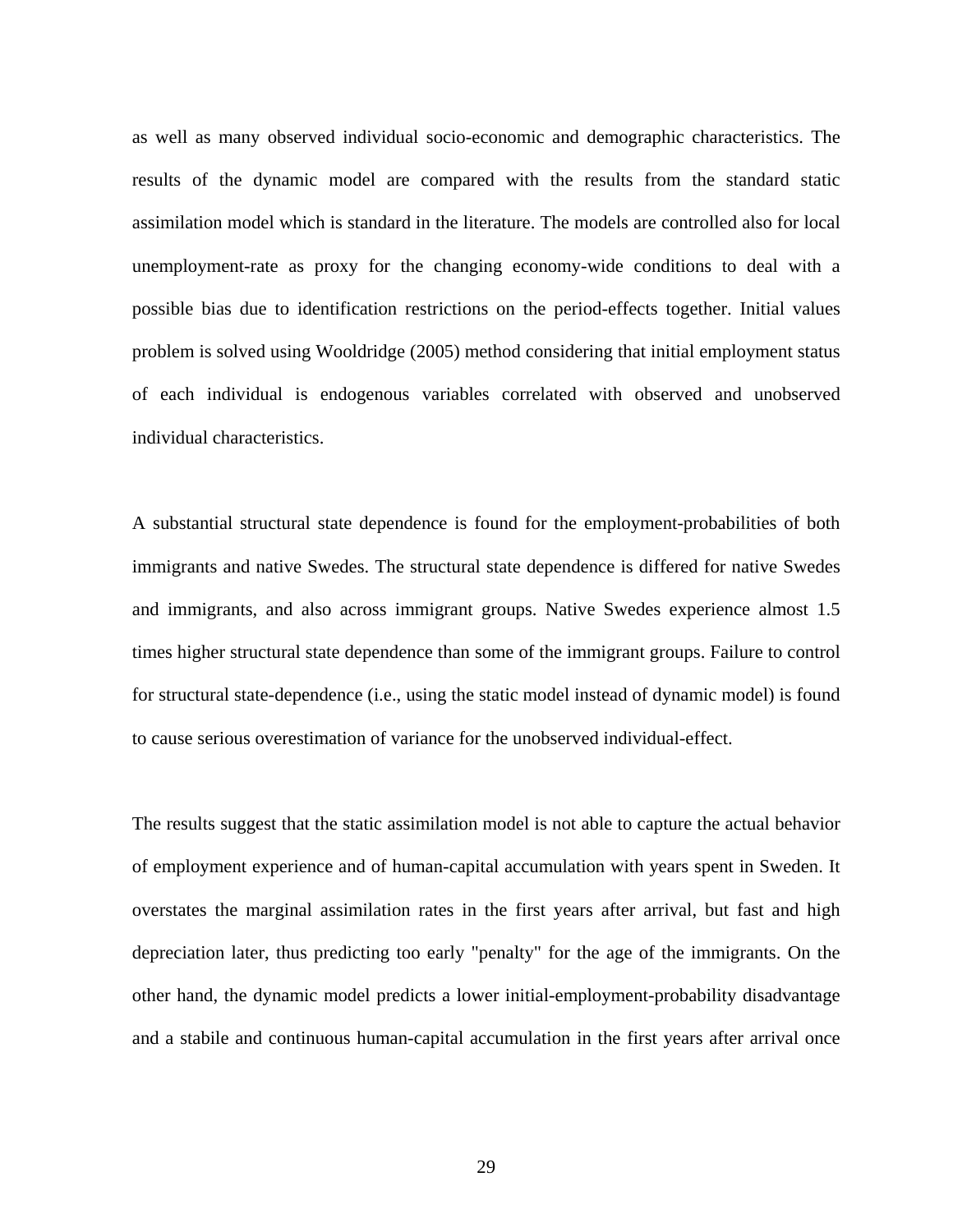achieved, thus less depreciation later. Total years to assimilation (whether partial or full) are thus longer in the dynamic model than the static model.

Overall, findings obtained in this present study are not particularly encouraging with respect to policy objectives of the governments. The employment assimilation of male immigrants in Swedish labour-market is very weak especially for the immigrants outside the West Europe and Nordic region. The other two immigrant groups which are relatively successful are the Eastern Europeans and Latin Americans, but Africans, Asians and especially Middle Easterners are doing worse in the Swedish labour market. Except some immigrants groups with high level of education, we do not find any evidence for the *full assimilation*. Our results also suggest that the employment assimilation of immigrants much weaker than that is predicted before. There is very weak employment assimilation in a way that immigrants are not able to close the initial employment-probability gap with year spent in the host country. The dynamic model estimated here suggested that, once immigrants achieve a level of country-specific human-capital, they are able to use it to keep their employment probability level at the same level over time although this level is far from the one experienced by native Swedes.

# **References**

- Aguilar, R., and B. Gustafsson (1991). The Earnings Assimilation of Immigrants, *Labour* **5**: 37-58.
- Aguilar, R., and B. Gustafsson (1994). Immigrants in Sweden's Labour Market during the 1980s, *Scandinavian Journal of Social Welfare* **3**: 139-147.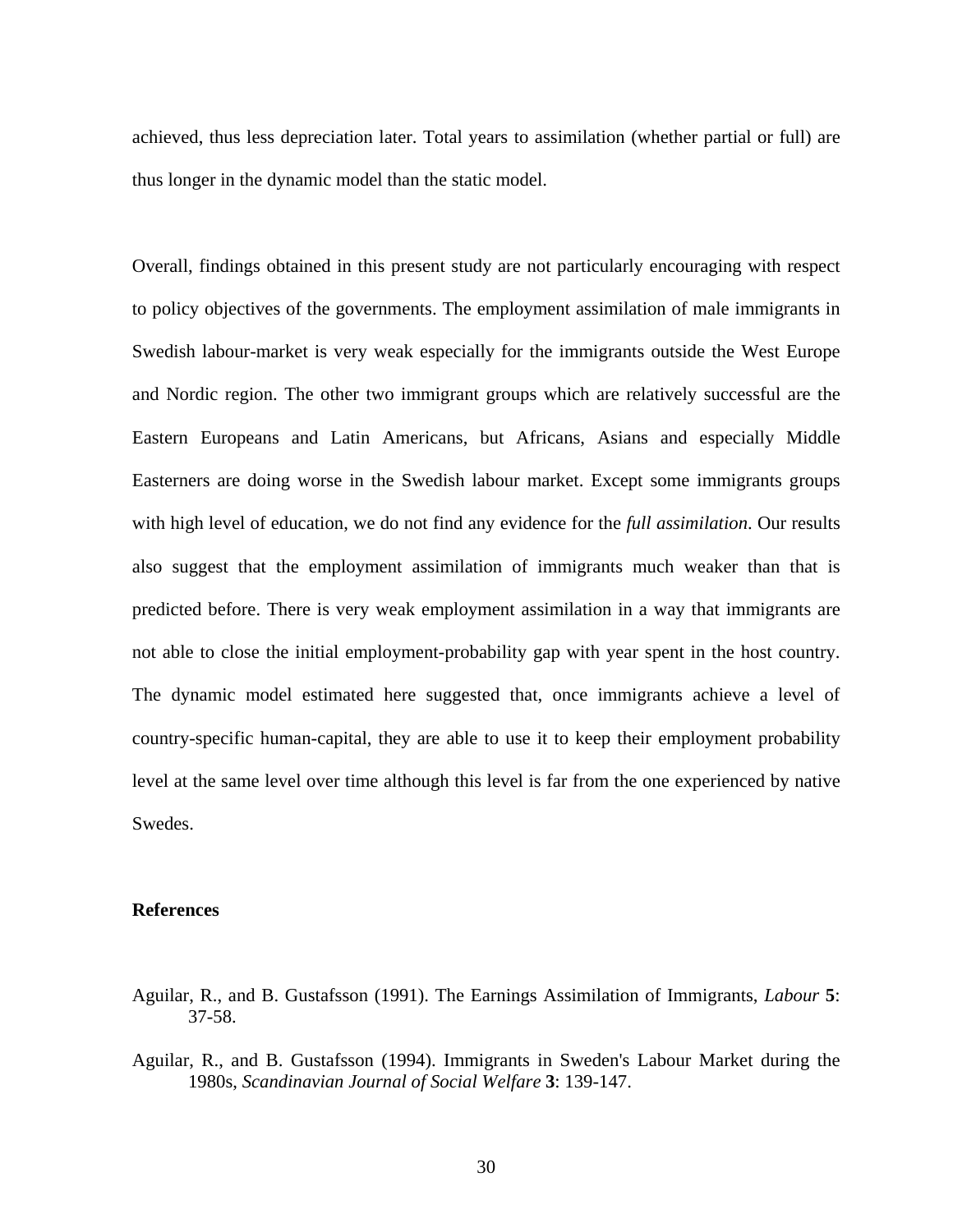- Antelius, J., and A. Björklund (2000). How Reliable are Register Data for Studies of the Return on Schooling? An examination of Swedish data, *Scandinavian Journal of Educational Research* **44**: 341-355.
- Akay, A. (2009). Wooldridge Method for the Initial Values is Simple: What about Performance? IZA DP, No: 3943.
- Arai, M., Schröder, L. and Vilhelmsson, R. (2000). En svartvit arbetsmarknad. Report to the Expert Group in Public Economics (ESO), DS 2000:47.
- Arulampalam, W., and Steward, M. (2009). Simplified Implementation of then Heckman Estimator of the Dynamic Probit Model and a Comparison with Alternative Estimators, *Oxford Economics Papers*, *forthcoming*.
- Åslund, O., and O. Rooth Dan (2007). Do When and Where Matter? Initial labour market conditions and immigrant earnings, *The economic Journal* **117**: 422-448
- Baker, M., and D. Benjamin (1994). The Performance of Immigrants in the Canadian Labour Market, *Journal of Labor Economics* **12**: 369-405.
- Barth, E., B. Bratsberg, and O. Raaum (2004). Identifying Earnings Assimilation of Immigrants Under Changing Macroeconomic Conditions, *Scandinavian Journal of Economics* **106**: 1-22.
- Bevalander, P. and Nielsen, H. S. (2001). Declining Employmenr Success of Immigrant Males in Sweden. Observed or Unobserved Characteristics? *Journal of Population Economics* **14**: 455-471
- Bevalander, P., (1995). Labour Force Participation of Immigrants in Sweden 1960-1990. Fil. Lic-dissertation, Dept. of Economic History, Lund, Sweden.
- Bevalander, P. (2005). The Employment Status of Immigrant Women: The Care of Sweden, *International Migration Review* **39**:173-202
- Bevalander, P. and Lundh, C. (2007). Employment Integration of Refugees: The Influence of Local Factors on the Refugee Job Opportunities in Sweden, IZA-DP No. 2551.
- Borjas, G.J. (1985). Assimilation, Changes in Cohort Quality, and the Earnings of Immigrants, *Journal of Labor Economics* **3**: 463-489.
- Borjas, G.J. (1987). Self-Selection and the Earnings of Immigrants, *American Economic Review* 77: 531-553.
- Borjas, G.J. (1995). Assimilation, Changes in Cohort Quality: What happened to immigrant earnings in the 1980s, *Journal of Labor Economics* **13**: 201-245.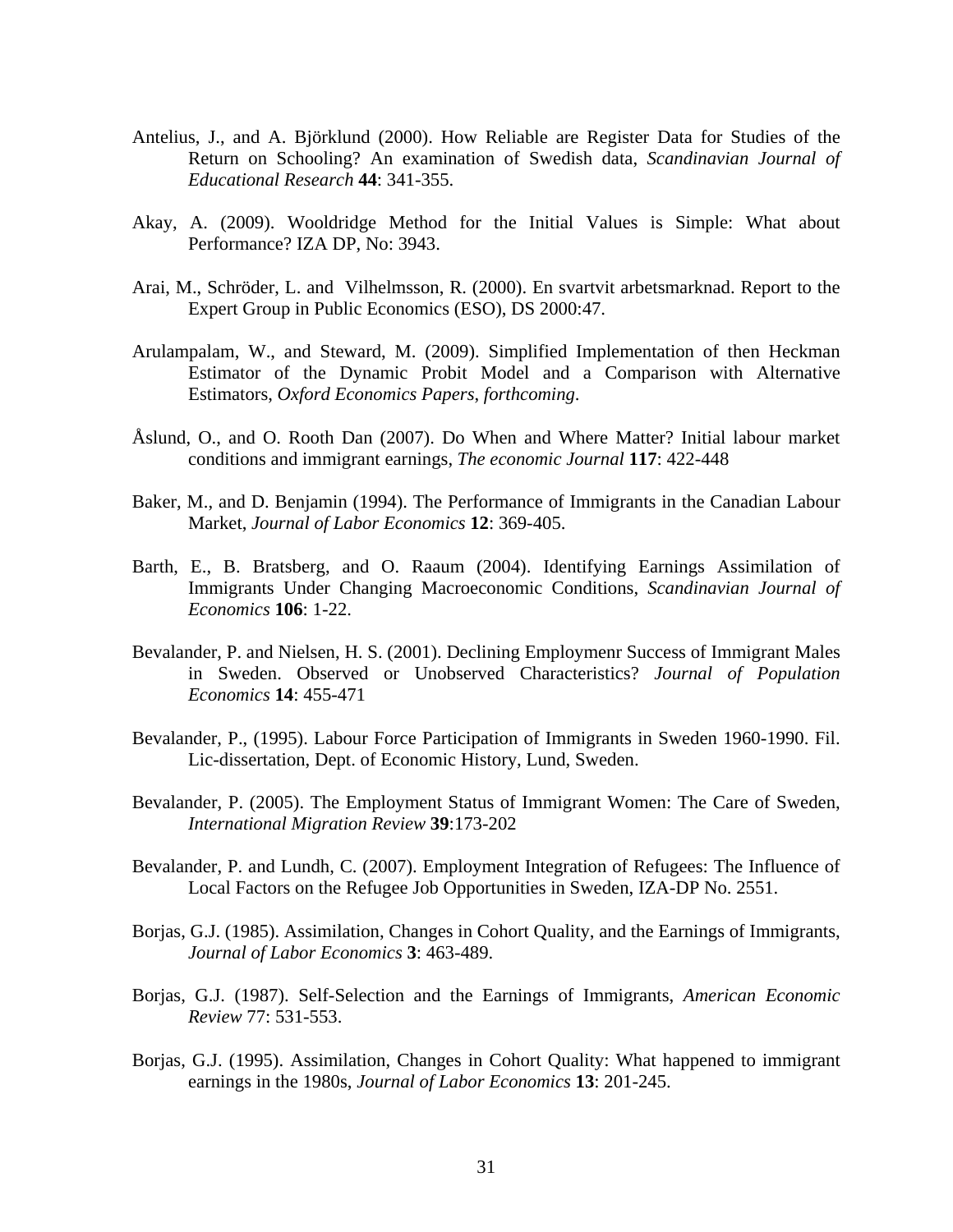- Chiswick, B.R. (1978). The Effect of Americanization on the Earnings of Foreign-born Men, *The Journal of Political Economy* **86**: 897-921.
- Chiswick, B.R., Y. Cohen, and T. Zach (1997). The Labor Market Status of Immigrants: Effects of the unemployment rate at arrival and duration of residence, *Industrial and Labor Relations Review* **50**: 289-303.
- Chamberlain, G. (1984). Panel Data, in Handbook of Econometrics, Vol. II, edited by Z. Griliches and M. Intriligator. Amsterdam: North Holland.
- Duleep, H.O., and M.C. Regets (1999). Immigrants and Human Capital Investment, *American Economic Review* **89**: 186-191.
- Edin, P.A., R.J. LaLonde, and O. Åslund (2000). Emigration of Immigrants and Measures of Immigrant Assimilation: Evidence from Sweden, *Swedish Economic Policy Review* **7**: 163-204.
- Edin, P.A., and P. Frederiksson (2001). LINDA: Longitudinal Individual Data for Sweden, Department of Economics, Uppsala University, Working Paper 2001: 6.
- Ekberg, J. (1994). Economic Progress of Immigrants in Sweden from 1970-1990: A longitudinal Study. *Scandinavian Journal of Social Welfare* no **3**.
- Ekberg, J. (1999). Immigration and the Public Sector: Income effects for the native population in Sweden, *Journal of Population Economics* **12**: 411-430.
- Hammarstatd, M. (2001). Disposable Income Differences Between Immigrants and Natives in Sweden, *International Journal of Social Welfare* **10**: 117-126.
- Hammarstatd, M. (2002). Income from Work among Immigrants in Sweden, *Review of Income and Wealth* **49**: 185-203.
- Heckman, J.J. (1981). The Incidental Parameters Problem and the Problem of Initial Conditions in Estimating a Discrete Time - Discrete Data Stochastic Process, in Structural Analysis of Discrete Panel Data with Econometric Applications, ed. by C. Manski and D. McFadden, Cambridge: MIT Press.
- Husted, L., Skyt Nielsen, H., Rosholm, M. and N. Smith, (2001). Employment and Wage Assimilation of Male First Generation Immigrants in Denmark, *International Journal of Manpower* **22**: 39-68.
- Hayfron, J. E. (2001). The Performance of Immigrants in the Norwegian Labour Market, *Journal of Population Economics* **11**: 293-303.
- Gustafsson, B., J. Zheng (2006). Earnings of Immigrants in Sweden. *International Migration*  **44**: 79-117.